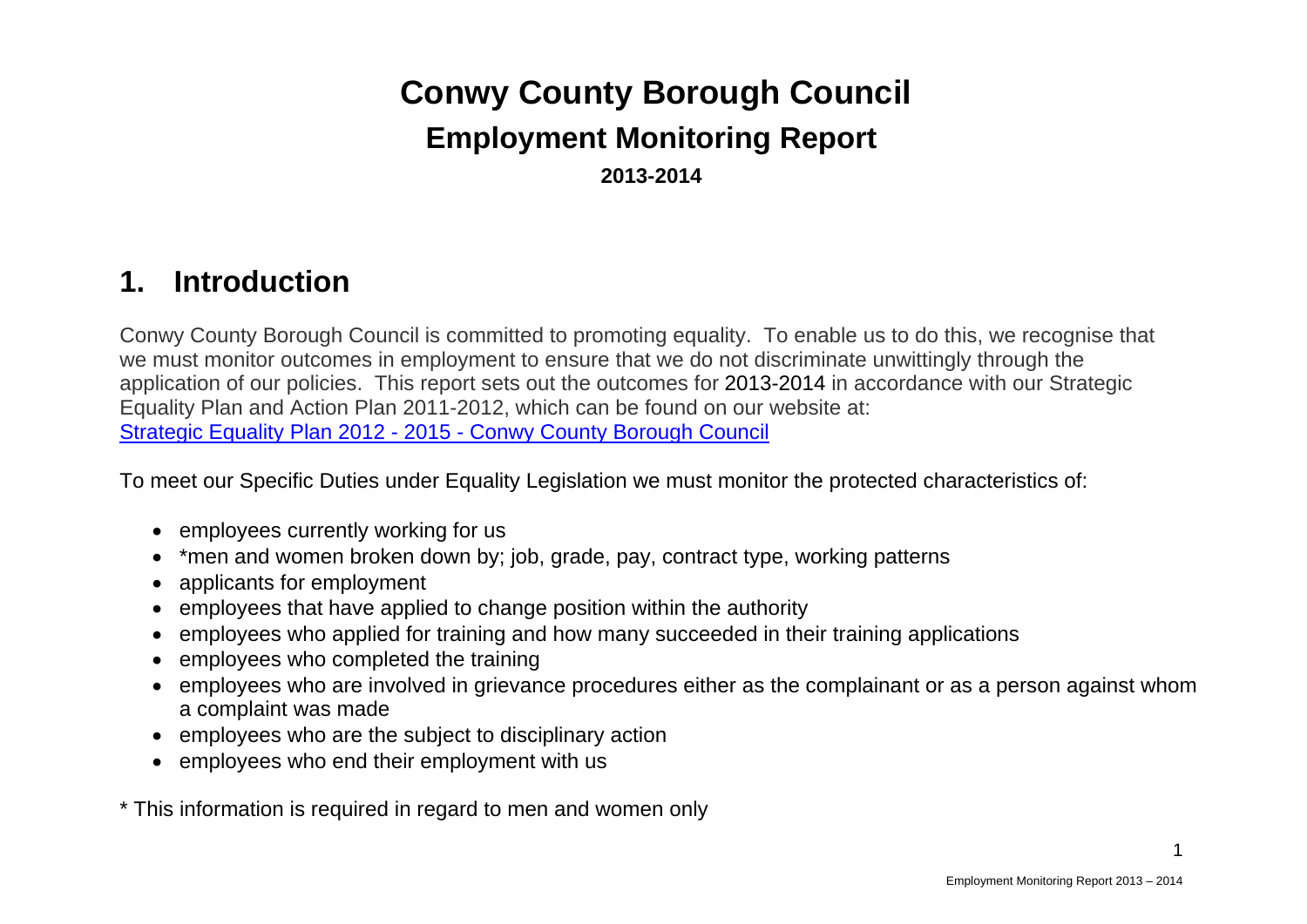# **2. Employment Monitoring Data**

Over the years we have tried to improve our position regarding equality data capture and reporting for our workforce. We collect Monitoring Data for the following areas:

- Age
- Sex
- Gender Reassignment
- Ethnic Origin
- Nationality
- Disability
- Sexual Orientation
- Religion or Belief or non Belief
- Pregnancy and Maternity
- Marital or Civil Partnership Status
- Level of Welsh Language Ability
- Carer Responsibility

Steps have been taken to collect additional Equality Monitoring Data for sexual orientation, religion and belief and gender reassignment for existing employees. This report contains the data, where disclosed on each of the protected characteristics.

A manual exercise has been undertaken to record applications for training during this period. A workflow package was put into place to record this information on the updated HR/Payroll system. The updated HR/Payroll system is also now able to record transgender information, this information will be available in regards to recruitment processes for the next reporting period.

Due to the small number of employees of an ethnic minority origin, this report shows the employment workforce data aggregated in the category: Black Minority Ethnic origin. This is in place to avoid the possibility of individuals being identified from the data. However, disaggregated Black Minority Ethnic data is collected from employees.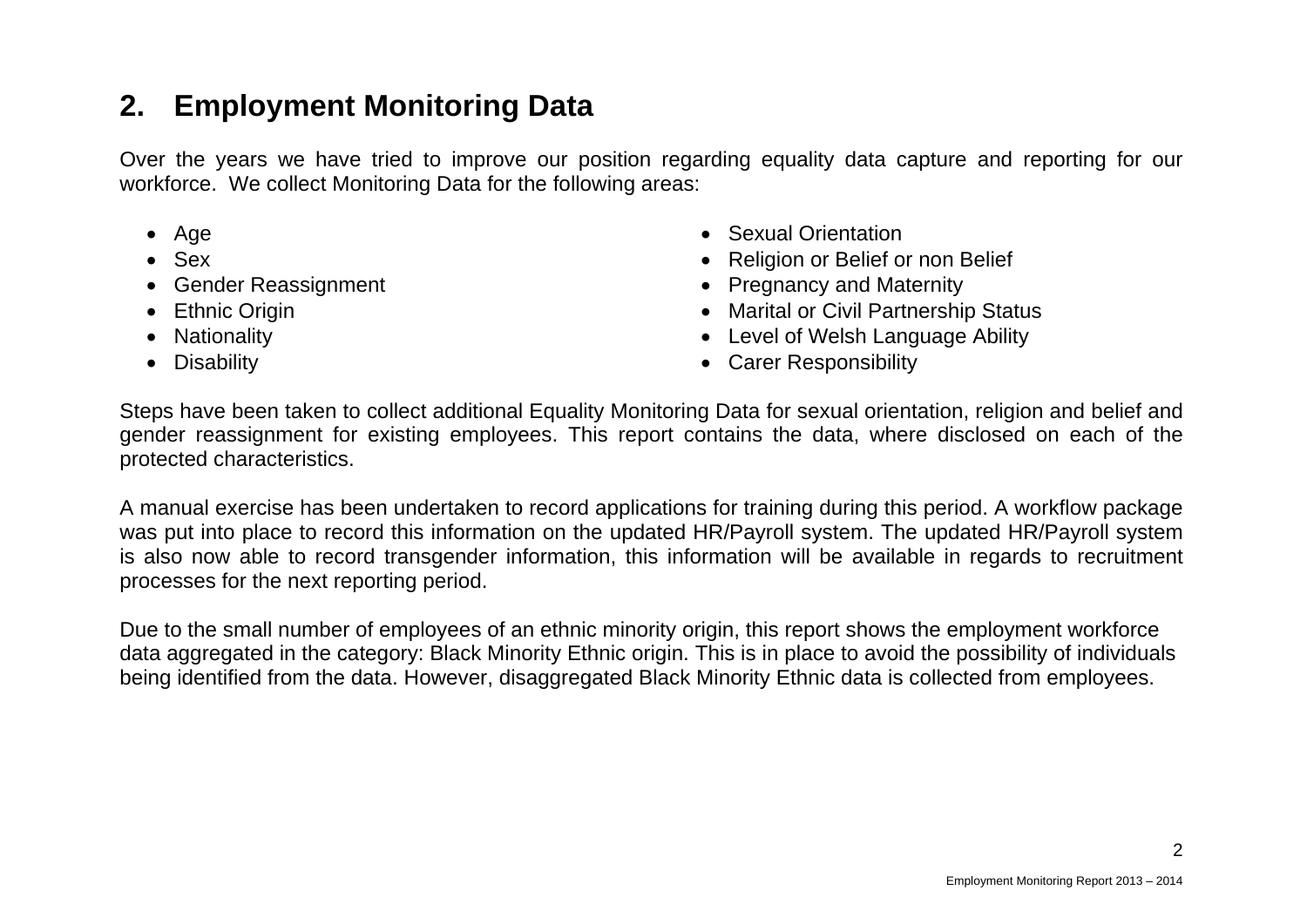# **3. Employees currently working for us**

## **Table 1 - Number of Permanent or Fixed Term Employees as at 31st March 2014**

|                                           |              |                        |                        | <b>Age Range</b>       |             | <b>Sex</b> |                |                 |                                              | Gay,                        |            |                  |                          |
|-------------------------------------------|--------------|------------------------|------------------------|------------------------|-------------|------------|----------------|-----------------|----------------------------------------------|-----------------------------|------------|------------------|--------------------------|
| <b>Service</b>                            | <b>Total</b> | <b>Age 16</b><br>$-24$ | <b>Age 25</b><br>$-49$ | <b>Age 50</b><br>$-64$ | Age 65+     | Female     | <b>Male</b>    | <b>Disabled</b> | <b>Married / Civil</b><br><b>Partnership</b> | Lesbian,<br><b>Bisexual</b> | <b>BME</b> | Trans-<br>gender | Pregnancy<br>& Maternity |
| Adult Social Care & Community Services    | 600          | 11                     | 296                    | 279                    | 14          | 506        | 94             | 29              | 360                                          | $\star$                     | $\star$    | $\star$          | 19                       |
| Audit & Procurement                       | 16           | $\mathbf 0$            | 10                     | 6                      | $\Omega$    | 11         | 5              | $\Omega$        | 10                                           | $\star$                     | $\star$    | $\star$          | $\star$                  |
| Chief Executives Office & Direct Reports  | 37           | $\overline{2}$         | 29                     | 6                      | $\mathbf 0$ | 25         | 12             | $\star$         | 23                                           | $\star$                     | $\star$    | $\star$          | $\star$                  |
| <b>Children &amp; Families Service</b>    | 209          | 4                      | 135                    | 62                     | 8           | 171        | 38             | 6               | 108                                          | $\star$                     | $\star$    | $\star$          | $\overline{7}$           |
| <b>Community Development Service</b>      | 431          | 28                     | 248                    | 143                    | 12          | 296        | 135            | 19              | 206                                          | $\star$                     | $\star$    | $\star$          | 8                        |
| <b>Corporate Financial Service</b>        | 43           |                        | 28                     | 14                     | $\mathbf 0$ | 27         | 16             | $\star$         | 20                                           | $\star$                     | $\star$    | $\star$          | $\star$                  |
| <b>Corporate Human Resources</b>          | 22           | $\overline{2}$         | 13                     | $\overline{7}$         | $\Omega$    | 17         | 5              | $\star$         | 10                                           | $\star$                     | $\star$    | $\star$          | $\star$                  |
| Corporate Improvement & Development       | 12           |                        | 10                     | 2                      | $\mathbf 0$ | 8          | $\overline{4}$ | $\mathbf 0$     | 10                                           | $\star$                     | $\star$    | $\star$          | $\star$                  |
| Education                                 | 2481         | 89                     | 1580                   | 770                    | 42          | 2150       | 331            | 15              | 1553                                         | $\star$                     | $\star$    | $\star$          | 88                       |
| <b>Environment Roads &amp; Facilities</b> | 620          | 13                     | 308                    | 259                    | 40          | 211        | 409            | 22              | 330                                          | $\star$                     | $\star$    | $\star$          | $\star$                  |
| Information Technology                    | 73           |                        | 57                     | 15                     | 0           | 20         | 53             | $\star$         | 37                                           | $\star$                     | $\star$    | $\star$          | $\star$                  |
| Law & Governance                          | 65           |                        | 35                     | 24                     | 5           | 48         | 17             | $\Omega$        | 36                                           | $\star$                     | $\star$    | $\star$          | $\star$                  |
| <b>Regulatory &amp; Housing Services</b>  | 152          | 3                      | 95                     | 51                     | 3           | 92         | 60             | $\star$         | 93                                           | $\star$                     | $\star$    | $\star$          | $\star$                  |
| <b>Revenues &amp; Benefits Service</b>    | 98           | 11                     | 66                     | 20                     |             | 70         | 28             | $\Omega$        | 57                                           | $\star$                     | $\star$    | $\star$          | 8                        |
| Theatres & Conference Centre              | 102          | 9                      | 57                     | 33                     | 3           | 52         | 50             | $\star$         | 57                                           | $\star$                     | $\star$    | $\star$          | $\star$                  |
| <b>Total</b>                              | 4961         | 175                    | 2967                   | 1691                   | 128         | 3704       | 1257           | 100             | 2910                                         | 23                          | 24         | 9                | 142                      |

Note: The number of employees counted in Table 1 is based on the number of permanent or fixed term people employed by Conwy on 31<sup>st</sup> March 2013 (counted once, even though they may have more than one job).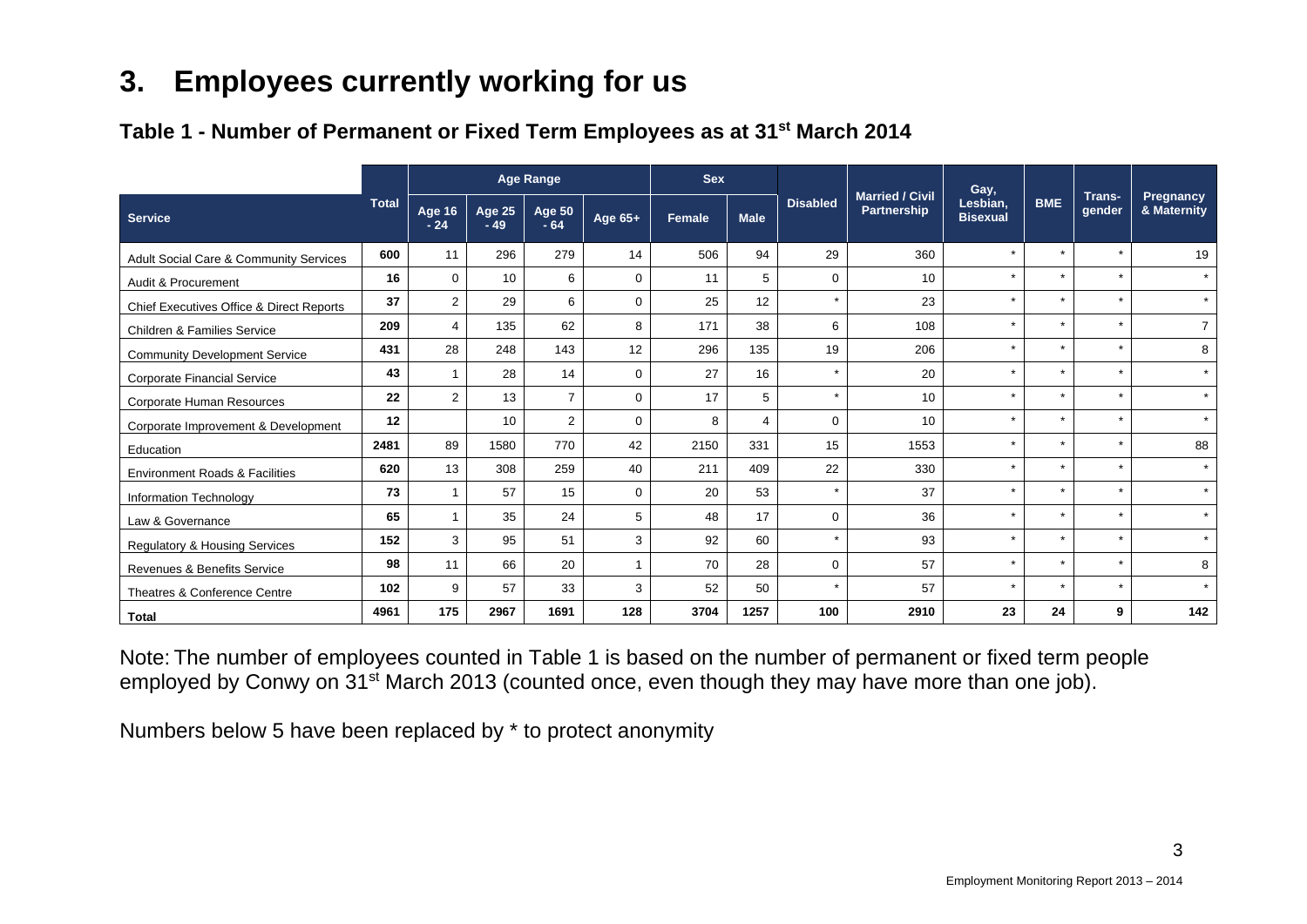#### **Table 1a - Number of Permanent or Fixed Term Employees as at 31st March 2014 by religion and belief**

|                                                            | <b>Total</b> | <b>Agnostic</b> | <b>Atheist</b> | <b>Buddhist</b> | <b>Christian</b> | <b>Hindu</b> | <b>Jehovah</b><br><b>Witness</b> | <b>Jewish</b> | <b>Muslim</b> | <b>No</b><br><b>Religion</b> | <b>Other</b> | <b>Not</b><br><b>Stated</b> |
|------------------------------------------------------------|--------------|-----------------|----------------|-----------------|------------------|--------------|----------------------------------|---------------|---------------|------------------------------|--------------|-----------------------------|
| <b>Service</b><br><b>Adult Social Care &amp; Community</b> |              |                 | $\star$        | $\star$         |                  | $\star$      | $\star$                          |               | $\star$       |                              |              |                             |
| Services                                                   | 600          |                 |                |                 | 230              |              |                                  |               |               | 94                           | 9            | 262                         |
| Audit & Procurement                                        | 16           | $\star$         | $\star$        | $\star$         | 6                | $\star$      | $\star$                          | $\star$       | $\star$       | $\Omega$                     | $\star$      | 10                          |
| <b>Chief Executives Office &amp; Direct</b><br>Reports     | 37           |                 | $\star$        |                 | 9                |              | $\star$                          |               |               |                              | $\star$      | 23                          |
| <b>Children &amp; Families Service</b>                     | 209          |                 | $\star$        |                 | 79               | $\star$      | $\star$                          | $\star$       | $\star$       | 34                           | $\star$      | 90                          |
| <b>Community Development Service</b>                       | 431          |                 | $\star$        | ÷               | 83               | $\star$      | $\star$                          | $\star$       | $\star$       | 38                           | $\star$      | 300                         |
| <b>Corporate Financial Service</b>                         | 43           |                 | $\star$        | ÷               | 23               | $\star$      | $\star$                          | $\star$       | $\star$       | 12                           | $\star$      | $\star$                     |
| Corporate Human Resources                                  | 22           |                 | $\star$        |                 | 13               | $\star$      | $\star$                          |               | $\star$       | $\overline{7}$               | $\star$      | $\star$                     |
| Corporate Improvement &<br>Development                     | 12           |                 | $\star$        | $\star$         | $\star$          | $\star$      | $\star$                          | $\star$       | $\star$       |                              | $\star$      |                             |
| Education                                                  | 2481         |                 | $\star$        | $\star$         | 86               | $\star$      | $\star$                          | $\star$       | $\star$       | 24                           | 9            | 2361                        |
| <b>Environment Roads &amp; Facilities</b>                  | 620          | $\star$         | $\star$        | $\star$         | 193              | $\star$      | $\star$                          | $\star$       | $\star$       | 73                           | 7            | 345                         |
| Information Technology                                     | 73           |                 | $\star$        |                 | 25               | $\star$      | $\star$                          | $\star$       | $\star$       | 33                           | $\star$      | 10                          |
| Law & Governance                                           | 65           | $\star$         | $\star$        | $\star$         | 30               | $\star$      | $\star$                          | $\star$       | $\star$       | 13                           | $\star$      | 21                          |
| <b>Regulatory &amp; Housing Services</b>                   | 152          |                 | $\star$        | $\star$         | 39               | $\star$      | $\star$                          | $\star$       | $\star$       | 11                           | $\star$      | 99                          |
| Revenues & Benefits Service                                | 98           |                 | $\star$        | $\star$         | 58               | $\star$      | $\star$                          |               | $\star$       | 17                           | $\star$      | 20                          |
| Theatres & Conference Centre                               | 102          | $\star$         | $\star$        | $\star$         | 29               | $\star$      | $\star$                          | $\star$       | $\star$       | 19                           | $\star$      | 50                          |
| <b>Total</b>                                               | 4961         | 15              | 8              | 4               | 907              | $\mathbf{2}$ |                                  |               | 1             | 384                          | 37           | 3601                        |

Note: The number of employees counted in Table 1a is based on the number of permanent or fixed term people employed by Conwy on 31<sup>st</sup> March 2014 (counted once, even though they may have more than one job).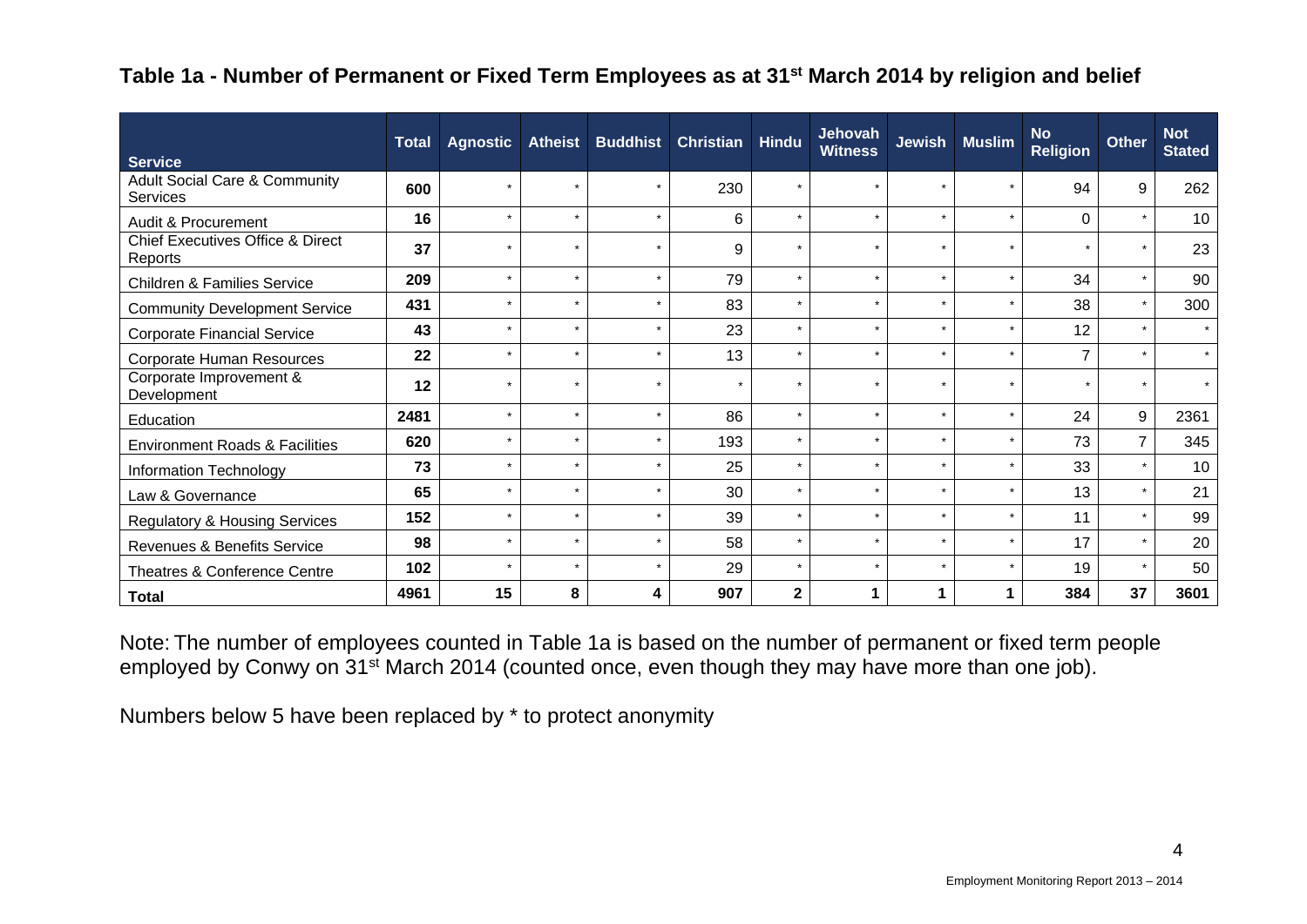|  | Table 2 – Number of Casual Workers as at 31 <sup>st</sup> March 2014 |
|--|----------------------------------------------------------------------|
|--|----------------------------------------------------------------------|

|                                                   |              |                     |                     | Age Range           |           | Gender      |             |                 | <b>Married / Civil</b> | Gay,                        |            | Trans-      | Pregnancy        |
|---------------------------------------------------|--------------|---------------------|---------------------|---------------------|-----------|-------------|-------------|-----------------|------------------------|-----------------------------|------------|-------------|------------------|
| <b>Service</b>                                    | <b>Total</b> | Age<br>$16 -$<br>24 | Age<br>$25 -$<br>49 | Age<br>$50 -$<br>64 | Age $65+$ | Female      | <b>Male</b> | <b>Disabled</b> | Partnership            | Lesbian,<br><b>Bisexual</b> | <b>BME</b> | gender      | <b>Maternity</b> |
| <b>Adult Social Care &amp; Community Services</b> | 77           |                     | 39                  | 34                  | 3         | 60          | 17          | $\star$         | 40                     | $\star$                     |            | $\mathbf 0$ | $\star$          |
| Chief Executives Office & Direct Reports          |              |                     | $\Omega$            | $\mathbf 0$         | $\Omega$  | $\mathbf 0$ |             | 0               | $\Omega$               | $\star$                     | $\star$    | $\Omega$    | $\star$          |
| <b>Children &amp; Families Service</b>            | 82           |                     | 48                  | 23                  | 4         | 60          | 22          | $\star$         | 28                     |                             | ÷          | $\Omega$    | $\star$          |
| <b>Community Development Service</b>              | 418          | 140                 | 193                 | 75                  | 10        | 235         | 183         | 10              | 114                    | $\star$                     | $\star$    | $\Omega$    | $\star$          |
| Corporate Financial Service                       |              | $\Omega$            | $\Omega$            | $\Omega$            |           |             | $\mathbf 0$ | $\Omega$        | $\Omega$               | $\star$                     | $\star$    | $\Omega$    | $\star$          |
| Education                                         | 2037         | 216                 | 1240                | 490                 | 91        | 1700        | 337         | 8               | 1085                   | $\star$                     | $\star$    | $\Omega$    | $\star$          |
| <b>Environment Roads &amp; Facilities</b>         | 61           | 5                   | 31                  | 17                  | 8         | 45          | 16          | $\star$         | 31                     | $\star$                     | $\star$    | $\Omega$    | $\star$          |
| Law & Governance                                  | 13           | $\Omega$            | 3                   | 8                   | 2         | 8           | 5           | 0               | 9                      | $\star$                     | $\star$    | $\mathbf 0$ | $\star$          |
| <b>Regulatory &amp; Housing Services</b>          | $\mathbf{2}$ | 0                   |                     |                     | $\Omega$  |             |             | $\Omega$        | $\star$                | $\star$                     | $\star$    | $\Omega$    | $\star$          |
| Theatres & Conference Centre                      | 94           | 33                  | 41                  | 17                  | 3         | 53          | 41          |                 | 24                     | $\star$                     | $\star$    | $\Omega$    |                  |
| Total                                             | 2786         | 403                 | 1596                | 665                 | 122       | 2163        | 623         | 28              | 1333                   | 3                           | 9          | 0           | $\mathbf{2}$     |

Note: The number of employees counted in Table 2 is based on the number of casual workers employed by Conwy on 31<sup>st</sup> March 2014 (counted once, even though they may have more than one job).

Numbers below 5 have been replaced by \* to protect anonymity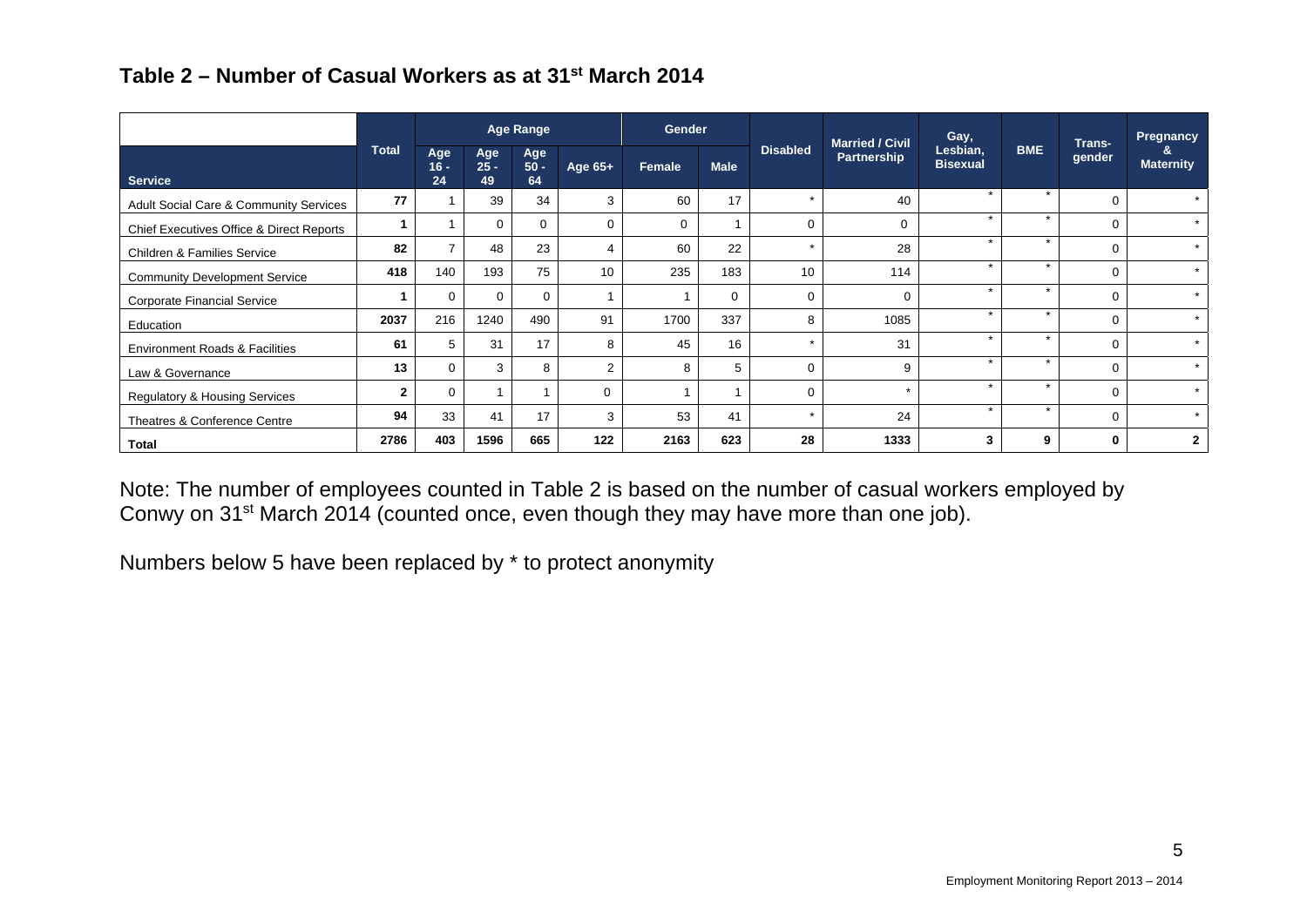| <b>Service</b>                                    | <b>Total</b>   | <b>Agnostic</b> | <b>Atheist</b> | <b>Buddhist</b> | <b>Christian</b> | <b>Hindu</b> | Jehovah<br><b>Witness</b> | <b>No</b><br><b>Religion</b> | <b>Other</b> | <b>Not</b><br>stated |
|---------------------------------------------------|----------------|-----------------|----------------|-----------------|------------------|--------------|---------------------------|------------------------------|--------------|----------------------|
| <b>Adult Social Care &amp; Community Services</b> | 77             |                 | $\star$        | $\star$         | 22               | $\star$      | $\star$                   | 10                           | $\star$      | 43                   |
| Chief Executives Office & Direct Reports          |                |                 |                | $\star$         | $\Omega$         | $\star$      | $\star$                   | $\star$                      | 0            | $\mathbf 0$          |
| <b>Children &amp; Families Service</b>            | 82             |                 | $\star$        | $\star$         | 13               | $\star$      | $\star$                   | 12                           |              | 55                   |
| <b>Community Development Service</b>              | 418            |                 | $\star$        | $\star$         | 32               | $\star$      |                           | 12                           | 0            | 367                  |
| Corporate Financial Service                       |                |                 |                | $\star$         | $\cap$           | $\star$      | ÷                         | $\Omega$                     | $\Omega$     |                      |
| Education                                         | 2037           |                 | $\star$        |                 | 14               | $\star$      | $\star$                   |                              |              | 2015                 |
| <b>Environment Roads &amp; Facilities</b>         | 61             | $\star$         | $\star$        | $\star$         | $\star$          | $\star$      | $\star$                   | $\star$                      | $\mathbf 0$  | 56                   |
| Law & Governance                                  | 13             |                 | $\star$        | $\star$         | $\star$          | $\star$      | $\star$                   | $\star$                      | $\Omega$     |                      |
| <b>Regulatory &amp; Housing Services</b>          | $\overline{2}$ |                 | $\star$        | $\star$         | $\Omega$         | $\star$      | $\star$                   | $\Omega$                     | $\mathbf 0$  |                      |
| Theatres & Conference Centre                      | 94             | ÷               | ÷              | $\star$         | $\star$          | $\star$      | ÷                         | 11                           | 0            | 78                   |
| Total                                             | 2786           |                 |                | $\mathbf{2}$    | 95               |              |                           | 53                           | 5            | 2624                 |

## **Table 2a – Number of Casual Workers as at 31st March 2014 by religion and belief**

Note: The number of employees counted in Table 2a is based on the number of casual workers employed by Conwy on 31st March 2014 (counted once, even though they may have more than one job).

Numbers below 5 have been replaced by \* to protect anonymity

The overall workforce profile of the Authority consists of 24% male and 76% female employees. During this period 3% of employees took maternity leave. Work is being undertaken to improve the quality and amount of data held in regard to ethnicity, disability, sexual orientation, religion and belief and transgender.

Currently, 1.7% of employees have declared a disability, 0.3% have declared their sexual orientation as lesbian, gay or bisexual, 0.4% of employees have stated that they are of black, minority and ethnic origin, 20% have declared a religion and belief or non belief and 0.1% of employees have stated that they are transgender.

The numbers provided in Tables 3 - 6 below are based on the number of positions filled within Conwy, by the people shown in Table 1 and 1a. We have a large number of employees who hold multiple posts, often part-time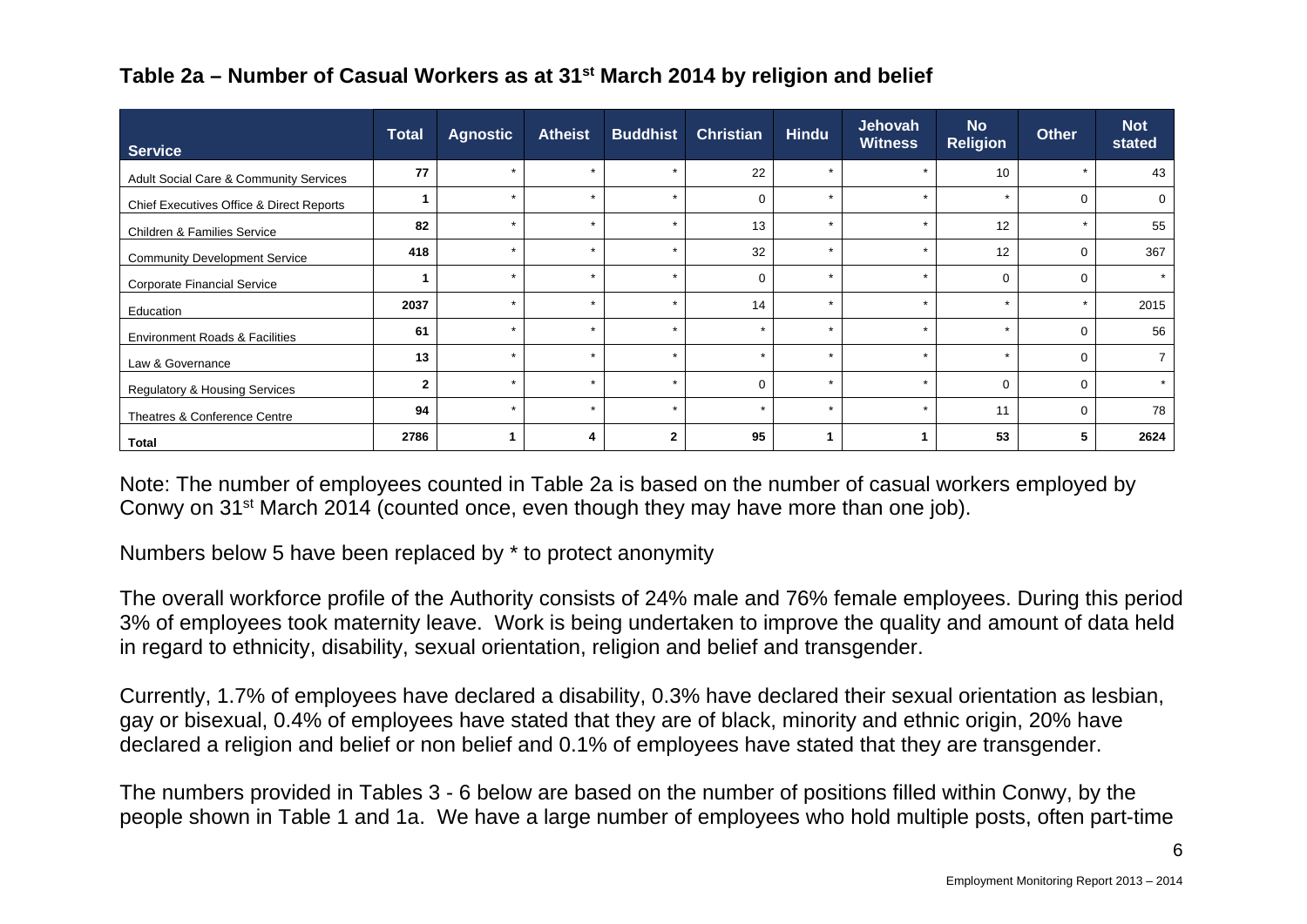and often in different job types and different services, hence the reason for the differences in total figures shown. The type of contract, salary range, job type and grade is recorded against the positions filled on the HR/Payroll System. Conwy County Borough Council does not employ 9,185 employees.

|            |                  | <b>Permanent</b> |                |                  | <b>Fixed Term</b> |                |                  | Casual           |                |              |
|------------|------------------|------------------|----------------|------------------|-------------------|----------------|------------------|------------------|----------------|--------------|
| <b>Sex</b> | <b>Full time</b> | <b>Part time</b> | Variable hours | <b>Full time</b> | <b>Part time</b>  | Variable hours | <b>Full time</b> | <b>Part time</b> | Variable hours | <b>Total</b> |
| Female     | 1108             | 1852             | 88             | 254              | 391               |                |                  | 10               | 3125           | 6845         |
| Male       | 872              | 221              | 19             | 98               | 42                |                |                  |                  | 1073           | 2340         |
|            | 1980             | 2073             | 107            | 345              | 419               | 16             | 12               | 14               | 4198           | 9185         |

## **Table 3 - Number of posts filled by Contract Type**

These figures are based on the number of positions filled within Conwy and include education employees such as teachers and others.

#### **Table 4 - Number of posts filled by Salary Range**

| <b>Sex</b> | <b>Salary Up</b><br>To 16,000 | <b>Salary</b><br>$16,001 -$<br>20,000 | <b>Salary</b><br>$20,001 -$<br>24,000 | <b>Salary 24,001</b><br>$-28,000$ | <b>Salary 28,001</b><br>$-32,000$ | <b>Salary 32,001</b><br>36,000 | <b>Salary</b><br>$36,001 -$<br>40.000 | <b>Salary 40,001</b><br>$-45,000$ | <b>Salary</b><br>45,001 -<br>50,000 | <b>Salary</b><br>$50,000 +$ | <b>Total</b> |
|------------|-------------------------------|---------------------------------------|---------------------------------------|-----------------------------------|-----------------------------------|--------------------------------|---------------------------------------|-----------------------------------|-------------------------------------|-----------------------------|--------------|
| Female     | 5275                          | 337                                   | 309                                   | 153                               | 192                               | 163                            | 270                                   | 66                                | 46                                  | $\mathcal{R}$<br>◡          | 6845         |
| Male       | 1495                          | 206                                   | 121                                   | 117                               | 94                                | 84                             | 98                                    | 56                                | 29                                  |                             | 2340         |
|            | 6770                          | 543                                   | 430                                   | 270                               | 286                               | 247                            | 368                                   | 122                               | 75                                  |                             | 9185         |

These figures are based on the number of positions filled within Conwy, including full time equivalent salary for part-time employees and education employees such as teachers and others.

#### **Table 5 - Number of posts filled by Job Type**

| <b>Sex</b> | <b>Admin &amp; Clerical</b> | <b>Care &amp; Support</b> | <b>Management</b> | <b>Operational</b> | <b>Professional</b> | <b>Technical</b> | <b>Senior</b><br>Management | <b>Education</b> | <b>Not Stated</b> | <b>Total</b> |
|------------|-----------------------------|---------------------------|-------------------|--------------------|---------------------|------------------|-----------------------------|------------------|-------------------|--------------|
| Female     | 375                         | 682                       | 90                | 1076               | 308                 | 772              |                             | 2602             | 933               | 6845         |
| Male       | 72                          | 98                        | 80                | 702                | 158                 | 337              |                             | 548              | 334               | 2340         |
|            | 447                         | 780                       | 170               | 1778               | 466                 | 1109             | 18                          | 3150             | 1267              | 9185         |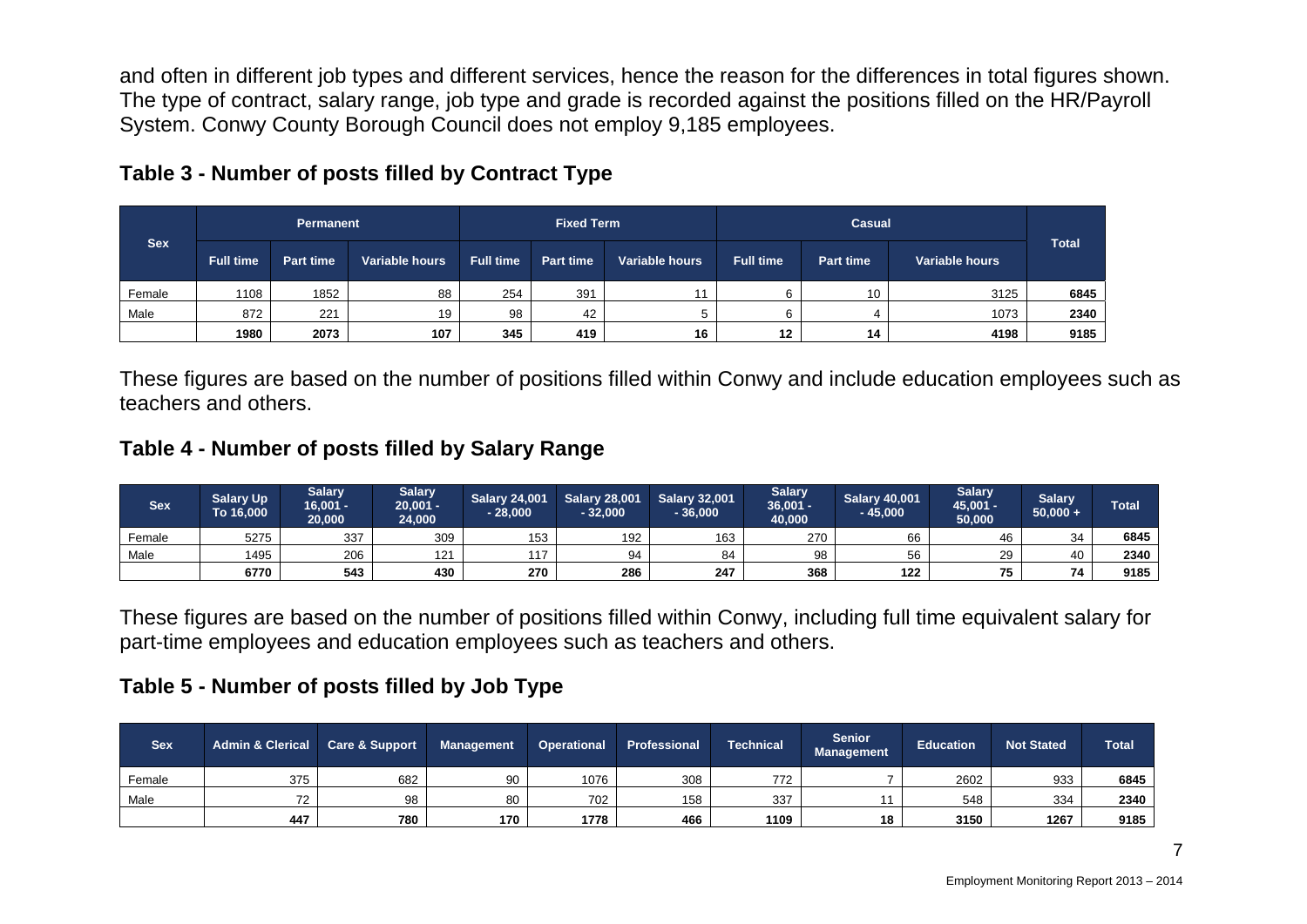These figures are based on the number of positions filled within Conwy and include education employees such as teachers and others. The management category comprises people whose main role is management. However, the professional category will include some people who also manage employees.

| Sex    | G01  | G02  | G03 | G04 | G05 | G06 | G07 | G08 | G09 | G10      | G11 | G12 |
|--------|------|------|-----|-----|-----|-----|-----|-----|-----|----------|-----|-----|
| Female | 2434 | 721  | 404 | 624 | 474 | 173 | 125 | 149 | 55  | 48       |     | 19  |
| Male   | 406  | 438  | 148 | 210 | 166 | 157 | --  | 50  | 44  | 39       |     | ິ   |
|        | 2840 | 1159 | 552 | 834 | 640 | 330 | 202 | 199 | 99  | 07<br>01 | 16  | 40  |

#### **Table 6 - Number of posts filled by Grade**

| <b>Sex</b> | <b>Senior</b><br><b>Management</b> | Deputy /<br><b>Head</b><br><b>Teacher</b> | <b>Teacher</b> | <b>Education</b><br><b>Advisory</b> | Youth<br><b>Worker</b> | <b>Modern</b><br><b>Apprentice</b> | <b>Misc</b> | <b>Total for</b><br>all grades |
|------------|------------------------------------|-------------------------------------------|----------------|-------------------------------------|------------------------|------------------------------------|-------------|--------------------------------|
| Female     |                                    | 78                                        | 1154           | 18                                  | 86                     | 19                                 | 249         | 6845                           |
| Male       | 11                                 | 52                                        | 251            | 10                                  | 61                     | 5                                  | 185         | 2340                           |
|            | 19                                 | 130                                       | 1405           | 28                                  | 147                    | 24                                 | 434         | 9185                           |

These figures are based on the number of positions filled within Conwy and include education employees such as teachers and others. The education column in this table includes non-schools based employees such as Education Advisory Inspectors and Psychologists.

#### **Contract Type – Figures greatly unchanged to previous year**

56% of full time permanent posts are held by female employees and 44% are held by male employees. 89% of part-time permanent posts are held by female employees and 11% are held by male employees. 73% of fixed term full time posts are held by female employees and 27% are held by male employees. 93% of fixed term parttime posts are held by female employees and 7% are held by male employees. 74% of casual posts are held by female employees and 26% are held by male employees.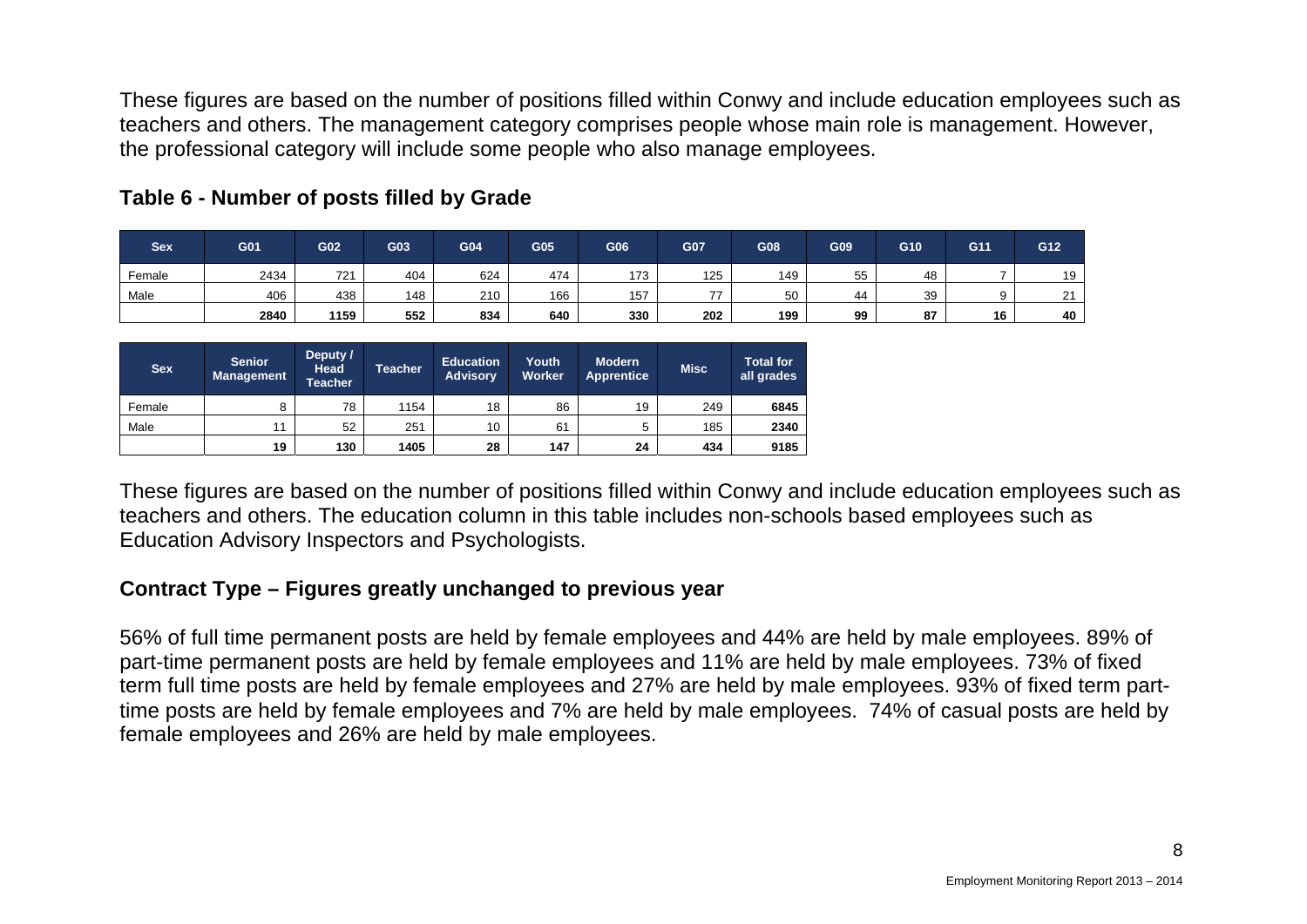## **Salary Range – Figures greatly unchanged to previous year**

77% of female employee and 64% of male employees fall within the salary range up to £16,000. Employees on salaries up to £50,000 follow a trend of approximately 65:35 female to male, which is not far from the actual workforce make up of 76:24 female to male employees. It is only in the £50,000 and over salary range that the split reverses to a 46:54 female to male employees. Posts that fall within the salary range £50,000 and above include; Chief Executive, Directors, Heads of Service, Head Teachers, Deputy Headteachers and Education Advisor/Inspectors.

#### **Job Type**

75% of the posts held by female employees fall within education, technical, operational and care, whilst 72% of the posts held by male employees fall within the same categories. In regard to management posts, 53% (90) of these posts are held by female employees and 47% (80) are held by male employees. Of those in senior management posts 39% (7) are held by female employees and 61% (11) are held by male employees. In comparison to the workforce profile of 76:24 female to male employees, male employees are under represented in administration and clerical, care and support and education, where as, female employees are under represented in management, operational, professional and technical job types.

#### **Grade**

31% of all posts held are within Grade G01, of those 86% are held by female employees and 14% are held by male employees. From Grade G02 to Grade G08 there is a trend of approximately 67:33 split of female to males in these posts. Female employees are less represented in Grade G06 and Grades G09 to G12 when compared to the overall workforce ratio of 76:24. The % of females in these posts are: G06=52%, G09 & G10=55%, G11=44% and G12=48% . Male employees are under represented in the categories of teaching and modern apprentice, however, female employees are under represented in the categories of senior management, head/deputy head teacher, education advisory and youth work.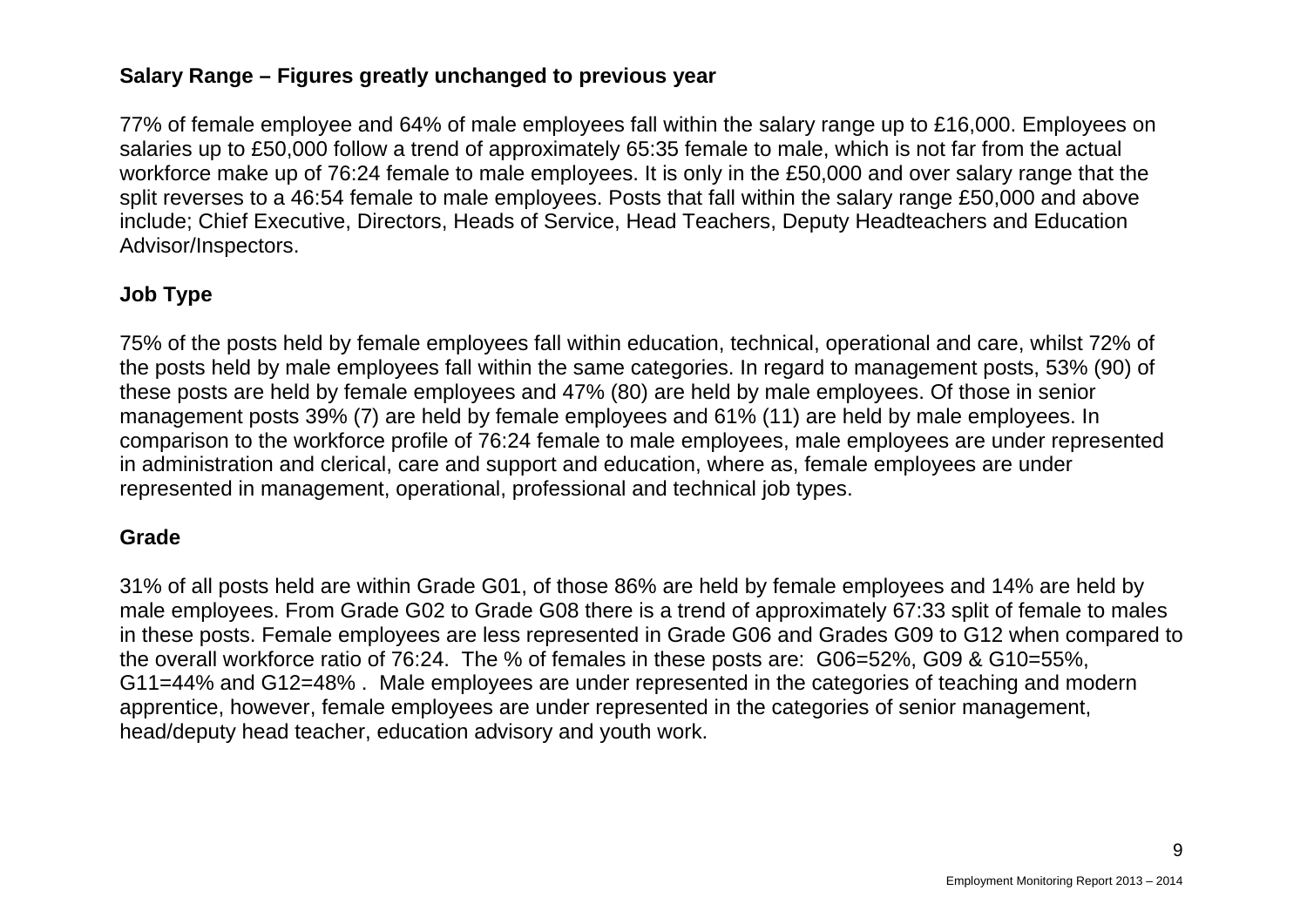#### **4.Recruitment and Promotion**

All job applications (except school based employees such as teachers, teaching assistants and supply posts) are inputted onto the HR/Payroll system during the recruitment stage. Equality monitoring information is inputted into a separate section of the system which is only accessible to Human Resources. Between 1 April 2013 and 31 March 2014 there were 174 vacancies. It should be noted that 29% of vacancies (50) were in the area of Social Care, which will influence the analysis of this data. All promotions are made against an identified vacancy that has been advertised and the normal recruitment process followed. The updated HR/Payroll system will include school based employees.

| <b>Service</b>                                    | <b>Service Total Position Count</b> |
|---------------------------------------------------|-------------------------------------|
| <b>Adult Social Care &amp; Community Services</b> | 25                                  |
| <b>Chief Executive</b>                            | 1                                   |
| <b>Children &amp; Families Service</b>            | 25                                  |
| <b>Community Development Service</b>              | 29                                  |
| <b>Corporate Financial Service</b>                | 3                                   |
| Corporate Human Resources                         | 4                                   |
| Corporate Marketing & Communications              | 1                                   |
| <b>Education Services</b>                         | 14                                  |
| <b>Environmental Services</b>                     | 13                                  |
| Governance Efficiency & Transformation            | 4                                   |
| Highways & Infrastructure                         | 5                                   |
| Information Technology                            | 2                                   |
| Law & Governance                                  | $\overline{7}$                      |
| <b>Property Management &amp; Asset Service</b>    | 7                                   |
| <b>Regeneration Service</b>                       | 1                                   |
| <b>Regulatory &amp; Housing Services</b>          | 6                                   |
| Revenues & Benefits Service                       | 14                                  |
| Social Care Complaints & Quality Assurance        | 1                                   |
| Theatres & Conference Centre                      | 12                                  |
| Total                                             | 174                                 |

#### **Table 7 - Internal and External Vacancies in 2013/14**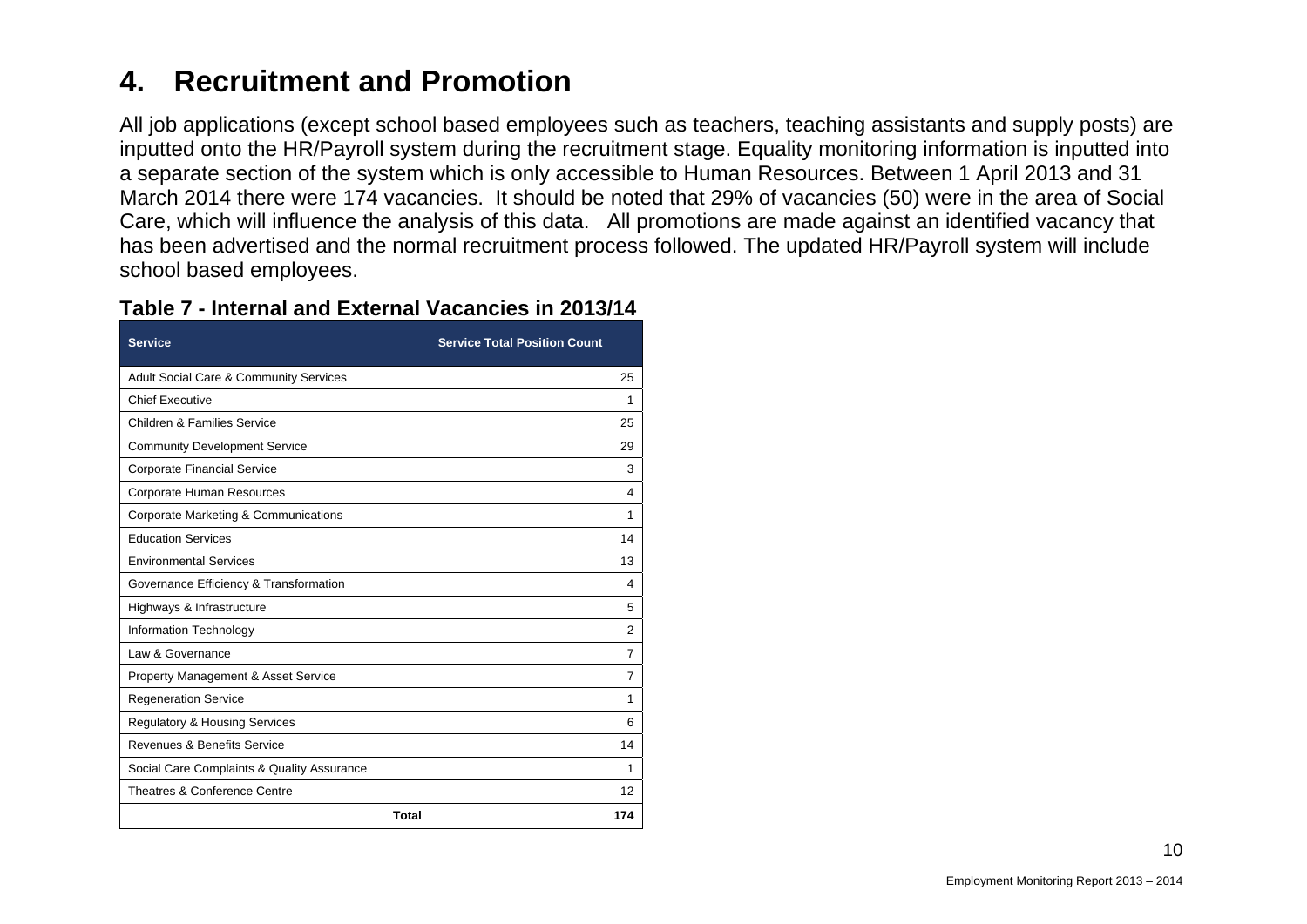## **Table 8a - External Applicants for Employment and/or Promotion**

| <b>Service</b>                                    | <b>Total</b><br><b>External</b><br><b>Applicants</b> | <b>Male</b> | <b>Female</b> | <b>Sex</b><br><b>Not</b><br><b>Stated</b> | Age<br>$16 -$<br>24 | Age<br>$25 -$<br>49 | Age<br>$50 -$<br>64 | Age<br>$65+$   | Age<br><b>Not</b><br><b>Stated</b> | <b>Black</b><br><b>Minority</b><br><b>Ethnic</b> | <b>Disabled</b> | Married /<br><b>Civil</b><br>Partnership | Gay /<br>Lesbian<br><b>Bisexual</b> | <b>Religion</b><br><b>Stated</b> |
|---------------------------------------------------|------------------------------------------------------|-------------|---------------|-------------------------------------------|---------------------|---------------------|---------------------|----------------|------------------------------------|--------------------------------------------------|-----------------|------------------------------------------|-------------------------------------|----------------------------------|
| <b>Adult Social Care &amp; Community Services</b> | 186                                                  | 38          | 147           | $\mathbf{1}$                              | 36                  | 109                 | 33                  | $\mathbf 0$    | 8                                  |                                                  | 19              | 58                                       | $\star$                             | 48                               |
| <b>Chief Executive</b>                            | 4                                                    |             | 3             | $\mathbf 0$                               | 1                   | $\overline{2}$      | 1                   | $\mathbf 0$    | $\mathbf 0$                        | $\mathbf 0$                                      | $\mathbf 0$     |                                          | $\star$                             | $\mathbf 0$                      |
| <b>Children &amp; Families Service</b>            | 174                                                  | 28          | 145           | $\mathbf{1}$                              | 37                  | 115                 | 20                  | $\mathbf 0$    | 2                                  | 5                                                | 11              | 39                                       | $\star$                             | 8                                |
| <b>Community Development Service</b>              | 309                                                  | 114         | 192           | 3                                         | 107                 | 149                 | 47                  | $\mathbf 0$    | 6                                  | 5                                                | 17              | 72                                       | $\star$                             | 69                               |
| <b>Corporate Financial Service</b>                | 51                                                   | 23          | 27            | $\mathbf{1}$                              | 13                  | 32                  | 5                   | $\mathbf 0$    | $\overline{1}$                     | $\star$                                          | $\star$         | 14                                       | $\star$                             | 48                               |
| Corporate Human Resources                         | 76                                                   | 22          | 53            | $\mathbf{1}$                              | 18                  | 46                  | 8                   | 1              | 3                                  |                                                  | 3               | 10                                       | $\star$                             | 17                               |
| Corporate Marketing & Communications              | 3                                                    | $\mathbf 0$ | 3             | $\mathbf 0$                               | 1                   | $\overline{2}$      | $\mathbf 0$         | $\mathbf 0$    | $\mathbf 0$                        | $\mathbf 0$                                      | $\mathbf 0$     |                                          | $\star$                             | $\mathbf 0$                      |
| <b>Education Services</b>                         | 188                                                  | 31          | 155           | $\overline{2}$                            | 49                  | 120                 | 17                  | $\overline{1}$ | $\overline{1}$                     | $\Omega$                                         | 10              | 48                                       | $\star$                             | 5                                |
| <b>Environmental Services</b>                     | 102                                                  | 92          | 9             | $\mathbf{1}$                              | 8                   | 56                  | 30                  | $\mathbf 0$    | 8                                  | $\Omega$                                         | $\mathbf 0$     | 36                                       | $\star$                             | 46                               |
| Governance Efficiency & Transformation            | 58                                                   | 14          | 44            | $\mathbf 0$                               | 18                  | 31                  | $\overline{7}$      | $\mathbf 0$    | $\overline{2}$                     | $\star$                                          | 5               | $\overline{7}$                           | $\star$                             | 8                                |
| Highways & Infrastructure                         | 71                                                   | 54          | 16            | $\mathbf{1}$                              | 8                   | 46                  | 14                  | $\mathbf 0$    | 3                                  | $\mathbf 0$                                      | $\star$         | 29                                       | $\star$                             | 9                                |
| Information Technology                            | 39                                                   | 32          | 6             | $\mathbf{1}$                              | 14                  | 19                  | 3                   | 0              | 3                                  |                                                  | $\star$         | 10                                       | $\star$                             | 27                               |
| Law & Governance                                  | 50                                                   | 17          | 33            | $\mathbf 0$                               | 26                  | 21                  | $\overline{2}$      | $\mathbf 0$    | $\mathbf{1}$                       | $\star$                                          | $\star$         |                                          | $\star$                             | 15                               |
| Property Management & Asset Service               | $\mathbf 0$                                          | $\Omega$    | $\Omega$      | $\Omega$                                  | $\Omega$            | $\Omega$            | $\mathbf 0$         | $\mathbf 0$    | $\mathbf 0$                        | $\Omega$                                         | $\mathbf 0$     | $\Omega$                                 | $\star$                             | $\mathbf 0$                      |
| <b>Regeneration Service</b>                       | 3                                                    | $\Omega$    | 3             | $\mathbf 0$                               | 3                   | $\mathbf 0$         | $\mathbf 0$         | $\mathbf 0$    | $\mathbf 0$                        | $\Omega$                                         | $\mathbf 0$     | $\Omega$                                 | $\star$                             | $\mathbf 0$                      |
| <b>Regulatory &amp; Housing Services</b>          | 113                                                  | 83          | 29            | $\mathbf{1}$                              | 19                  | 65                  | 18                  | $\overline{c}$ | 9                                  | $\Omega$                                         | 6               | 43                                       | $\star$                             | 11                               |
| Revenues & Benefits Service                       | 134                                                  | 49          | 82            | 3                                         | 32                  | 77                  | 20                  | 2              | 3                                  | $\star$                                          | 6               | 30                                       | $\star$                             | 45                               |
| Social Care Complaints & Quality<br>Assurance     | 3                                                    |             | 2             | $\mathbf 0$                               | $\Omega$            | 1                   | 2                   | $\mathbf 0$    | $\mathbf 0$                        | $\Omega$                                         | $\Omega$        | $\star$                                  | $\star$                             | $\Omega$                         |
| Theatres & Conference Centre                      | 132                                                  | 63          | 69            | $\mathbf 0$                               | 55                  | 61                  | 10                  | $\mathbf 0$    | 6                                  | $\star$                                          | $\star$         | 18                                       | $\star$                             | 57                               |
| <b>Total</b>                                      | 1696                                                 | 662         | 1018          | 16                                        | 445                 | 952                 | 237                 | 6              | 56                                 | 23                                               | 87              | 424                                      | 11                                  | 413                              |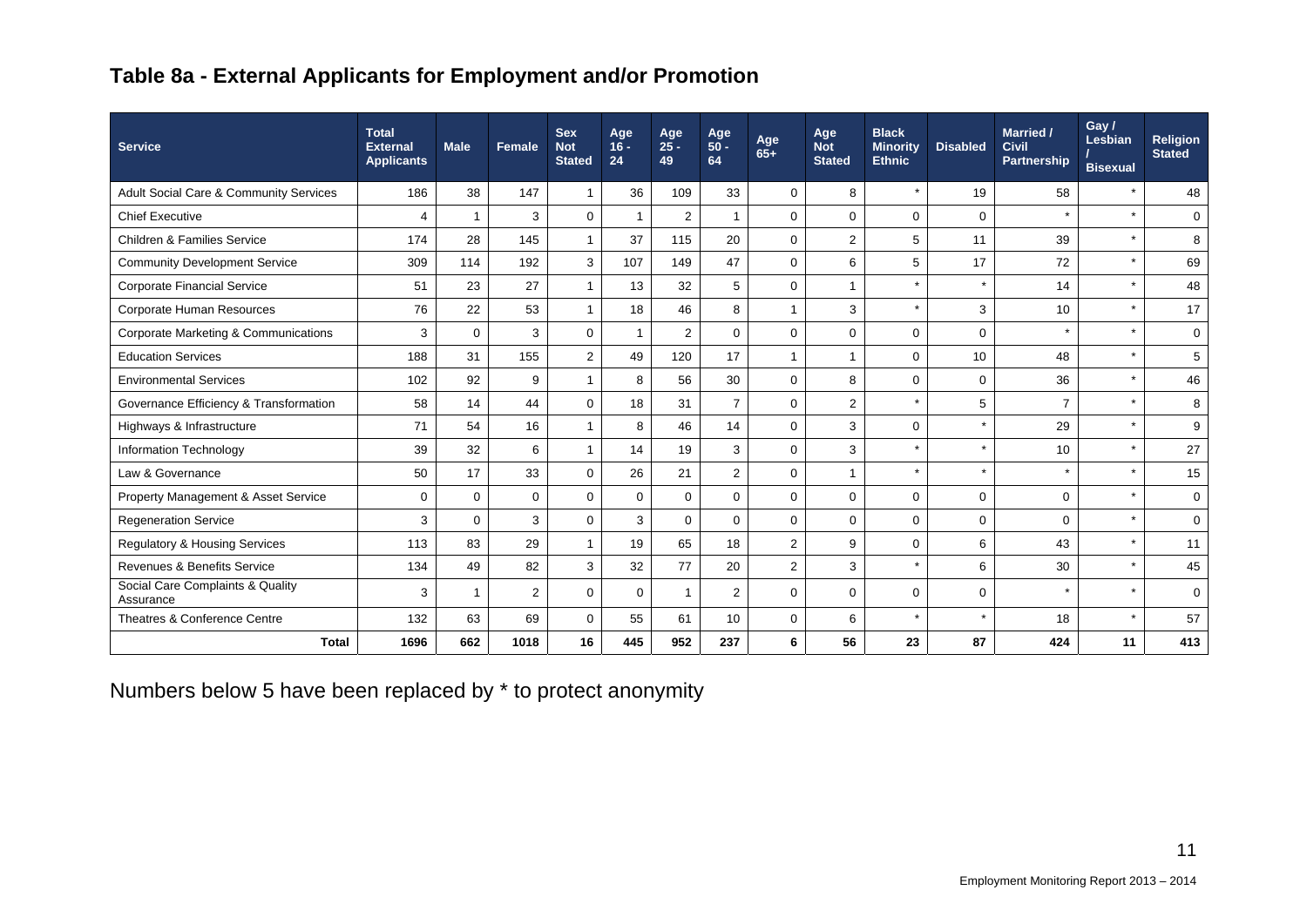## **Table 8b - Internal Applicants for Employment and/or Promotion**

| <b>Service</b>                                  | <b>Total</b><br><b>Internal</b><br><b>Applicants</b> | <b>Male</b>    | Female         | <b>Sex</b><br><b>Not</b><br><b>Stated</b> | Age<br>$16 -$<br>24 | Age<br>$25 -$<br>49 | Age<br>$50 -$<br>64 | Age<br>$65+$ | Age<br><b>Not</b><br><b>Stated</b> | <b>Black</b><br><b>Minority</b><br><b>Ethnic</b> | <b>Disabled</b> | <b>Married /</b><br><b>Civil</b><br>Partnership | Gay /<br>Lesbian<br><b>Bisexual</b> | Religion<br><b>Stated</b> |
|-------------------------------------------------|------------------------------------------------------|----------------|----------------|-------------------------------------------|---------------------|---------------------|---------------------|--------------|------------------------------------|--------------------------------------------------|-----------------|-------------------------------------------------|-------------------------------------|---------------------------|
| Adult Social Care & Community Services          | 61                                                   | 8              | 53             | $\mathbf 0$                               | 6                   | 44                  | 11                  | $\mathbf 0$  | $\Omega$                           | $\star$                                          |                 | 24                                              | $\star$                             | 21                        |
| <b>Chief Executive</b>                          | $\mathbf 0$                                          | $\mathbf 0$    | $\mathbf 0$    | $\mathbf 0$                               | $\mathbf 0$         | $\mathbf 0$         | $\mathbf 0$         | $\mathbf 0$  | $\mathbf 0$                        |                                                  |                 | $\mathbf 0$                                     | $\star$                             | $\mathbf 0$               |
| <b>Children &amp; Families Service</b>          | 71                                                   | 11             | 60             | $\mathbf 0$                               | 5                   | 46                  | 19                  | $\mathbf{1}$ | $\Omega$                           | $\star$                                          |                 | 32                                              | $\star$                             | 30                        |
| <b>Community Development Service</b>            | 49                                                   | 12             | 37             | $\mathbf 0$                               | 19                  | 26                  | $\overline{4}$      | $\mathbf 0$  | $\mathbf 0$                        |                                                  |                 | 15                                              | $\star$                             | 10                        |
| <b>Corporate Financial Service</b>              | 18                                                   | $\overline{7}$ | 11             | $\mathbf 0$                               | 3                   | 13                  | $\overline{2}$      | $\mathbf 0$  | $\Omega$                           | $\star$                                          |                 | $\overline{7}$                                  | $\star$                             | 15                        |
| Corporate Human Resources                       | 15                                                   | 4              | 11             | $\mathbf 0$                               | 6                   | 6                   | 3                   | $\mathbf 0$  | $\Omega$                           | $\star$                                          |                 | $\star$                                         | $\star$                             | $\star$                   |
| <b>Corporate Marketing &amp; Communications</b> | 5                                                    | $\overline{2}$ | 3              | $\mathbf 0$                               | $\Omega$            | 5                   | $\mathbf 0$         | $\mathbf 0$  | $\Omega$                           |                                                  |                 |                                                 | $\star$                             | 0                         |
| <b>Education Services</b>                       | 63                                                   | 5              | 58             | $\Omega$                                  | 10                  | 46                  | $\overline{7}$      | $\mathbf 0$  | $\Omega$                           |                                                  |                 | 28                                              | $\star$                             | $\star$                   |
| <b>Environmental Services</b>                   | 15                                                   | 13             | $\overline{2}$ | $\mathbf 0$                               | $\mathbf 0$         | 6                   | 9                   | $\mathbf 0$  | $\mathbf 0$                        |                                                  |                 | 13                                              | $\star$                             | 12                        |
| Governance Efficiency & Transformation          | $\overline{7}$                                       | $\Omega$       | $\overline{7}$ | $\mathbf 0$                               | 4                   | 3                   | $\Omega$            | $\mathbf 0$  | $\Omega$                           |                                                  |                 | $\Omega$                                        | $\star$                             | $\star$                   |
| Highways & Infrastructure                       | 9                                                    | $\overline{7}$ | $\overline{2}$ | $\mathbf 0$                               | $\Omega$            | 5                   | $\overline{4}$      | $\mathbf 0$  | $\Omega$                           |                                                  |                 | 6                                               | $\star$                             | $\star$                   |
| Information Technology                          | 4                                                    | $\overline{2}$ | $\overline{2}$ | $\mathbf 0$                               | $\mathbf 1$         | 3                   | $\mathbf 0$         | $\mathbf 0$  | $\Omega$                           |                                                  |                 | $\Omega$                                        | $\star$                             | $\star$                   |
| Law & Governance                                | 6                                                    | $\overline{2}$ | 4              | $\mathbf 0$                               | $\overline{2}$      | 4                   | $\mathbf 0$         | $\mathbf 0$  | $\Omega$                           |                                                  |                 |                                                 | $\star$                             | $\star$                   |
| Property Management & Asset Service             | 12                                                   | 1              | 11             | $\Omega$                                  | $\Omega$            | 5                   | $\overline{7}$      | $\mathbf 0$  | $\Omega$                           | $\star$                                          |                 | $\overline{7}$                                  | $\star$                             | $\mathbf 0$               |
| <b>Regeneration Service</b>                     | 5                                                    | 4              | $\overline{1}$ | $\mathbf 0$                               | 3                   | $\mathbf{1}$        | $\overline{1}$      | $\mathbf 0$  | $\Omega$                           | $\star$                                          |                 | $\star$                                         | $\star$                             | $\mathbf 0$               |
| <b>Regulatory &amp; Housing Services</b>        | 14                                                   | $\overline{7}$ | $\overline{7}$ | $\mathbf 0$                               | 2                   | 9                   | 3                   | $\mathbf 0$  | $\Omega$                           |                                                  |                 | 5                                               | $\star$                             | $\star$                   |
| Revenues & Benefits Service                     | 34                                                   | 11             | 23             | $\mathbf 0$                               | 6                   | 26                  | $\overline{2}$      | $\mathbf 0$  | $\Omega$                           |                                                  |                 | 11                                              | $\star$                             | 9                         |
| Social Care Complaints & Quality<br>Assurance   | 3                                                    | 1              | $\overline{2}$ | $\mathbf 0$                               | $\Omega$            | 3                   | $\Omega$            | $\mathbf 0$  | $\Omega$                           | $\star$                                          | $\star$         | $\Omega$                                        | $\star$                             | $\mathbf 0$               |
| Theatres & Conference Centre                    | 22                                                   | 11             | 11             | $\mathbf 0$                               | 14                  | 8                   | $\mathbf 0$         | $\mathbf 0$  | $\Omega$                           |                                                  |                 | 5                                               | $\star$                             | 9                         |
| <b>Total</b>                                    | 413                                                  | 108            | 305            | $\mathbf 0$                               | 81                  | 259                 | 72                  | $\mathbf{1}$ | $\mathbf{0}$                       | 4                                                | 13              | 159                                             | 3                                   | 122                       |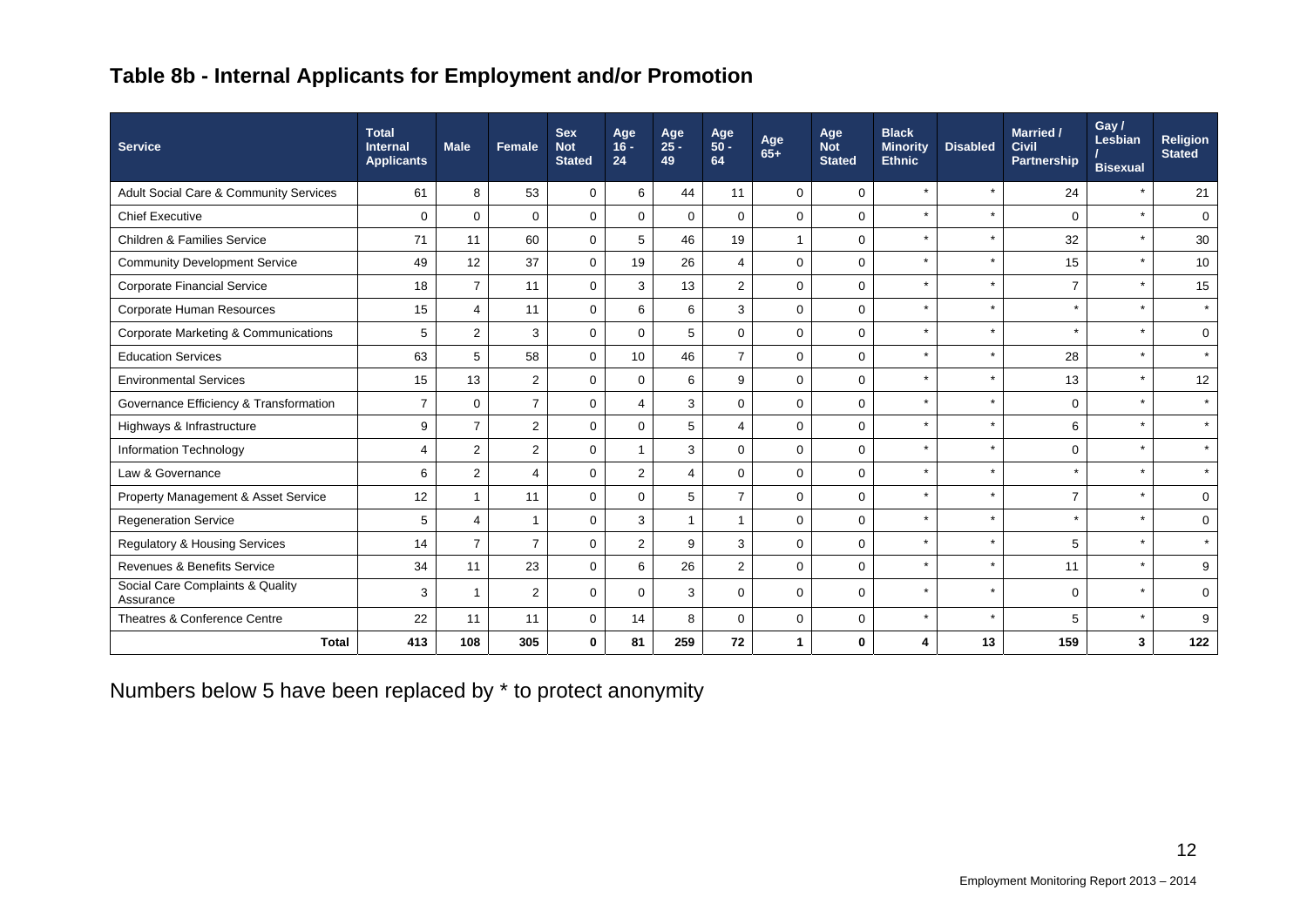## **Table 8c - Total Applicants for Employment and/or Promotion**

| <b>Service</b>                                    | <b>Total</b><br><b>Applicants</b> | <b>Male</b>    | Female         | <b>Sex</b><br><b>Not</b><br><b>Stated</b> | Age<br>$16 - 24$ | <b>Age 25</b><br>$-49$ | Age<br>$50 - 64$     | Age<br>65+     | Age<br><b>Not</b><br><b>Stated</b> | <b>Black</b><br><b>Minority</b><br><b>Ethnic</b> | <b>Disabled</b> | <b>Married /</b><br><b>Civil</b><br>Partnership | Gay /<br>Lesbian<br><b>Bisexual</b> | <b>Religion</b><br><b>Stated</b> |
|---------------------------------------------------|-----------------------------------|----------------|----------------|-------------------------------------------|------------------|------------------------|----------------------|----------------|------------------------------------|--------------------------------------------------|-----------------|-------------------------------------------------|-------------------------------------|----------------------------------|
| <b>Adult Social Care &amp; Community Services</b> | 247                               | 46             | 200            | $\mathbf{1}$                              | 42               | 153                    | 44                   | 0              | 8                                  | $\star$                                          | 20              | 82                                              | $\star$                             | 69                               |
| <b>Chief Executive</b>                            | 4                                 | $\mathbf{1}$   | 3              | $\mathbf 0$                               |                  | $\overline{2}$         | $\blacktriangleleft$ | $\Omega$       | $\Omega$                           | $\star$                                          | $\Omega$        | $\star$                                         | $\star$                             | $\Omega$                         |
| <b>Children &amp; Families Service</b>            | 245                               | 39             | 205            | $\mathbf{1}$                              | 42               | 161                    | 39                   | 1              | $\overline{2}$                     |                                                  | 14              | 71                                              | $\star$                             | 38                               |
| <b>Community Development Service</b>              | 358                               | 126            | 229            | 3                                         | 126              | 175                    | 51                   | 0              | 6                                  | $\star$                                          | 20              | 87                                              | $\star$                             | 79                               |
| <b>Corporate Financial Service</b>                | 69                                | 30             | 38             | $\mathbf{1}$                              | 16               | 45                     | $\overline{7}$       | $\Omega$       |                                    | $\star$                                          |                 | 21                                              | $\star$                             | 63                               |
| Corporate Human Resources                         | 91                                | 26             | 64             | $\mathbf{1}$                              | 24               | 52                     | 11                   | 1              | 3                                  | $\star$                                          |                 | 12                                              | $\star$                             | 19                               |
| Corporate Marketing & Communications              | 8                                 | $\overline{2}$ | 6              | $\mathbf 0$                               |                  | $\overline{7}$         | $\Omega$             | $\Omega$       | $\Omega$                           | $\star$                                          | $\Omega$        | $\star$                                         | $\star$                             | $\mathbf 0$                      |
| <b>Education Services</b>                         | 251                               | 36             | 213            | $\overline{2}$                            | 59               | 166                    | 24                   | $\mathbf{1}$   | 1                                  | $\star$                                          | 10              | 76                                              | $\star$                             | 9                                |
| <b>Environmental Services</b>                     | 117                               | 105            | 11             | $\mathbf{1}$                              | 8                | 62                     | 39                   | $\mathbf 0$    | 8                                  | $\star$                                          |                 | 49                                              | $\star$                             | 58                               |
| Governance Efficiency & Transformation            | 65                                | 14             | 51             | $\mathbf 0$                               | 22               | 34                     | $\overline{7}$       | $\Omega$       | 2                                  | $\star$                                          | 5               | $\overline{7}$                                  | $\star$                             | 10                               |
| Highways & Infrastructure                         | 80                                | 61             | 18             | $\mathbf{1}$                              | 8                | 51                     | 18                   | $\mathbf 0$    | 3                                  | $\star$                                          |                 | 35                                              | $\star$                             | 10                               |
| Information Technology                            | 43                                | 34             | 8              | $\mathbf{1}$                              | 15               | 22                     | 3                    | $\Omega$       | 3                                  | $\star$                                          | ÷               | 10                                              | $\star$                             | 28                               |
| Law & Governance                                  | 56                                | 19             | 37             | $\mathbf 0$                               | 28               | 25                     | $\overline{2}$       | $\mathbf 0$    |                                    | $\star$                                          |                 | 5                                               | $\star$                             | 18                               |
| Property Management & Asset Service               | 12                                | $\mathbf{1}$   | 11             | $\mathbf 0$                               | $\mathbf 0$      | 5                      | $\overline{7}$       | 0              | $\Omega$                           | $\star$                                          |                 | $\overline{7}$                                  | $\star$                             | $\mathbf 0$                      |
| <b>Regeneration Service</b>                       | 8                                 | $\overline{4}$ | $\overline{4}$ | $\mathbf 0$                               | 6                | $\overline{1}$         | $\mathbf 1$          | $\mathbf 0$    | 0                                  | $\star$                                          |                 | $\star$                                         | $\star$                             | $\mathbf 0$                      |
| <b>Regulatory &amp; Housing Services</b>          | 127                               | 90             | 36             | $\mathbf{1}$                              | 21               | 74                     | 21                   | $\overline{2}$ | 9                                  | $\star$                                          | 6               | 48                                              | $\star$                             | 14                               |
| Revenues & Benefits Service                       | 168                               | 60             | 105            | 3                                         | 38               | 103                    | 22                   | $\overline{2}$ | 3                                  | $\star$                                          | 6               | 41                                              | $\star$                             | 54                               |
| Social Care Complaints & Quality<br>Assurance     | 6                                 | $\overline{2}$ | $\overline{4}$ | $\mathbf 0$                               | $\Omega$         | 4                      | 2                    | $\mathbf 0$    | $\mathbf 0$                        | $\star$                                          | $\mathbf 0$     | $\star$                                         | $\star$                             | $\mathbf 0$                      |
| Theatres & Conference Centre                      | 154                               | 74             | 80             | $\mathbf 0$                               | 69               | 69                     | 10                   | $\mathbf 0$    | 6                                  | $\star$                                          |                 | 23                                              | $\star$                             | 66                               |
| <b>Total</b>                                      | 2109                              | 770            | 1323           | 16                                        | 526              | 1211                   | 309                  | $\overline{7}$ | 56                                 | 27                                               | 100             | 583                                             | 14                                  | 535                              |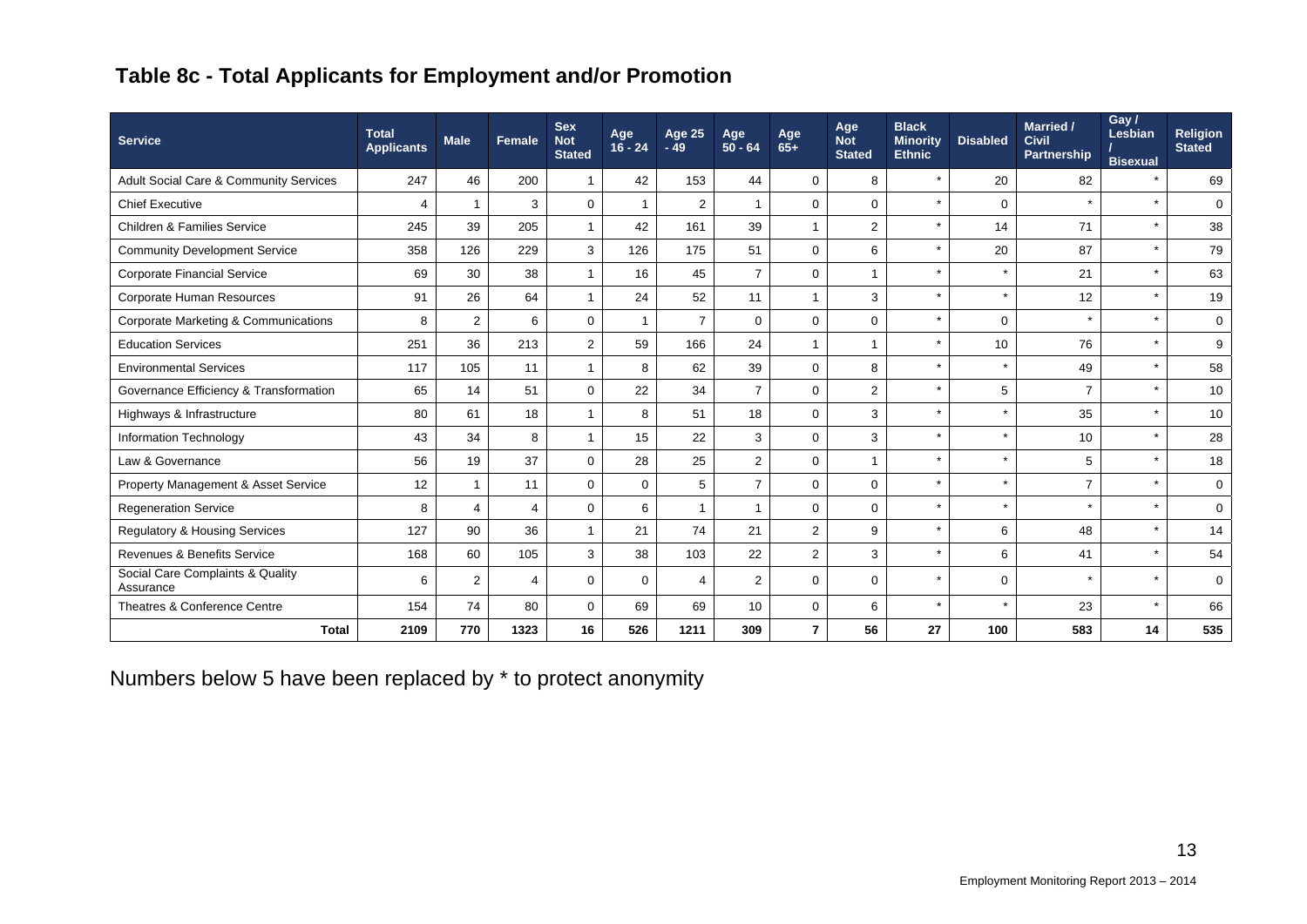## **Table 9a - External Applicants Shortlisted for Employment and Promotion**

| <b>Service</b>                                | <b>Total</b><br><b>External</b><br><b>Shortlisted</b> | <b>Male</b>    | Female         | <b>Sex</b><br><b>Not</b><br><b>Stated</b> | Age<br>$16 - 24$ | Age<br>25 - 49 | <b>Age 50</b><br>$-64$   | Age<br>$65+$ | Age<br><b>Not</b><br><b>Stated</b> | <b>Black</b><br><b>Minority</b><br><b>Ethnic</b> | <b>Disabled</b> | Married /<br><b>Civil</b><br>Partnership | Gay/<br>Lesbian<br><b>Bisexual</b> | <b>Religion</b><br><b>Stated</b> |
|-----------------------------------------------|-------------------------------------------------------|----------------|----------------|-------------------------------------------|------------------|----------------|--------------------------|--------------|------------------------------------|--------------------------------------------------|-----------------|------------------------------------------|------------------------------------|----------------------------------|
| Adult Social Care & Community Services        | 33                                                    | 1              | 32             | $\mathbf 0$                               | 5                | 22             | 6                        | $\mathbf 0$  | $\mathbf 0$                        | $\star$                                          | $\star$         | 15                                       | $\star$                            | $\overline{7}$                   |
| <b>Chief Executive</b>                        | 2                                                     | $\Omega$       | $\overline{2}$ | $\mathbf 0$                               |                  | $\Omega$       |                          | $\Omega$     | $\Omega$                           | $\star$                                          | $\star$         | $\star$                                  | $\star$                            | $\Omega$                         |
| <b>Children &amp; Families Service</b>        | 54                                                    | 3              | 51             | $\Omega$                                  | 9                | 38             | $\overline{7}$           | $\Omega$     | $\Omega$                           | $\star$                                          |                 | 19                                       |                                    | $\star$                          |
| <b>Community Development Service</b>          | 53                                                    | 17             | 36             | $\mathbf 0$                               | 18               | 25             | 10                       | $\mathbf 0$  | $\mathbf 0$                        | $\star$                                          | $\star$         | 17                                       | $\star$                            | 13                               |
| <b>Corporate Financial Service</b>            | 5                                                     | 3              | 2              | $\mathbf{0}$                              |                  | 4              | $\Omega$                 | $\Omega$     | $\Omega$                           | $\star$                                          | $\star$         | $\star$                                  | $\star$                            | $\star$                          |
| Corporate Human Resources                     | 5                                                     | 3              | $\overline{2}$ | $\mathbf 0$                               | $\mathbf{2}$     | 3              | $\mathbf 0$              | $\mathbf 0$  | $\mathbf 0$                        | $\star$                                          |                 | $\star$                                  | $\star$                            | $\star$                          |
| Corporate Marketing & Communications          | $\Omega$                                              | $\mathbf 0$    | $\mathbf{0}$   | $\Omega$                                  | $\Omega$         | $\Omega$       | $\Omega$                 | $\Omega$     | $\Omega$                           | $\star$                                          | $\star$         | $\Omega$                                 | $\star$                            | $\mathbf 0$                      |
| <b>Education Services</b>                     | 18                                                    | 5              | 13             | $\mathbf 0$                               | 5                | 9              | $\overline{\mathcal{A}}$ | $\Omega$     | $\Omega$                           | $\star$                                          |                 | $\overline{7}$                           | $\star$                            | $\mathbf 0$                      |
| <b>Environmental Services</b>                 | 43                                                    | 42             | $\overline{1}$ | $\mathbf 0$                               | 3                | 24             | 16                       | $\mathbf 0$  | $\mathbf 0$                        | $\star$                                          |                 | 17                                       |                                    | 9                                |
| Governance Efficiency & Transformation        | 5                                                     | $\overline{2}$ | 3              | $\mathbf 0$                               |                  | $\overline{2}$ | $\overline{2}$           | $\mathbf 0$  | $\mathbf 0$                        | $\star$                                          |                 |                                          | $\star$                            | $\mathbf 0$                      |
| Highways & Infrastructure                     | 15                                                    | 10             | $\overline{4}$ | $\mathbf{1}$                              |                  | $\overline{7}$ | $\overline{7}$           | $\Omega$     | $\mathbf 0$                        | $\star$                                          |                 | 8                                        | $\star$                            | $\star$                          |
| <b>Information Technology</b>                 | 8                                                     | $\overline{7}$ | $\overline{1}$ | $\mathbf 0$                               | 3                | 3              | 2                        | $\mathbf 0$  | $\Omega$                           | $\star$                                          | $\star$         | $\star$                                  | $\star$                            | $\star$                          |
| Law & Governance                              | 16                                                    | $\overline{4}$ | 12             | $\mathbf 0$                               | 9                | $\overline{7}$ | $\Omega$                 | $\mathbf 0$  | $\mathbf 0$                        | $\star$                                          |                 | $\star$                                  | $\star$                            | 6                                |
| Property Management & Asset Service           | $\mathbf 0$                                           | $\mathbf 0$    | $\mathbf 0$    | $\mathbf 0$                               | $\Omega$         | $\Omega$       | $\Omega$                 | $\mathbf 0$  | $\Omega$                           | $\star$                                          |                 | $\Omega$                                 | $\star$                            | $\mathbf 0$                      |
| <b>Regeneration Service</b>                   | $\mathbf 0$                                           | $\mathbf 0$    | $\mathbf{0}$   | $\mathbf{0}$                              | $\mathbf 0$      | $\mathbf 0$    | $\mathbf 0$              | $\mathbf 0$  | $\mathbf 0$                        | $\star$                                          |                 | $\Omega$                                 | $\star$                            | $\mathbf 0$                      |
| <b>Regulatory &amp; Housing Services</b>      | 11                                                    | $\overline{4}$ | 6              | $\overline{1}$                            | $\Omega$         | 5              | $\overline{4}$           |              |                                    | $\star$                                          |                 | $\overline{7}$                           |                                    | 5                                |
| Revenues & Benefits Service                   | 54                                                    | 18             | 35             | $\mathbf{1}$                              | 17               | 27             | 9                        | $\mathbf 0$  | 1                                  | $\star$                                          |                 | 10                                       |                                    | 16                               |
| Social Care Complaints & Quality<br>Assurance | $\mathbf 0$                                           | $\mathbf 0$    | $\mathbf 0$    | $\mathbf 0$                               | $\Omega$         | $\Omega$       | $\Omega$                 | $\Omega$     | $\Omega$                           | $\star$                                          | $\star$         | $\Omega$                                 | $\star$                            | $\mathbf 0$                      |
| Theatres & Conference Centre                  | 37                                                    | 14             | 23             | $\mathbf 0$                               | 16               | 20             | $\mathbf{1}$             | $\mathbf 0$  | $\mathbf 0$                        | $\star$                                          | $\star$         | 5                                        | $\star$                            | 17                               |
| <b>Total</b>                                  | 359                                                   | 133            | 223            | 3                                         | 91               | 196            | 69                       |              | $\mathbf{2}$                       | 3                                                | 18              | 117                                      | 1                                  | 87                               |

Numbers below 5 have been replaced by \* to protect anonymity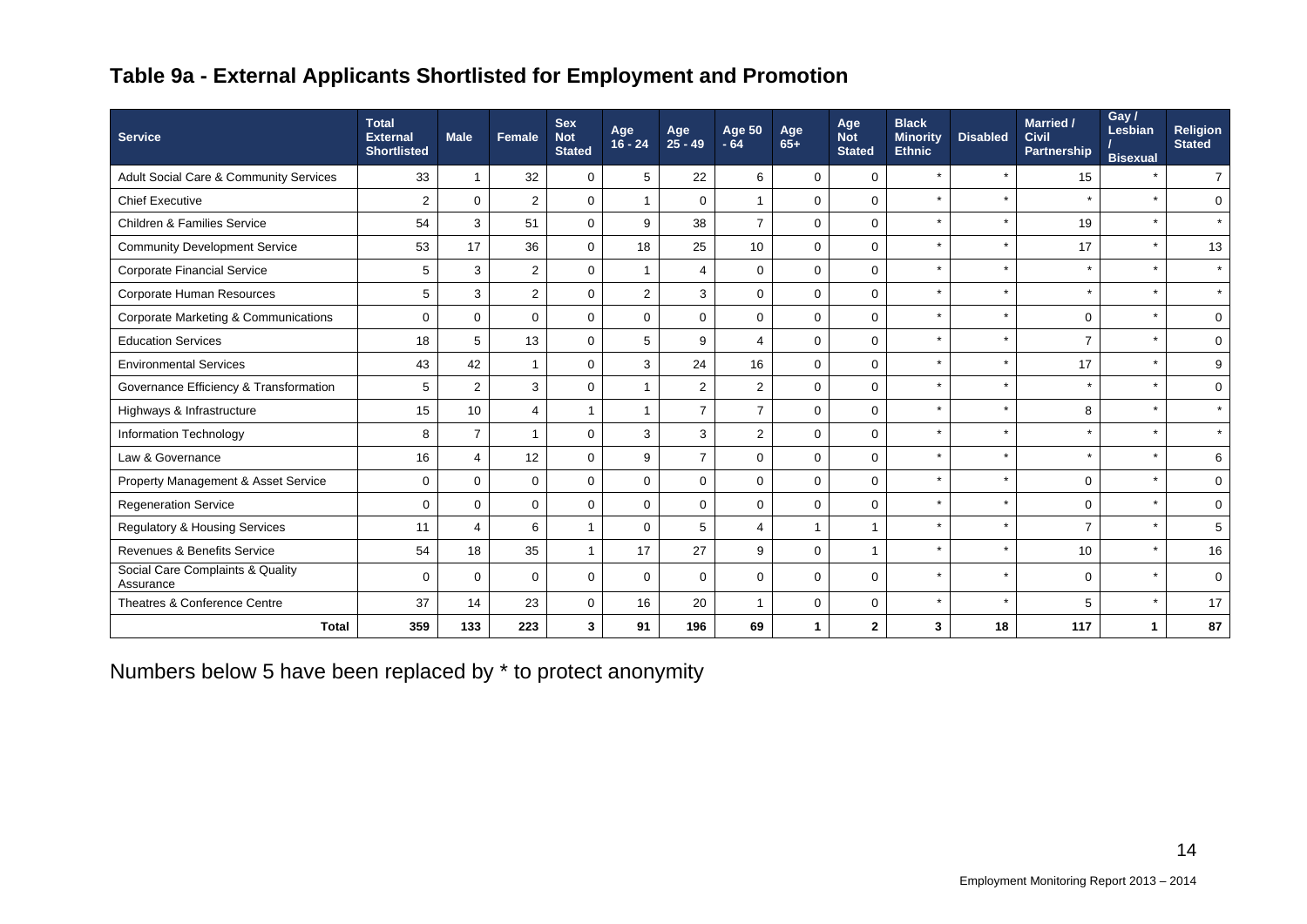## **Table 9b - Internal Applicants Shortlisted for Employment and Promotion**

| <b>Service</b>                                | <b>Total</b><br><b>Internal</b><br><b>Shortlisted</b> | <b>Male</b>    | Female         | <b>Sex</b><br><b>Not</b><br><b>Stated</b> | Age 16<br>$-24$ | Age<br>$25 - 49$ | Age 50<br>$-64$ | Age<br>$65+$ | Age<br><b>Not</b><br><b>Stated</b> | <b>Black</b><br><b>Minority</b><br><b>Ethnic</b> | <b>Disabled</b> | <b>Married /</b><br><b>Civil</b><br>Partnership | Gay /<br>Lesbian<br><b>Bisexual</b> | <b>Religion</b><br><b>Stated</b> |
|-----------------------------------------------|-------------------------------------------------------|----------------|----------------|-------------------------------------------|-----------------|------------------|-----------------|--------------|------------------------------------|--------------------------------------------------|-----------------|-------------------------------------------------|-------------------------------------|----------------------------------|
| Adult Social Care & Community Services        | 13                                                    | 3              | 10             | $\mathbf 0$                               |                 | 10               | 2               | $\mathbf 0$  | $\mathbf 0$                        | $\star$                                          |                 |                                                 |                                     | $\star$                          |
| <b>Chief Executive</b>                        | $\mathbf 0$                                           | $\Omega$       | $\mathbf{0}$   | $\Omega$                                  | $\Omega$        | $\Omega$         | $\Omega$        | $\Omega$     | $\Omega$                           | $\star$                                          |                 | $\Omega$                                        |                                     | $\Omega$                         |
| <b>Children &amp; Families Service</b>        | 42                                                    | 8              | 34             | $\mathbf 0$                               | $\mathbf 0$     | 27               | 15              | $\mathbf 0$  | $\mathbf 0$                        | $\star$                                          |                 | 22                                              |                                     | 29                               |
| <b>Community Development Service</b>          | 20                                                    | $\overline{2}$ | 18             | $\mathbf 0$                               | 8               | 11               | $\overline{1}$  | $\mathbf 0$  | $\mathbf 0$                        | $\star$                                          | $\star$         | 6                                               | $\star$                             | 5                                |
| <b>Corporate Financial Service</b>            | $\overline{7}$                                        | 5              | 2              | $\mathbf 0$                               | 2               | 4                |                 | $\Omega$     | $\Omega$                           | $\star$                                          |                 | $\Omega$                                        | $\star$                             | $\overline{7}$                   |
| Corporate Human Resources                     | $\mathbf 0$                                           | $\mathbf 0$    | $\mathbf 0$    | $\mathbf 0$                               | $\mathbf 0$     | $\mathbf 0$      | $\mathbf 0$     | $\mathbf 0$  | $\mathbf 0$                        | $\star$                                          |                 | $\mathbf 0$                                     | $\star$                             | $\mathbf 0$                      |
| Corporate Marketing & Communications          | $\overline{1}$                                        | $\mathbf 0$    | $\overline{1}$ | $\Omega$                                  | $\mathbf 0$     | 1                | $\Omega$        | $\mathbf 0$  | $\Omega$                           | $\star$                                          | $\star$         | $\Omega$                                        | $\star$                             | $\mathbf 0$                      |
| <b>Education Services</b>                     | 16                                                    | $\overline{2}$ | 14             | $\mathbf 0$                               | $\mathbf 0$     | 11               | 5               | $\Omega$     | $\Omega$                           | $\star$                                          |                 | 10                                              | $\star$                             | $\star$                          |
| <b>Environmental Services</b>                 | $\overline{7}$                                        | 5              | 2              | $\mathbf 0$                               | $\Omega$        | $\overline{4}$   | 3               | $\mathbf 0$  | $\mathbf 0$                        | $\star$                                          |                 | 5                                               |                                     | 5                                |
| Governance Efficiency & Transformation        | 1                                                     | $\mathbf 0$    | $\overline{1}$ | $\mathbf 0$                               |                 | $\mathbf 0$      | $\mathbf 0$     | $\mathbf 0$  | $\mathbf 0$                        | $\star$                                          |                 | 0                                               | $\star$                             | $\star$                          |
| Highways & Infrastructure                     | 5                                                     | 3              | $\overline{2}$ | $\mathbf 0$                               | $\mathbf 0$     | 4                |                 | $\Omega$     | $\mathbf 0$                        | $\star$                                          |                 | $\star$                                         | $\star$                             | $\star$                          |
| <b>Information Technology</b>                 | 3                                                     | $\overline{2}$ | $\overline{1}$ | $\Omega$                                  | $\Omega$        | 3                | $\Omega$        | $\Omega$     | $\Omega$                           | $\star$                                          | $\star$         | $\Omega$                                        | $\star$                             | $\mathbf 0$                      |
| Law & Governance                              | 2                                                     |                | $\mathbf{1}$   | $\mathbf 0$                               | $\mathbf 0$     | $\overline{2}$   | $\Omega$        | $\Omega$     | $\Omega$                           | $\star$                                          |                 |                                                 | $\star$                             |                                  |
| Property Management & Asset Service           | 9                                                     | f              | 8              | $\mathbf 0$                               | $\mathbf 0$     | 3                | 6               | $\mathbf 0$  | $\mathbf 0$                        | $\star$                                          |                 | 5                                               | $\star$                             | $\Omega$                         |
| <b>Regeneration Service</b>                   | $\mathbf{0}$                                          | $\mathbf 0$    | $\mathbf{0}$   | $\mathbf 0$                               | $\Omega$        | $\mathbf 0$      | $\Omega$        | $\Omega$     | $\Omega$                           | $\star$                                          |                 | $\Omega$                                        | $\star$                             | $\mathbf 0$                      |
| <b>Regulatory &amp; Housing Services</b>      | 6                                                     | $\overline{4}$ | 2              | $\Omega$                                  | $\Omega$        | 5                |                 | $\Omega$     | $\Omega$                           | $\star$                                          |                 |                                                 | $\star$                             |                                  |
| Revenues & Benefits Service                   | 26                                                    | 8              | 18             | $\mathbf 0$                               | 5               | 19               | 2               | $\mathbf 0$  | $\Omega$                           | $\star$                                          |                 | 9                                               |                                     | 8                                |
| Social Care Complaints & Quality<br>Assurance | $\mathbf 0$                                           | $\mathbf 0$    | $\mathbf 0$    | $\Omega$                                  | $\Omega$        | $\Omega$         | $\Omega$        | $\Omega$     | $\Omega$                           | $\star$                                          | $\star$         | $\Omega$                                        | $\star$                             | $\mathbf 0$                      |
| Theatres & Conference Centre                  | 15                                                    | 9              | 6              | 0                                         | 9               | 6                | $\mathbf 0$     | $\mathbf 0$  | $\mathbf 0$                        | $\star$                                          |                 | $\star$                                         | $\star$                             | 6                                |
| <b>Total</b>                                  | 173                                                   | 53             | 120            | 0                                         | 26              | 110              | 37              | 0            | 0                                  | 1                                                | 8               | 76                                              | $\mathbf{2}$                        | 70                               |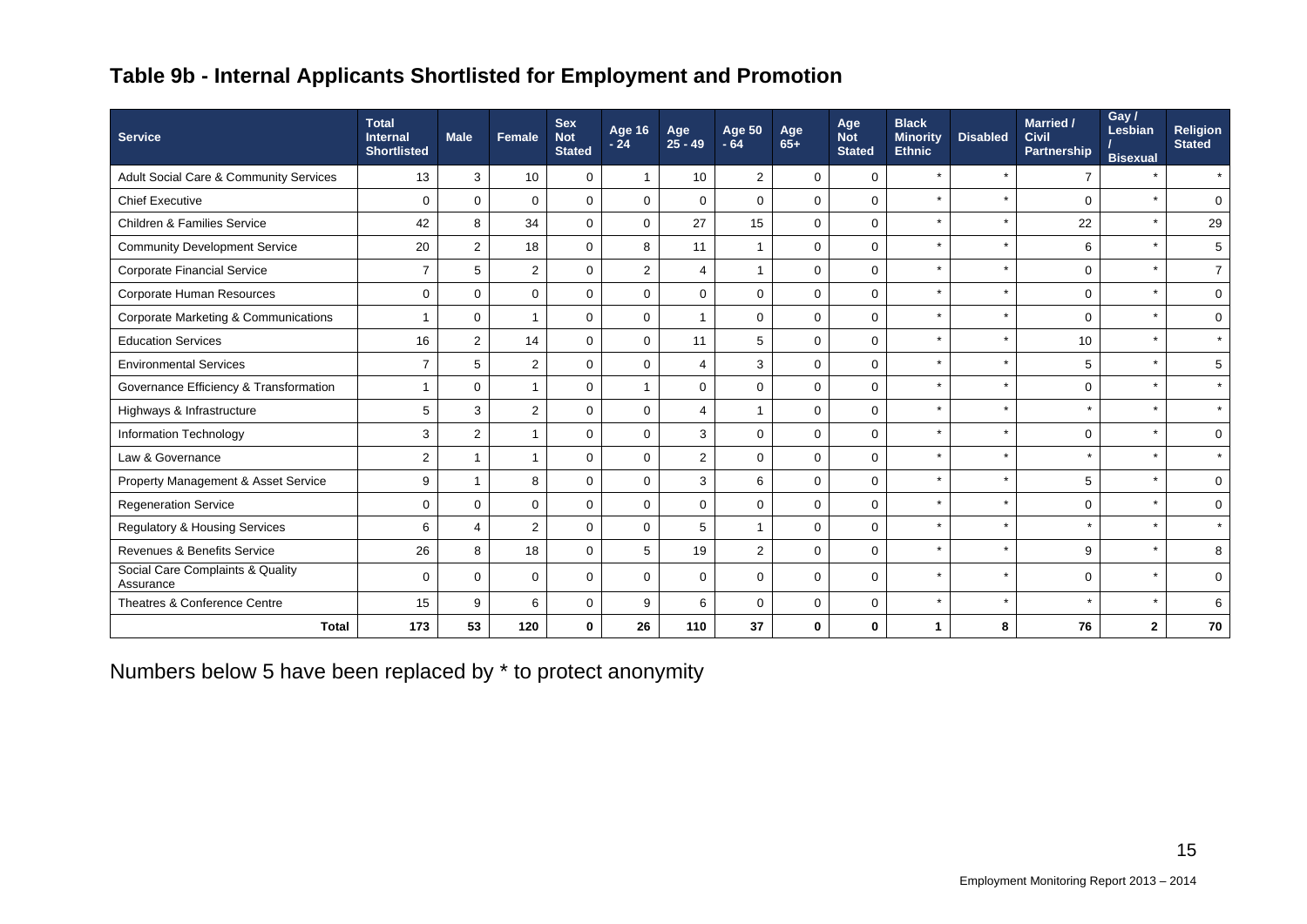## **Table 9c - Total Applicants Shortlisted for Employment and Promotion**

| <b>Service</b>                                | <b>Total</b><br><b>Applicants</b><br><b>Shortlisted</b> | <b>Male</b>    | <b>Female</b>  | <b>Sex</b><br><b>Not</b><br><b>Stated</b> | Age<br>$16 - 24$ | Age 25<br>$-49$ | <b>Age 50</b><br>$-64$ | Age<br>$65+$ | Age<br><b>Not</b><br><b>Stated</b> | <b>Black</b><br><b>Minority</b><br><b>Ethnic</b> | <b>Disabled</b> | <b>Married /</b><br><b>Civil</b><br>Partnership | Gay /<br>Lesbian<br><b>Bisexual</b> | <b>Religion</b><br><b>Stated</b> |
|-----------------------------------------------|---------------------------------------------------------|----------------|----------------|-------------------------------------------|------------------|-----------------|------------------------|--------------|------------------------------------|--------------------------------------------------|-----------------|-------------------------------------------------|-------------------------------------|----------------------------------|
| Adult Social Care & Community Services        | 46                                                      | $\overline{4}$ | 42             | $\Omega$                                  | 6                | 32              | 8                      | $\mathbf 0$  | $\mathbf 0$                        | $\star$                                          |                 | 22                                              |                                     | 11                               |
| <b>Chief Executive</b>                        | $\overline{2}$                                          | $\mathbf 0$    | $\overline{2}$ | $\mathbf 0$                               | $\overline{1}$   | $\mathbf 0$     |                        | $\mathbf 0$  | $\mathbf 0$                        | $\star$                                          | $\star$         | $\star$                                         | $\star$                             | $\mathbf 0$                      |
| <b>Children &amp; Families Service</b>        | 96                                                      | 11             | 85             | $\mathbf 0$                               | 9                | 65              | 22                     | $\mathbf 0$  | $\Omega$                           | $\star$                                          |                 | 41                                              | $\star$                             | 30                               |
| <b>Community Development Service</b>          | 73                                                      | 19             | 54             | $\mathbf 0$                               | 26               | 36              | 11                     | $\mathbf 0$  | $\mathbf 0$                        | $\star$                                          |                 | 23                                              | $\star$                             | 18                               |
| <b>Corporate Financial Service</b>            | 12                                                      | 8              | $\overline{4}$ | $\mathbf 0$                               | 3                | 8               | 1                      | $\Omega$     | $\Omega$                           | $\star$                                          |                 | $\star$                                         | $\star$                             | 10                               |
| Corporate Human Resources                     | 5                                                       | 3              | $\overline{c}$ | $\mathbf 0$                               | 2                | 3               | $\mathbf 0$            | $\mathbf 0$  | $\mathbf 0$                        | $\star$                                          | $\star$         | $\star$                                         | $\star$                             | $\star$                          |
| Corporate Marketing & Communications          | 1                                                       | $\mathbf 0$    | $\mathbf{1}$   | $\Omega$                                  | $\Omega$         |                 | $\Omega$               | $\Omega$     | $\Omega$                           | $\star$                                          |                 | $\Omega$                                        | $\star$                             | $\mathbf 0$                      |
| <b>Education Services</b>                     | 34                                                      | $\overline{7}$ | 27             | $\Omega$                                  | 5                | 20              | 9                      | $\Omega$     | $\Omega$                           | $\star$                                          |                 | 17                                              | $\star$                             | $\star$                          |
| <b>Environmental Services</b>                 | 50                                                      | 47             | 3              | $\mathbf 0$                               | 3                | 28              | 19                     | $\mathbf 0$  | $\Omega$                           | $\star$                                          | $\star$         | 22                                              | $\star$                             | 14                               |
| Governance Efficiency & Transformation        | 6                                                       | 2              | $\overline{4}$ | $\mathbf 0$                               | 2                | 2               | 2                      | $\mathbf 0$  | $\mathbf 0$                        | $\star$                                          |                 |                                                 |                                     | $\star$                          |
| Highways & Infrastructure                     | 20                                                      | 13             | 6              |                                           | $\overline{1}$   | 11              | 8                      | $\Omega$     | $\Omega$                           | $\star$                                          |                 | 12                                              |                                     | 5                                |
| Information Technology                        | 11                                                      | 9              | $\overline{2}$ | $\mathbf 0$                               | 3                | 6               | $\overline{2}$         | $\mathbf 0$  | $\mathbf 0$                        | $\star$                                          |                 | $\star$                                         | $\star$                             | $\star$                          |
| Law & Governance                              | 18                                                      | 5              | 13             | $\Omega$                                  | 9                | 9               | $\Omega$               | $\mathbf 0$  | $\Omega$                           | $\star$                                          |                 | $\star$                                         | $\star$                             | 8                                |
| Property Management & Asset Service           | 9                                                       | $\overline{1}$ | 8              | $\Omega$                                  | $\Omega$         | 3               | 6                      | $\Omega$     | $\Omega$                           | $\star$                                          |                 | 5                                               | $\star$                             | $\Omega$                         |
| <b>Regeneration Service</b>                   | $\mathbf 0$                                             | $\mathbf 0$    | $\mathbf 0$    | $\Omega$                                  | $\mathbf 0$      | $\Omega$        | $\mathbf 0$            | $\Omega$     | $\mathbf 0$                        | $\star$                                          |                 | $\Omega$                                        | $\star$                             | $\mathbf 0$                      |
| <b>Regulatory &amp; Housing Services</b>      | 17                                                      | 8              | 8              |                                           | $\Omega$         | 10              | 5                      |              |                                    | $\star$                                          |                 | 11                                              | $\star$                             | 6                                |
| <b>Revenues &amp; Benefits Service</b>        | 80                                                      | 26             | 53             |                                           | 22               | 46              | 11                     | $\Omega$     |                                    | $\star$                                          |                 | 19                                              |                                     | 24                               |
| Social Care Complaints & Quality<br>Assurance | $\Omega$                                                | $\mathbf 0$    | $\mathbf 0$    | $\Omega$                                  | $\Omega$         | $\Omega$        | $\Omega$               | $\Omega$     | $\Omega$                           | $\star$                                          | $\star$         | $\Omega$                                        | $\star$                             | $\Omega$                         |
| Theatres & Conference Centre                  | 52                                                      | 23             | 29             | $\mathbf 0$                               | 25               | 26              | $\overline{1}$         | $\mathbf 0$  | $\mathbf 0$                        | $\star$                                          | $\star$         | 8                                               | $\star$                             | 23                               |
| <b>Total</b>                                  | 532                                                     | 186            | 343            | 3                                         | 117              | 306             | 106                    |              | $\mathbf{2}$                       | 4                                                | 26              | 193                                             | 3                                   | 157                              |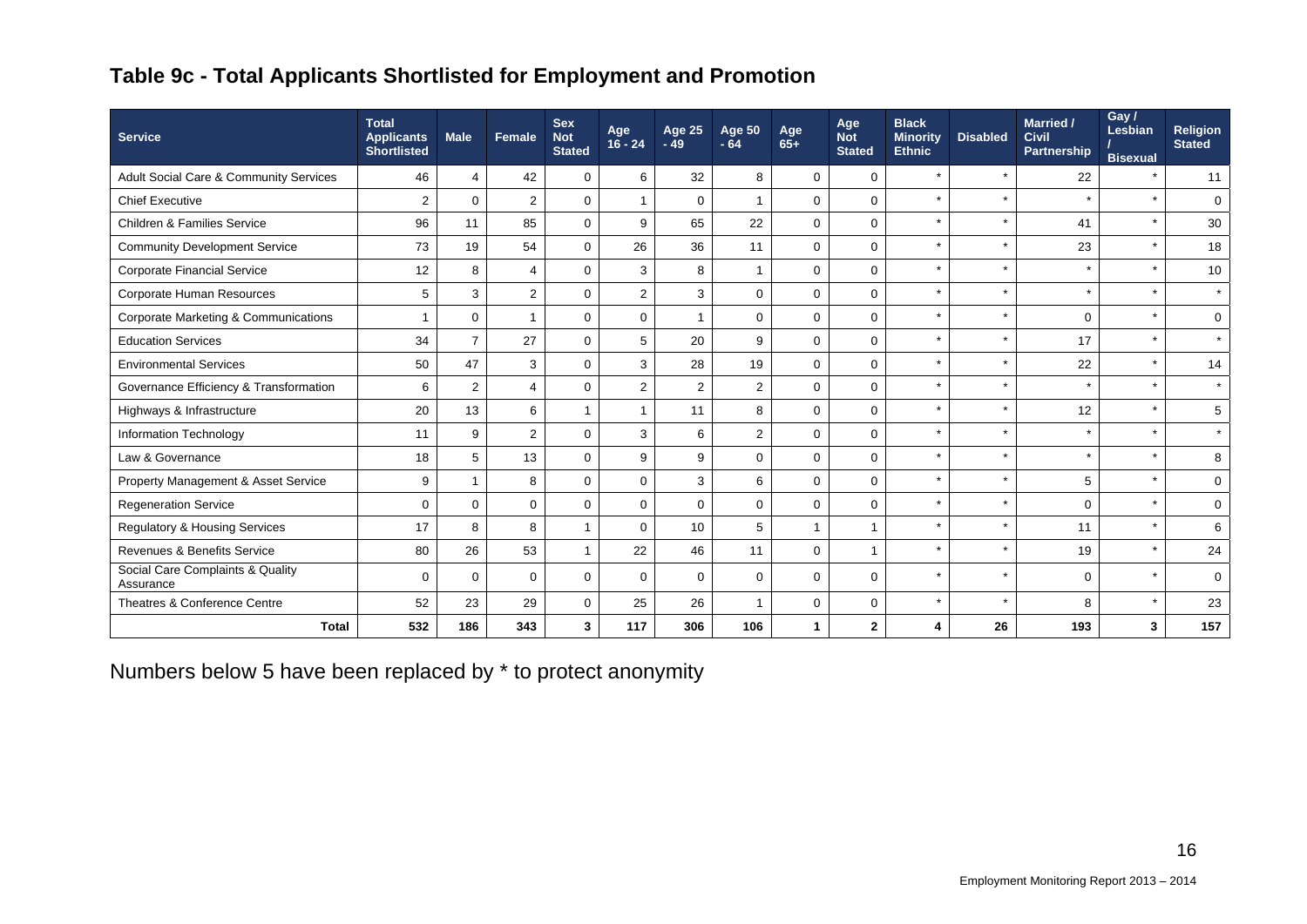## **Table 10a – External Applicants Appointed**

| <b>Service</b>                                | <b>Total</b><br><b>External</b><br>Appointed | <b>Male</b>     | Female         | <b>Sex</b><br><b>Not</b><br><b>Stated</b> | Age 16 $^{\circ}$<br>$-24$ | <b>Age 25</b><br>$-49$  | <b>Age 50</b><br>$-64$ | Age<br>$65+$ | Age<br><b>Not</b><br><b>Stated</b> | <b>Black</b><br><b>Minority</b><br><b>Ethnic</b> | <b>Disabled</b> | Married /<br><b>Civil</b><br><b>Partnership</b> | Gay /<br>Lesbian /<br><b>Bisexual</b> | <b>Religion</b><br><b>Stated</b> |
|-----------------------------------------------|----------------------------------------------|-----------------|----------------|-------------------------------------------|----------------------------|-------------------------|------------------------|--------------|------------------------------------|--------------------------------------------------|-----------------|-------------------------------------------------|---------------------------------------|----------------------------------|
| Adult Social Care & Community Services        | 25                                           |                 | 24             | $\Omega$                                  | 5                          | 15                      | 5                      | $\mathbf 0$  | $\mathbf 0$                        |                                                  | $\star$         | 11                                              | $\Omega$                              | 6                                |
| <b>Chief Executive</b>                        | $\mathbf 0$                                  | $\mathbf 0$     | $\Omega$       | $\Omega$                                  | $\Omega$                   | $\Omega$                | $\mathbf 0$            | $\mathbf 0$  | $\mathbf 0$                        |                                                  | $\star$         | $\Omega$                                        | $\mathbf 0$                           | $\mathbf 0$                      |
| <b>Children &amp; Families Service</b>        | 18                                           | $\Omega$        | 18             | $\mathbf 0$                               | 6                          | 9                       | 3                      | $\mathbf{0}$ | $\mathbf 0$                        | $\star$                                          | $\star$         | 5                                               | $\mathbf 0$                           | $\mathbf 0$                      |
| <b>Community Development Service</b>          | 27                                           | 10 <sup>°</sup> | 17             | $\mathbf 0$                               | 10                         | 10                      | $\overline{7}$         | $\mathbf 0$  | $\mathbf 0$                        | $\star$                                          |                 | 12                                              | $\mathbf 0$                           | 6                                |
| Corporate Financial Service                   | $\overline{1}$                               | 1               | $\mathbf 0$    | $\mathbf 0$                               | $\mathbf 0$                | -1                      | $\mathbf 0$            | $\mathbf{0}$ | $\mathbf 0$                        |                                                  |                 | $\Omega$                                        | $\mathbf 0$                           | $\mathbf 0$                      |
| Corporate Human Resources                     | $\overline{4}$                               | $\overline{2}$  | $\overline{2}$ | $\Omega$                                  | $\overline{2}$             | 2                       | $\mathbf 0$            | $\mathbf 0$  | $\mathbf 0$                        | $\star$                                          | $\star$         | $\star$                                         | $\mathbf 0$                           | $\star$                          |
| Corporate Marketing & Communications          | $\mathbf 0$                                  | $\Omega$        | $\Omega$       | $\Omega$                                  | $\Omega$                   | $\Omega$                | $\Omega$               | $\Omega$     | $\mathbf 0$                        | $\star$                                          |                 | $\Omega$                                        | $\Omega$                              | $\Omega$                         |
| <b>Education Services</b>                     | 5                                            | $\overline{2}$  | 3              | $\Omega$                                  | $\Omega$                   | $\overline{\mathbf{A}}$ | 1                      | $\mathbf 0$  | $\mathbf 0$                        |                                                  |                 | $\star$                                         | $\Omega$                              | $\Omega$                         |
| <b>Environmental Services</b>                 | 33                                           | 33              | $\mathbf 0$    | $\mathbf 0$                               | 3                          | 18                      | 12                     | $\mathbf{0}$ | $\mathbf 0$                        | $\star$                                          | $\star$         | 12                                              | $\mathbf 0$                           | 6                                |
| Governance Efficiency & Transformation        | $\overline{2}$                               |                 | -1             | $\mathbf 0$                               | $\mathbf 1$                | $\Omega$                | $\overline{1}$         | $\mathbf 0$  | $\mathbf 0$                        | $\star$                                          | $\star$         | $\star$                                         | $\mathbf 0$                           | $\Omega$                         |
| Highways & Infrastructure                     | 3                                            | $\overline{2}$  | $\mathbf 1$    | $\Omega$                                  | $\mathbf 0$                | $\overline{2}$          | 1                      | $\mathbf 0$  | $\mathbf 0$                        |                                                  |                 | $\star$                                         | $\mathbf 0$                           | $\mathbf 0$                      |
| <b>Information Technology</b>                 | $\overline{1}$                               |                 | $\Omega$       | $\mathbf 0$                               | $\mathbf{1}$               | $\Omega$                | $\mathbf{0}$           | $\mathbf{0}$ | $\mathbf 0$                        | $\star$                                          | $\star$         | $\Omega$                                        | $\mathbf 0$                           | $\star$                          |
| Law & Governance                              | 6                                            | $\Omega$        | 6              | $\Omega$                                  | $\mathbf 1$                | 5                       | $\mathbf 0$            | $\mathbf 0$  | $\mathbf 0$                        | $\star$                                          | $\star$         | $\Omega$                                        | $\mathbf 0$                           | $\star$                          |
| Property Management & Asset Service           | $\mathbf 0$                                  | $\Omega$        | $\mathbf 0$    | $\mathbf 0$                               | $\Omega$                   | $\Omega$                | $\mathbf 0$            | $\mathbf 0$  | $\mathbf 0$                        |                                                  |                 | $\Omega$                                        | $\mathbf 0$                           | $\mathbf 0$                      |
| <b>Regeneration Service</b>                   | $\mathbf 0$                                  | $\Omega$        | $\Omega$       | $\Omega$                                  | $\Omega$                   | $\Omega$                | $\mathbf 0$            | $\mathbf 0$  | $\mathbf 0$                        |                                                  |                 | $\Omega$                                        | $\Omega$                              | $\mathbf 0$                      |
| <b>Regulatory &amp; Housing Services</b>      | $\overline{c}$                               | $\Omega$        | $\overline{2}$ | $\Omega$                                  | $\Omega$                   | 2                       | $\mathbf 0$            | $\mathbf{0}$ | $\mathbf 0$                        | $\star$                                          | $\star$         | $\pm$                                           | $\Omega$                              | $\star$                          |
| Revenues & Benefits Service                   | 9                                            | $\overline{2}$  | $\overline{7}$ | $\mathbf{0}$                              | 6                          | 2                       | $\overline{1}$         | $\mathbf 0$  | $\mathbf 0$                        |                                                  | $\star$         | $\star$                                         | $\mathbf 0$                           | $\star$                          |
| Social Care Complaints & Quality<br>Assurance | $\mathbf 0$                                  | $\Omega$        | $\Omega$       | $\Omega$                                  | $\Omega$                   | $\Omega$                | $\mathbf 0$            | $\mathbf 0$  | $\mathbf 0$                        |                                                  | $\star$         | $\Omega$                                        | $\Omega$                              | $\Omega$                         |
| Theatres & Conference Centre                  | 17                                           | 5               | 12             | $\mathbf 0$                               | 9                          | $\overline{7}$          | $\overline{1}$         | $\mathbf 0$  | 0                                  |                                                  | $\star$         | $\star$                                         | $\mathbf 0$                           | 11                               |
| <b>Total</b>                                  | 153                                          | 60              | 93             | 0                                         | 44                         | 77                      | 32                     | 0            | 0                                  |                                                  | 6               | 51                                              | $\bf{0}$                              | 36                               |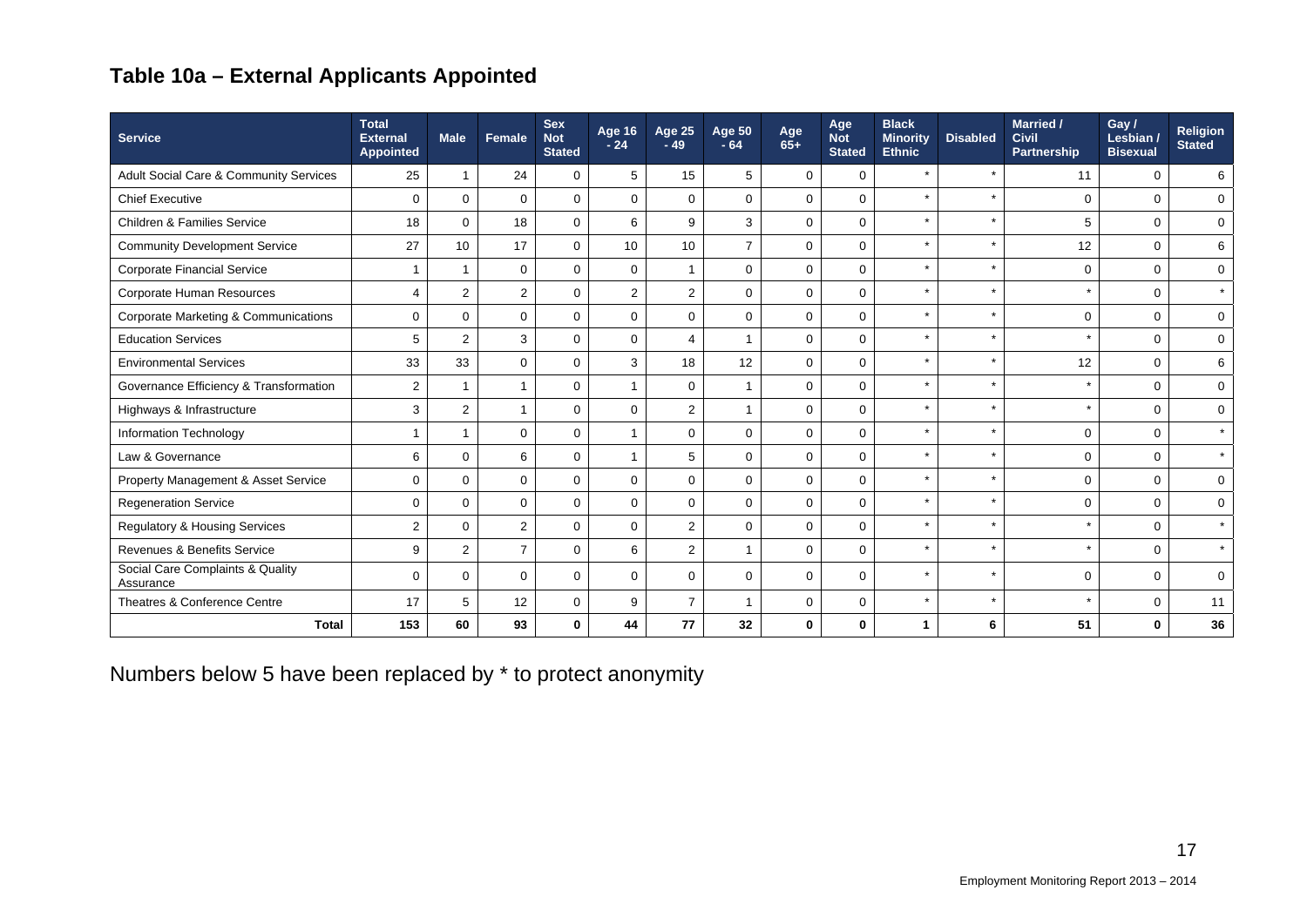## **Table 10b – Internal Applicants Appointed**

| <b>Service</b>                                | <b>Total</b><br><b>Internal</b><br><b>Appointed</b> | <b>Male</b>  | <b>Female</b>  | <b>Sex</b><br><b>Not</b><br><b>Stated</b> | Age 16<br>$-24$ | <b>Age 25</b><br>$-49$ | <b>Age 50</b><br>$-64$ | Age<br>$65+$ | Age<br><b>Not</b><br><b>Stated</b> | <b>Black</b><br><b>Minority</b><br><b>Ethnic</b> | <b>Disabled</b> | <b>Married /</b><br>Civil<br>Partnership | Gay /<br>Lesbian<br><b>Bisexual</b> | <b>Religion</b><br><b>Stated</b> |
|-----------------------------------------------|-----------------------------------------------------|--------------|----------------|-------------------------------------------|-----------------|------------------------|------------------------|--------------|------------------------------------|--------------------------------------------------|-----------------|------------------------------------------|-------------------------------------|----------------------------------|
| Adult Social Care & Community Services        | 9                                                   | 3            | 6              | $\mathbf 0$                               | 1               | $\overline{7}$         |                        | $\mathbf 0$  | 0                                  | $\star$                                          |                 | 5                                        | $\star$                             | $\star$                          |
| <b>Chief Executive</b>                        | $\Omega$                                            | $\Omega$     | $\Omega$       | $\Omega$                                  | $\Omega$        | $\Omega$               | $\Omega$               | $\mathbf 0$  | $\mathbf 0$                        | $\star$                                          |                 | $\Omega$                                 | $\star$                             | $\Omega$                         |
| <b>Children &amp; Families Service</b>        | 28                                                  | 6            | 22             | $\mathbf 0$                               | $\Omega$        | 17                     | 11                     | 0            | $\mathbf 0$                        | $\star$                                          |                 | 17                                       | $\star$                             | 22                               |
| <b>Community Development Service</b>          | 9                                                   | $\mathbf{1}$ | 8              | $\mathbf 0$                               | 2               | 6                      | $\overline{1}$         | $\mathbf 0$  | $\mathbf 0$                        | $\star$                                          |                 |                                          | $\star$                             | $\star$                          |
| <b>Corporate Financial Service</b>            | $\overline{2}$                                      | 1            | $\overline{1}$ | $\mathbf 0$                               | 1               |                        | $\mathbf 0$            | $\mathbf 0$  | 0                                  | $\star$                                          | $\star$         | $\Omega$                                 | $\star$                             | $\star$                          |
| Corporate Human Resources                     | 0                                                   | $\Omega$     | $\Omega$       | $\mathbf 0$                               | $\mathbf 0$     | $\mathbf 0$            | $\mathbf 0$            | $\mathbf 0$  | $\mathbf 0$                        | $\star$                                          |                 | $\Omega$                                 | $\star$                             | $\mathbf 0$                      |
| Corporate Marketing & Communications          | $\overline{1}$                                      | $\Omega$     | $\overline{1}$ | $\mathbf 0$                               | $\mathbf 0$     |                        | $\Omega$               | $\mathbf 0$  | 0                                  | $\star$                                          |                 | $\Omega$                                 | $\star$                             | $\mathbf 0$                      |
| <b>Education Services</b>                     | 8                                                   | $\Omega$     | 8              | $\Omega$                                  | $\Omega$        | $\overline{7}$         |                        | $\mathbf 0$  | $\mathbf 0$                        | $\star$                                          | $\star$         | 6                                        | $\star$                             |                                  |
| <b>Environmental Services</b>                 | $\overline{4}$                                      | 3            | -1             | $\mathbf 0$                               | $\mathbf 0$     | $\overline{2}$         | 2                      | $\mathbf 0$  | 0                                  | $\star$                                          | $\star$         |                                          | $\star$                             | $\star$                          |
| Governance Efficiency & Transformation        | $\overline{1}$                                      | $\mathbf 0$  | $\overline{1}$ | $\mathbf 0$                               | 1               | $\Omega$               | $\mathbf 0$            | $\mathbf 0$  | $\mathbf 0$                        | $\star$                                          |                 | $\Omega$                                 | $\star$                             | $\star$                          |
| Highways & Infrastructure                     | $\mathbf 0$                                         | $\Omega$     | $\Omega$       | $\Omega$                                  | $\Omega$        | $\Omega$               | $\Omega$               | $\mathbf 0$  | $\mathbf 0$                        | $\star$                                          |                 | $\Omega$                                 | $\star$                             | $\mathbf 0$                      |
| Information Technology                        | 0                                                   | $\Omega$     | $\Omega$       | $\mathbf 0$                               | $\mathbf 0$     | $\Omega$               | $\mathbf 0$            | $\mathbf 0$  | 0                                  | $\star$                                          | $\star$         | $\Omega$                                 | $\star$                             | $\mathbf 0$                      |
| Law & Governance                              | $\overline{2}$                                      | 1            |                | $\Omega$                                  | $\Omega$        | 2                      | $\Omega$               | $\mathbf 0$  | $\mathbf 0$                        | $\star$                                          |                 |                                          | $\star$                             | $\star$                          |
| Property Management & Asset Service           | 9                                                   | $\mathbf{1}$ | 8              | $\mathbf 0$                               | $\mathbf 0$     | 3                      | 6                      | $\mathbf 0$  | $\mathbf 0$                        | $\star$                                          |                 | 5                                        |                                     | $\mathbf 0$                      |
| <b>Regeneration Service</b>                   | 0                                                   | $\Omega$     | $\Omega$       | $\mathbf 0$                               | $\Omega$        | $\Omega$               | $\Omega$               | $\mathbf 0$  | $\mathbf 0$                        | $\star$                                          | $\star$         | $\Omega$                                 | $\star$                             | $\mathbf 0$                      |
| <b>Regulatory &amp; Housing Services</b>      | $\overline{2}$                                      | $\Omega$     | 2              | $\mathbf 0$                               | $\mathbf 0$     | $\overline{2}$         | $\Omega$               | $\mathbf 0$  | 0                                  | $\star$                                          |                 | $\Omega$                                 | $\star$                             | $\mathbf 0$                      |
| <b>Revenues &amp; Benefits Service</b>        | 11                                                  | 3            | 8              | $\mathbf 0$                               | 3               | 8                      | $\mathbf 0$            | $\mathbf 0$  | $\mathbf 0$                        | $\star$                                          | $\star$         |                                          |                                     |                                  |
| Social Care Complaints & Quality<br>Assurance | $\mathbf 0$                                         | $\Omega$     | $\mathbf 0$    | $\mathbf 0$                               | $\mathbf 0$     | $\Omega$               | $\mathbf 0$            | $\mathbf 0$  | $\mathbf 0$                        | $\star$                                          | $\star$         | $\Omega$                                 |                                     | $\mathbf 0$                      |
| Theatres & Conference Centre                  | $\overline{7}$                                      | 5            | $\overline{2}$ | $\mathbf 0$                               | $\overline{4}$  | 3                      | $\mathbf 0$            | 0            | 0                                  | $\star$                                          | $\star$         |                                          | $\star$                             | 5                                |
| <b>Total</b>                                  | 93                                                  | 24           | 69             | $\mathbf 0$                               | 12              | 59                     | 22                     | $\mathbf 0$  | $\mathbf 0$                        |                                                  | 5               | 47                                       | $\mathbf{2}$                        | 43                               |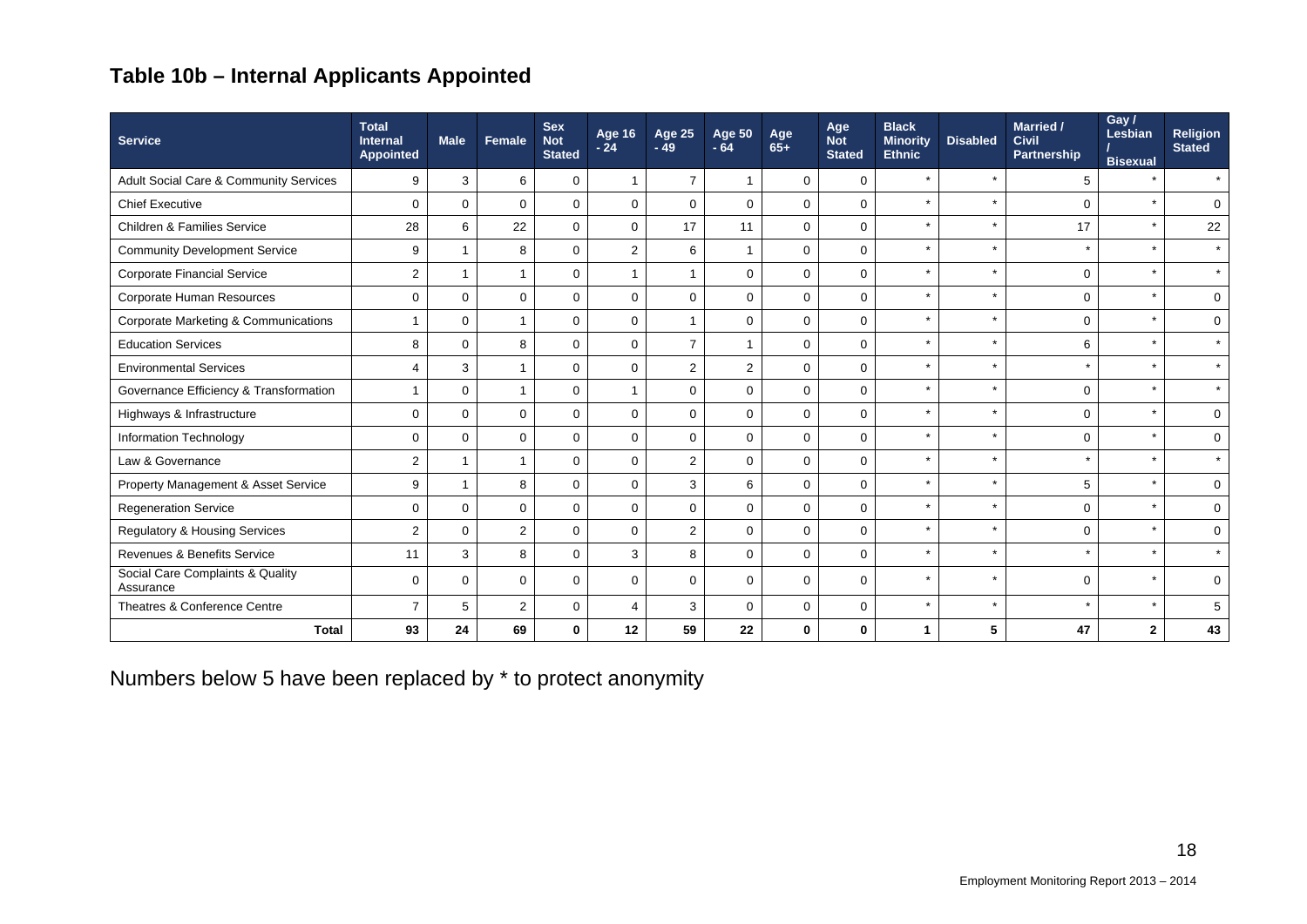## **Table 10c – Total Applicants Appointed**

| <b>Service</b>                                  | <b>Total</b><br>Appointed | <b>Male</b>    | Female         | <b>Sex</b><br><b>Not</b><br><b>Stated</b> | Age 16<br>$-24$ | <b>Age 25</b><br>$-49$ | <b>Age 50</b><br>$-64$ | Age<br>$65+$ | Age<br><b>Not</b><br><b>Stated</b> | <b>Black</b><br><b>Minority</b><br><b>Ethnic</b> | <b>Disabled</b> | Married /<br><b>Civil</b><br>Partnership | Gay /<br>Lesbian<br><b>Bisexual</b> | <b>Religion</b><br><b>Stated</b> |
|-------------------------------------------------|---------------------------|----------------|----------------|-------------------------------------------|-----------------|------------------------|------------------------|--------------|------------------------------------|--------------------------------------------------|-----------------|------------------------------------------|-------------------------------------|----------------------------------|
| Adult Social Care & Community Services          | 34                        | 4              | 30             | $\mathbf 0$                               | 6               | 22                     | 6                      | $\mathbf 0$  | $\mathbf 0$                        | $\star$                                          |                 | 16                                       | $\star$                             | 9                                |
| <b>Chief Executive</b>                          | $\mathbf 0$               | $\mathbf 0$    | $\Omega$       | $\mathbf 0$                               | $\mathbf 0$     | $\mathbf 0$            | $\Omega$               | $\mathbf 0$  | $\mathbf 0$                        | $\star$                                          | $\star$         | $\Omega$                                 | $\star$                             | 0                                |
| <b>Children &amp; Families Service</b>          | 46                        | 6              | 40             | $\mathbf 0$                               | 6               | 26                     | 14                     | $\mathbf{0}$ | $\mathsf 0$                        | $\star$                                          |                 | 22                                       | $\star$                             | 22                               |
| <b>Community Development Service</b>            | 36                        | 11             | 25             | $\mathbf 0$                               | 12              | 16                     | 8                      | $\mathbf 0$  | $\mathbf 0$                        | $\star$                                          |                 | 15                                       | $\star$                             | 9                                |
| <b>Corporate Financial Service</b>              | 3                         | $\overline{2}$ |                | $\mathbf 0$                               |                 | 2                      | $\Omega$               | $\mathbf 0$  | $\mathbf 0$                        | $\star$                                          |                 | $\mathbf 0$                              | $\star$                             | $\star$                          |
| Corporate Human Resources                       | $\overline{4}$            | $\overline{2}$ | $\overline{2}$ | $\mathbf 0$                               | 2               | $\overline{2}$         | $\Omega$               | $\mathbf 0$  | $\mathbf 0$                        | $\star$                                          |                 |                                          | $\star$                             | $\star$                          |
| <b>Corporate Marketing &amp; Communications</b> | $\mathbf{1}$              | $\Omega$       |                | $\Omega$                                  | $\mathbf 0$     |                        | $\Omega$               | $\mathbf 0$  | $\mathbf 0$                        | $\star$                                          |                 | $\Omega$                                 | $\star$                             | 0                                |
| <b>Education Services</b>                       | 13                        | $\overline{2}$ | 11             | $\Omega$                                  | $\Omega$        | 11                     | 2                      | $\mathbf 0$  | $\mathbf 0$                        | $\star$                                          |                 | 9                                        | $\star$                             | $\star$                          |
| <b>Environmental Services</b>                   | 37                        | 36             |                | $\mathbf 0$                               | 3               | 20                     | 14                     | $\mathbf 0$  | $\mathbf 0$                        | $\star$                                          |                 | 15                                       | $\star$                             | 8                                |
| Governance Efficiency & Transformation          | 3                         |                | 2              | $\mathbf 0$                               | 2               | $\mathbf 0$            |                        | $\mathbf 0$  | $\mathbf 0$                        | $\star$                                          |                 |                                          | $\star$                             | $\star$                          |
| Highways & Infrastructure                       | 3                         | $\overline{2}$ |                | $\Omega$                                  | $\Omega$        | 2                      | 1                      | $\mathbf 0$  | $\mathbf 0$                        | $\star$                                          |                 | $\star$                                  | $\star$                             | 0                                |
| Information Technology                          | $\mathbf 1$               |                | $\mathbf 0$    | $\mathbf 0$                               |                 | $\mathbf 0$            | $\mathbf 0$            | $\mathbf 0$  | $\mathbf 0$                        | $\star$                                          |                 | $\mathbf 0$                              | $\star$                             | $\star$                          |
| Law & Governance                                | 8                         |                | $\overline{7}$ | $\Omega$                                  |                 | $\overline{7}$         | $\Omega$               | $\mathbf 0$  | $\mathbf 0$                        | $\star$                                          |                 |                                          | $\star$                             | $\star$                          |
| Property Management & Asset Service             | 9                         | 1              | 8              | $\Omega$                                  | $\Omega$        | 3                      | 6                      | $\mathbf 0$  | $\mathbf 0$                        | $\star$                                          |                 | 5                                        | $\star$                             | $\mathbf 0$                      |
| <b>Regeneration Service</b>                     | $\mathbf 0$               | $\Omega$       | $\mathbf 0$    | $\mathbf 0$                               | $\mathbf 0$     | $\mathbf 0$            | $\Omega$               | $\mathbf 0$  | $\mathsf 0$                        | $\star$                                          |                 | $\mathbf 0$                              | $\star$                             | 0                                |
| Regulatory & Housing Services                   | 4                         | $\Omega$       | $\overline{a}$ | $\Omega$                                  | $\Omega$        | 4                      | $\Omega$               | $\mathbf 0$  | $\mathbf 0$                        | $\star$                                          |                 | $\star$                                  | $\star$                             | $\star$                          |
| <b>Revenues &amp; Benefits Service</b>          | 20                        | 5              | 15             | $\Omega$                                  | 9               | 10                     | -1                     | $\mathbf 0$  | $\mathsf 0$                        | $\star$                                          |                 | 6                                        | $\star$                             | $\star$                          |
| Social Care Complaints & Quality<br>Assurance   | $\mathbf 0$               | $\Omega$       | $\Omega$       | $\mathbf 0$                               | $\mathbf 0$     | $\Omega$               | $\Omega$               | 0            | $\mathbf 0$                        | $\star$                                          |                 | $\Omega$                                 | $\star$                             | 0                                |
| Theatres & Conference Centre                    | 24                        | 10             | 14             | $\mathbf 0$                               | 13              | 10                     | -1                     | $\mathbf 0$  | $\mathsf 0$                        | $\star$                                          |                 |                                          | $\star$                             | 16                               |
| <b>Total</b>                                    | 246                       | 84             | 162            | $\mathbf 0$                               | 56              | 136                    | 54                     | 0            | $\mathbf 0$                        | $\mathbf{2}$                                     | 11              | 98                                       | $\overline{2}$                      | 79                               |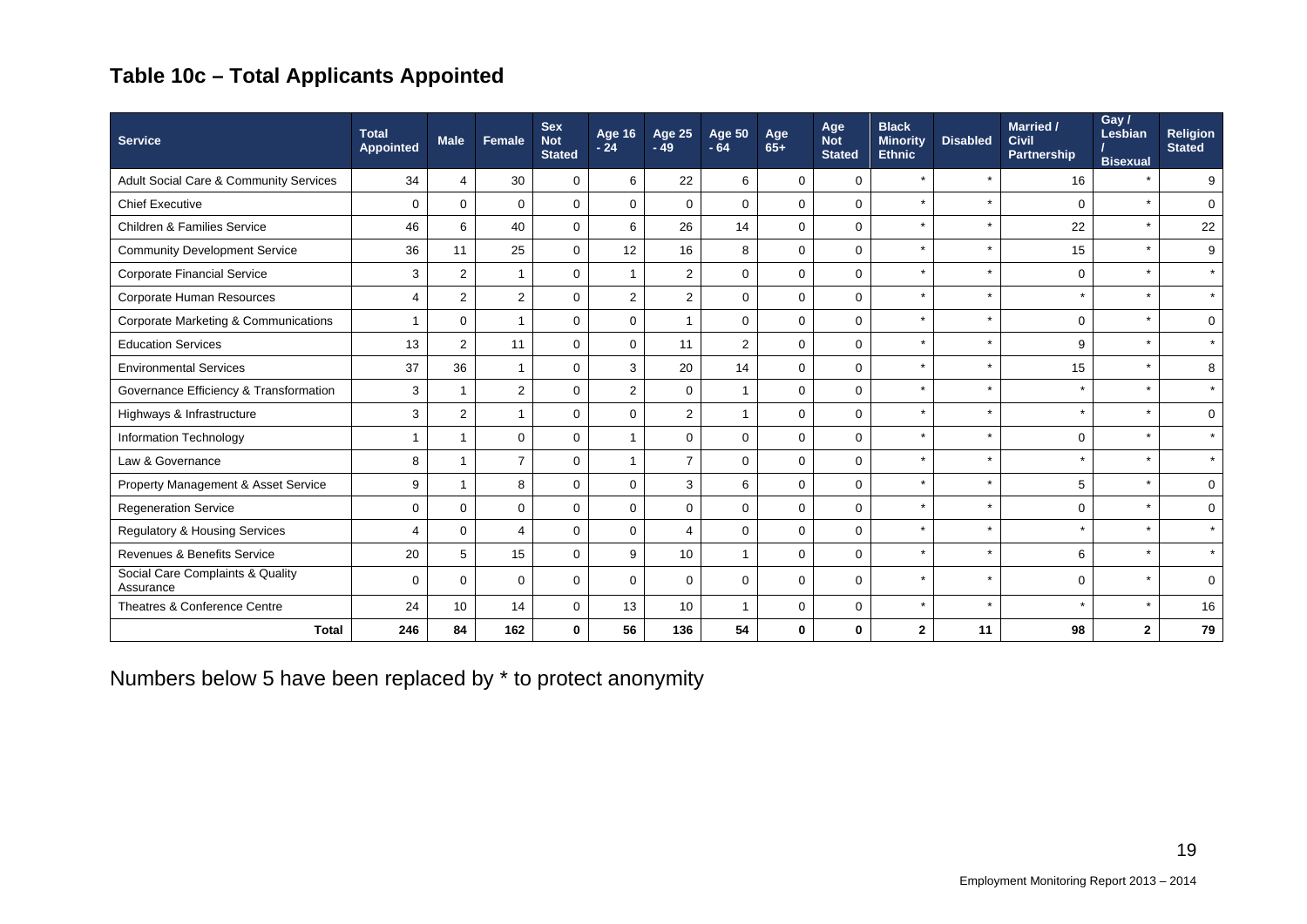|                  |                         |                             | <b>Applicants</b>  |            |                           | Shortlisted        |            |                        | <b>Appointments</b> |            |
|------------------|-------------------------|-----------------------------|--------------------|------------|---------------------------|--------------------|------------|------------------------|---------------------|------------|
|                  |                         | No. of<br><b>Applicants</b> | $%$ of<br>Category | % of Total | No.<br><b>Shortlisted</b> | $%$ of<br>Category | % of Total | No. of<br>Appointments | $%$ of<br>Category  | % of Total |
| 2013-<br>2014    | <b>BME</b>              | 27                          | 100%               | 1.28%      | 4                         | 14.81%             | 0.75%      | 2                      | 7.41%               | 0.81%      |
|                  | <b>Disabled</b>         | 87                          | 100%               | 4.13%      | 24                        | 27.59%             | 4.51%      | 11                     | 12.64%              | 4.47%      |
|                  | Overall<br>Total        | 2109                        |                    |            | 532                       |                    |            | 246                    |                     |            |
| $2012 -$<br>2013 | <b>BME</b>              | 33                          | 100%               | 1.90%      | 13                        | 39.30%             | 2.10%      | 3                      | 9.00%               | 1.80%      |
|                  | <b>Disabled</b>         | 66                          | 100%               | 3.90%      | 23                        | 34.80%             | 3.80%      | 3                      | 4.50%               | 1.80%      |
|                  | Overall<br><b>Total</b> | 1678                        |                    |            | 599                       |                    |            | 165                    |                     |            |
| $2011 -$<br>2012 | <b>BME</b>              | 71                          | 100%               | 2.10%      | 16                        | 22.50%             | 1.80%      | 4                      | 5.60%               | 2.30%      |
|                  | <b>Disabled</b>         | 151                         | 100%               | 4.50%      | 36                        | 23.80%             | 4.10%      | 3                      | 2.00%               | 1.70%      |
|                  | Overall<br>Total        | 3363                        |                    |            | 877                       |                    |            | 172                    |                     |            |
| $2010 -$<br>2011 | <b>BME</b>              | 81                          | 100%               | 2.60%      | 11                        | 13.60%             | 1.20%      | 3                      | 3.70%               | 1.90%      |
|                  | <b>Disabled</b>         | 117                         | 100%               | 3.80%      | 37                        | 31.60%             | 3.90%      | 4                      | 3.40%               | 2.60%      |
|                  | Overall<br><b>Total</b> | 3062                        |                    |            | 938                       |                    |            | 155                    |                     |            |
| 2009-<br>2010    | <b>BME</b>              | 107                         | 100%               | 2.50%      | 13                        | 12.10%             | 1.10%      | 2                      | 1.90%               | 1.00%      |
|                  | <b>Disabled</b>         | 122                         | 100%               | 2.90%      | 49                        | 40.20%             | 4.00%      | 5                      | 4.10%               | 2.60%      |
|                  | Overall<br>Total        | 4244                        |                    |            | 1210                      |                    |            | 195                    |                     |            |

#### **Table 11 – Recruitment of Black Minority Ethnic and Disabled People between 2009-2014**

The above table shows that there has been a decline in the number of applicants who stated they had a disability or who were from a Black Minority Ethnic background. Whilst there has been a decline in the overall number of applicants, in percentage terms, the number of disabled applicants compared to overall applicants has risen to over 4%. However, the number of Black Minority Ethnic applicants as a % of all applicants has declined each year since 2010.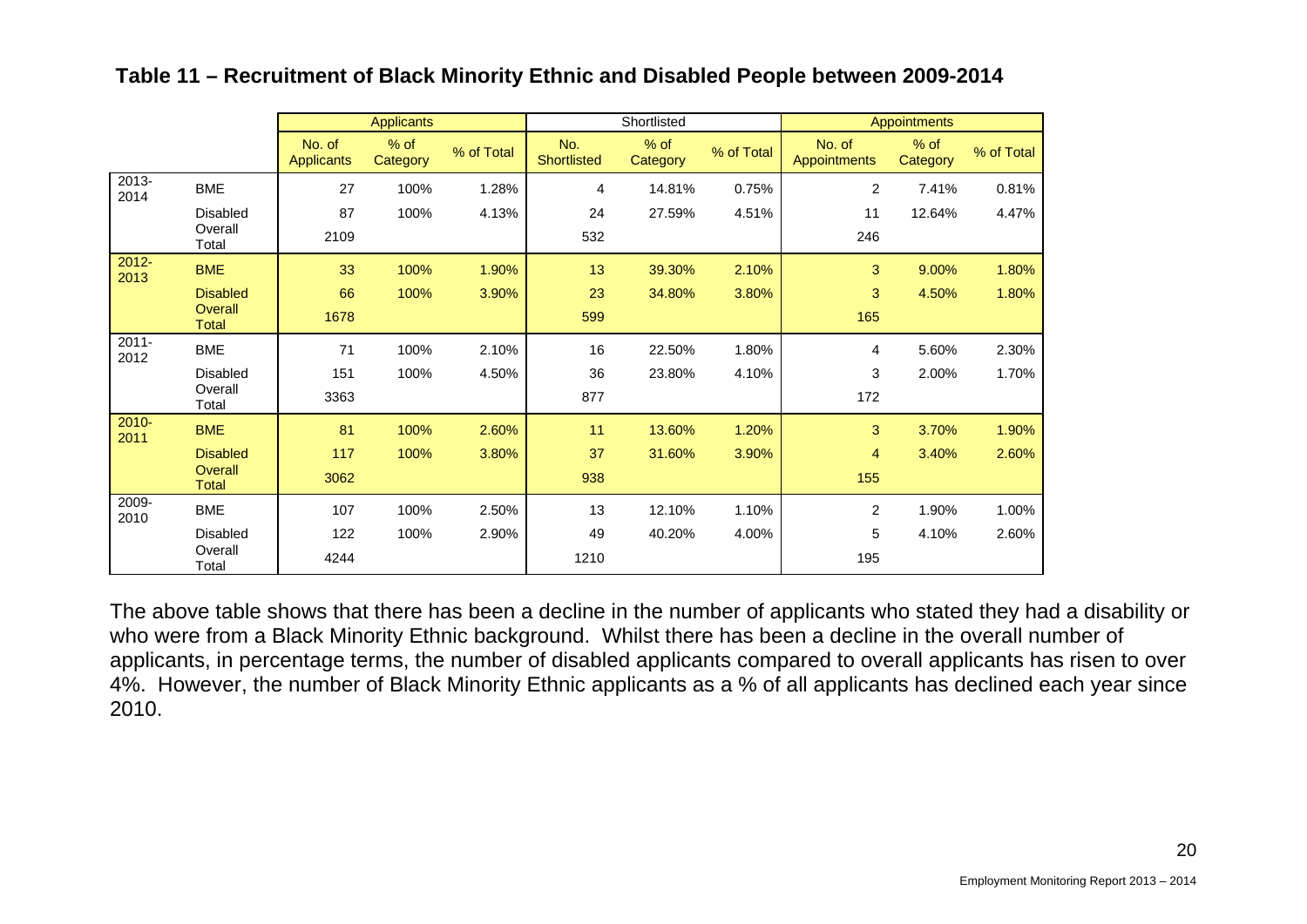### **4.1 Recruitment Analysis**

## **Type of Applicant**

There were 2,109 applications for the 174 vacancies, an average of 12 applications per vacancy. Chart 1 shows a considerable difference between the number of internal and external job applicants. It shows that internal applicants were 2.5 times more likely to be successful (promoted) than external applicants. This is much lower than previous years (where internal candidate were 4 times more likely to be successful) which is likely to be linked to the Service Modernisation Programmes.

**Chart 1 - Number of Applications compared with the Number Shortlisted and the Number Appointed by Applicant Category:** 

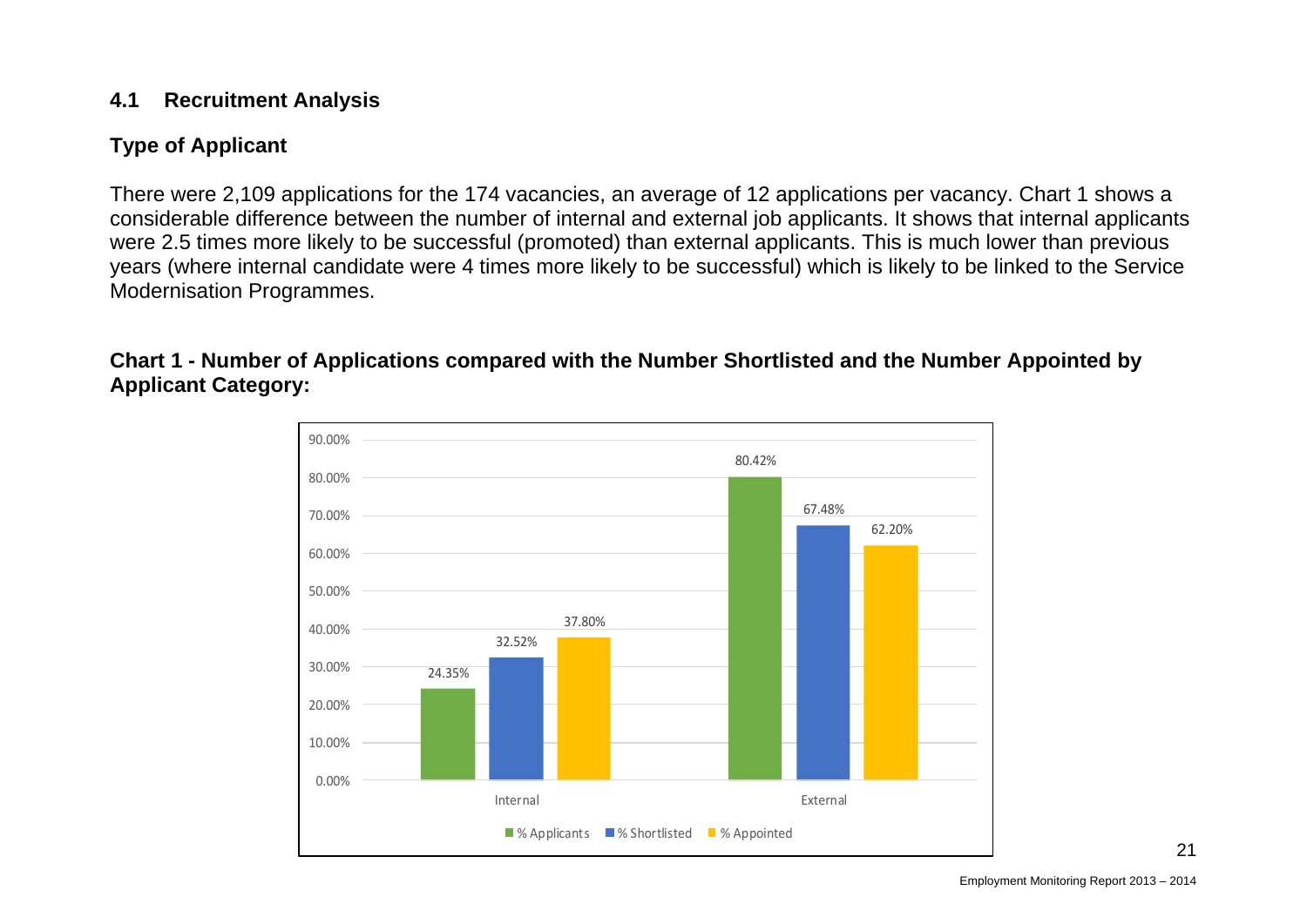**Sex** 

Overall, 37% of job applicants were male and 63% female, however these percentages vary between internal and external candidates. Internal applicants are less likely to be male than external applicants, reflecting the profile of current employees.

This trend varies considerably depending on the type of job. During this period jobs within Environment, Highways, Regulatory Services and IT received 70% to 80% male applications. At the same time Social Services and HR received between 70% and 85% female applications. The applicants that did not disclose their sex have not been counted in these statistics.

## **Chart 2 - Number of Applications Compared with the Number Shortlisted and Appointed by Sex:**

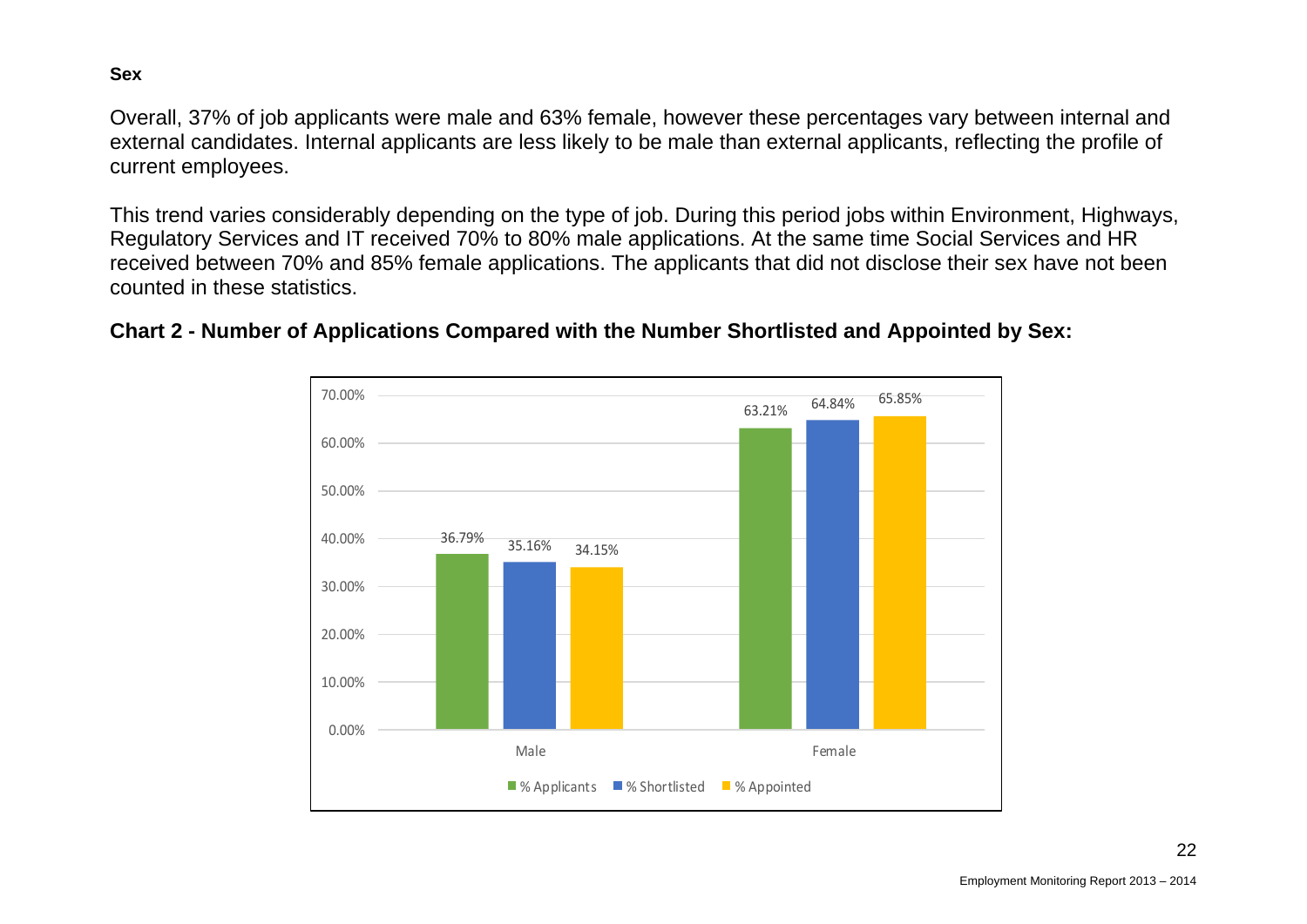Overall there was a slightly higher chance of a female applicant being successful than a male applicant, but this was a smaller gap than in previous years.

## **Age**

When broken down by age, most applicants, both internal and external fall, into the 25 to 49 age band. Applicants between 50 and 64 were slightly more likely to be successful than the other age groups. This was down to a number of appointments in Environment Services and Children & Family Services.



#### **Chart 3 - Number of Applications Compared with the Number Shortlisted and Appointed by Age**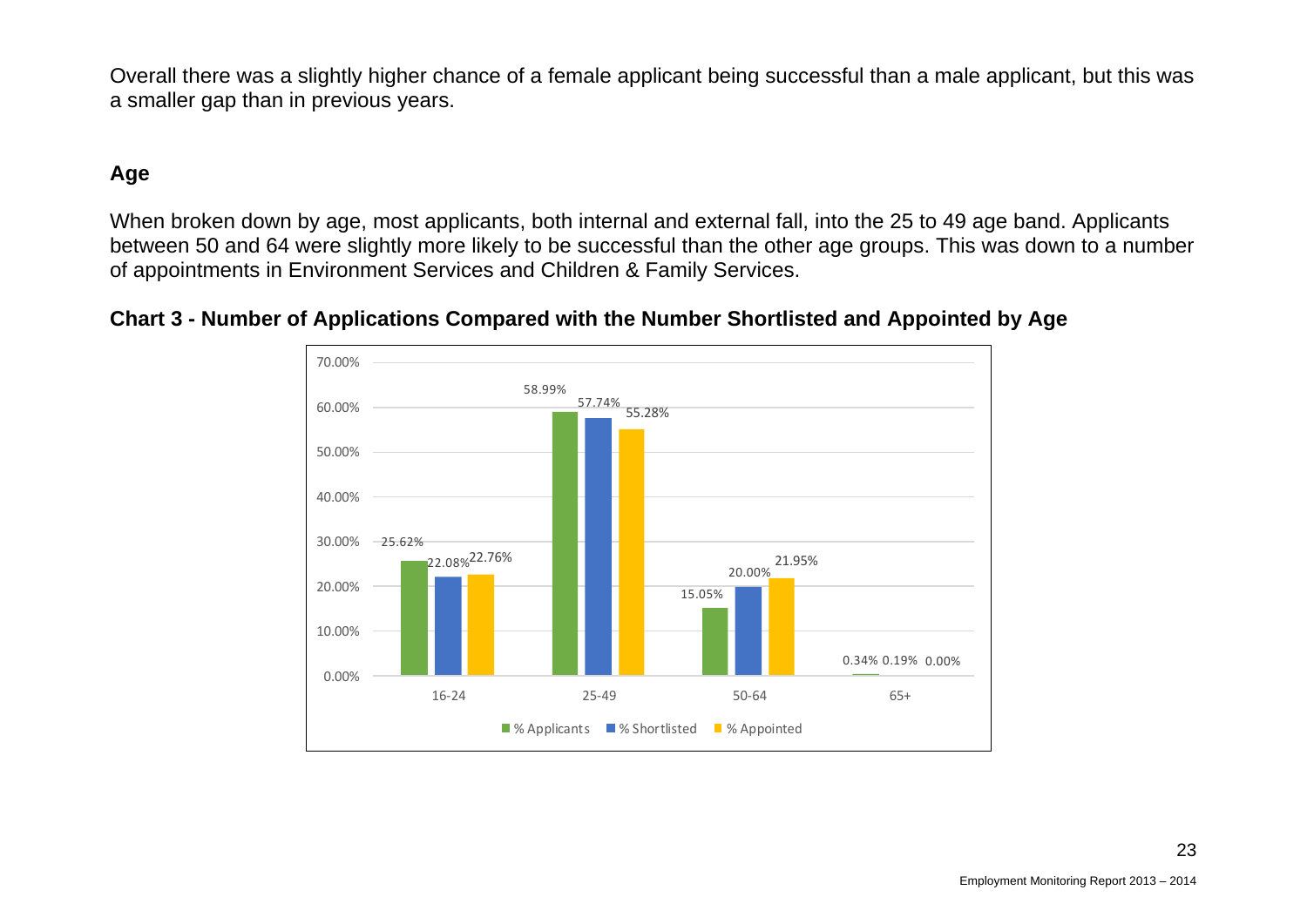#### **Ethnicity**

There were 27 applications from candidates of an ethnic minority background, which was 1.3% of the total applications made. This is lower than the percentage of ethnic minority people who live in Conwy County as stated in the 2011 Census (2.3%) and lower than previous years. Ethnic minority applicants were less likely to be shortlisted but just as likely to be appointed as other applicants.

#### **Ethnic Minority Applicants**

|                     | <b>Number Applied</b> | % Applied | <b>Number Shortlisted</b> | % Shortlisted | <b>Number Appointed</b> | % Appointed |
|---------------------|-----------------------|-----------|---------------------------|---------------|-------------------------|-------------|
| Ethnic minority     | 27                    | $.3\%$    |                           | $0.8\%$       |                         | 0.8%        |
| Non Ethnic minority | 2082                  | 98.7%     | 528                       | 99.2%         | 162                     | 99.2%       |
| Total               | 2,109                 |           | 532                       |               | 246                     |             |

#### **Disability**

The following table shows that 4.7% of applicants regarded themselves as Disabled, a slight increase on the previous year from 4%. Education Services, Community Development Service and Social Services attracted a high number of disabled applicants.

#### **Applicants who regard themselves as Disabled**

|                         | <b>Number Applied</b> | % Applied | <b>Number Shortlisted</b> | % Shortlisted | <b>Number Appointed</b> | % Appointed |
|-------------------------|-----------------------|-----------|---------------------------|---------------|-------------------------|-------------|
| <b>Disabled</b>         | 100                   | 4.7%      | 26                        | 4.9%          |                         | 4.5%        |
| Not Disabled            | 2,009                 | 95.3%     | 506                       | 95.1%         | 235                     | 95.5%       |
| <b>Total Applicants</b> | 2,109                 |           | 532                       |               | 246                     |             |

Disabled applicants are just as likely as other applicants to be shortlisted, reflecting the Authority's Two Tick Scheme (applicants declaring a Disability and who meet the essential criteria for the job vacancy are guaranteed an interview). The number of applicants shortlisted is about right for the number that have applied and the numbers of applicants appointed is about right for the number that have been shortlisted.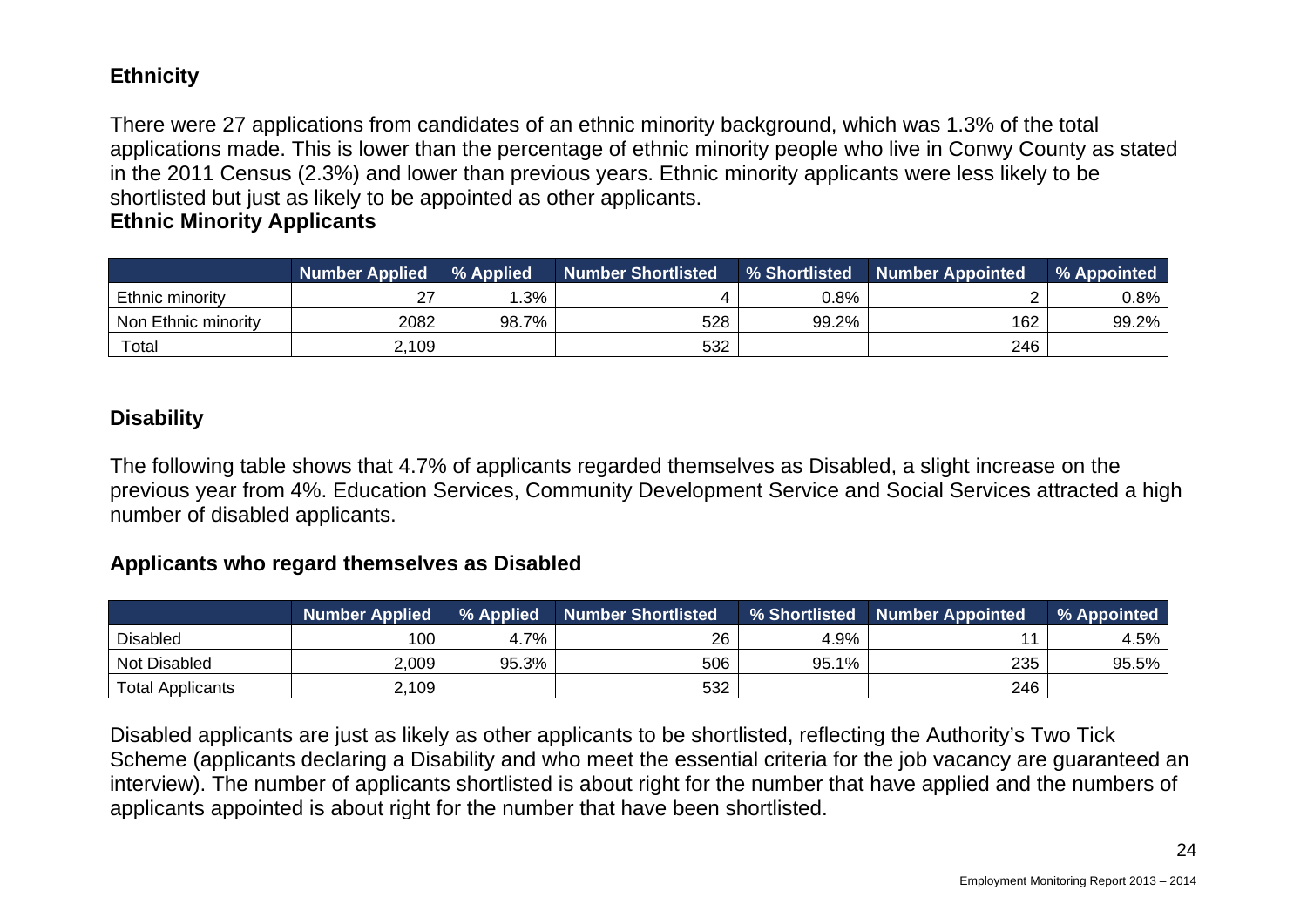#### **Married/Civil Partnership - Lesbian, Gay & Bisexual - Religion & Belief - Transgender**  Insufficient data to be analysed.

#### **Summary**

**Chart 4 – Number of Applications Compared with the Number Shortlisted and Appointed by protected characteristic** 

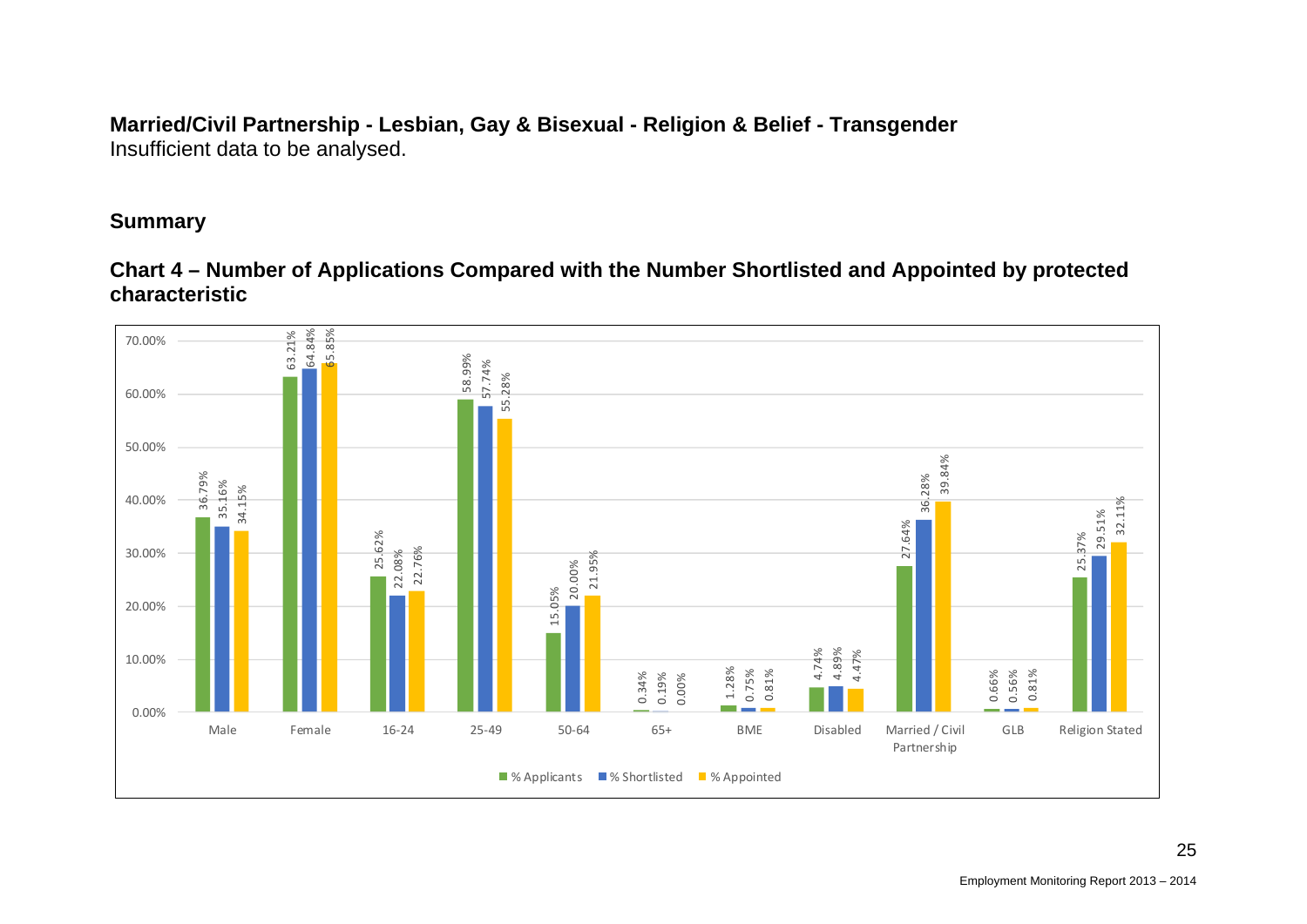|                        | <b>Applied</b> | <b>Shortlisted</b> | <b>Number</b><br>expected to be<br>shortlisted* | <b>Analysis of</b><br>shortlisting | <b>Appointed</b> | <b>Number</b><br>expected to be<br>appointed* | <b>Analysis of</b><br>appointments |
|------------------------|----------------|--------------------|-------------------------------------------------|------------------------------------|------------------|-----------------------------------------------|------------------------------------|
| Male                   | 770            | 186                | 167 - 222                                       | As expected                        | 84               | $71 - 109$                                    | As expected                        |
| Female                 | 1323           | 343                | 298 - 370                                       | As expected                        | 162              | 130 - 178                                     | As expected                        |
| <b>Ethnic Minority</b> | 27             | 4                  | $2 - 12$                                        | As expected                        | 2                | $0 - 6$                                       | As expected                        |
| <b>Disabled</b>        | 100            | 26                 | $15 - 35$                                       | As expected                        | 11               | $5 - 19$                                      | As expected                        |
| Age 16-24              | 526            | 117                | $110 - 155$                                     | As expected                        | 56               | $46 - 76$                                     | As expected                        |
| Age 25-49              | 1211           | 306                | 271 - 340                                       | As expected                        | 136              | $118 - 164$                                   | As expected                        |
| Age 50-64              | 309            | 106                | $61 - 95$                                       | High                               | 54               | $24 - 48$                                     | High                               |
| Age 65+                |                |                    | $1 - 4$                                         | As expected                        | 0                | $1 - 3$                                       | As expected                        |
| Married                | 583            | 193                | 123 - 171                                       | High                               | 98               | $52 - 84$                                     | High                               |
| Religion               | 535            | 157                | $112 - 158$                                     | As expected                        | 79               | $47 - 77$                                     | As expected                        |

## **Summary of job applicant by protected characteristic**

\* This is the number that statistically would be expected to be shortlisted or appointed, all other things being equal.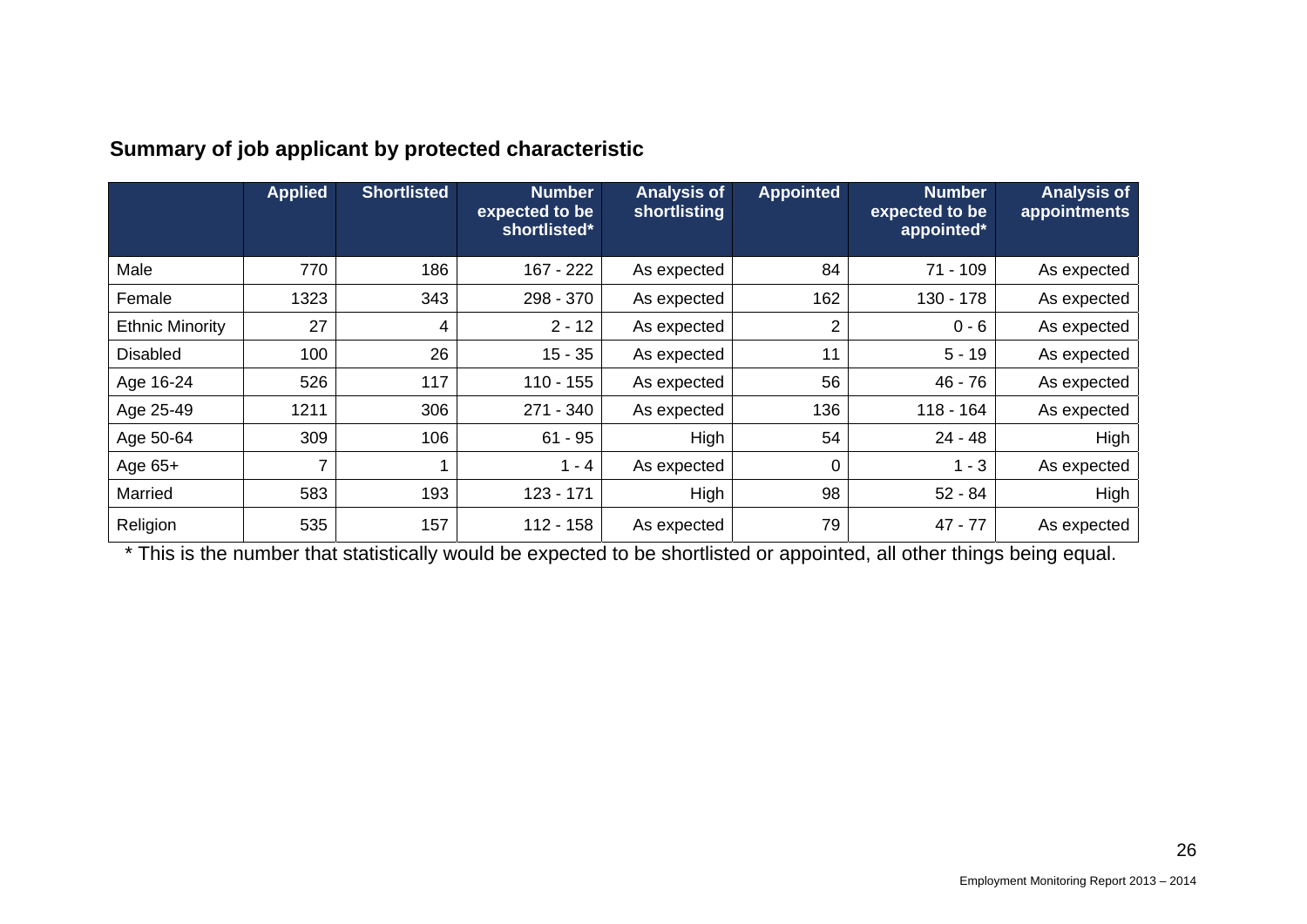## **5. Training Applications and Training Received**

Corporate training courses, as set out in our Learning and Development Plan, are automatically booked and recorded on our HR/Payroll system. Where services arrange separate ad hoc training for their employees, each service has a Training Link Officer whose responsibility it is to record that training on the HR/Payroll system. Therefore the training records held on our HR/Payroll system should reflect all training that has been undertaken across the Council. However it is possible that these records could be under-reported if not all training undertaken has been captured on the HR/Payroll system.

A manual process has been used within services to record applications for training that have not been approved. A workflow package has been put into place during this period to record on the HR/Payroll system applications for training in addition to training actually undertaken. This improvement to the HR/Payroll system will improve data capture as well as record the different stages in the training request process. We have also moved to a self-service system and this will enable staff to ensure their own training records are accurate.

**Table 13** below shows the actual training undertaken with turned down training applications added to it, to show the overall picture of training requests. This assumes that all courses undertaken were requested formally, although we know in practice this is often not the case, particularly where mandatory training is booked for staff without a training request form. Therefore we are not confident that the data in this table is very meaningful in identifying whether there has been any discrimination at the training request stage.

**Table 14** below shows the actual training undertaken during the period 2013-2014.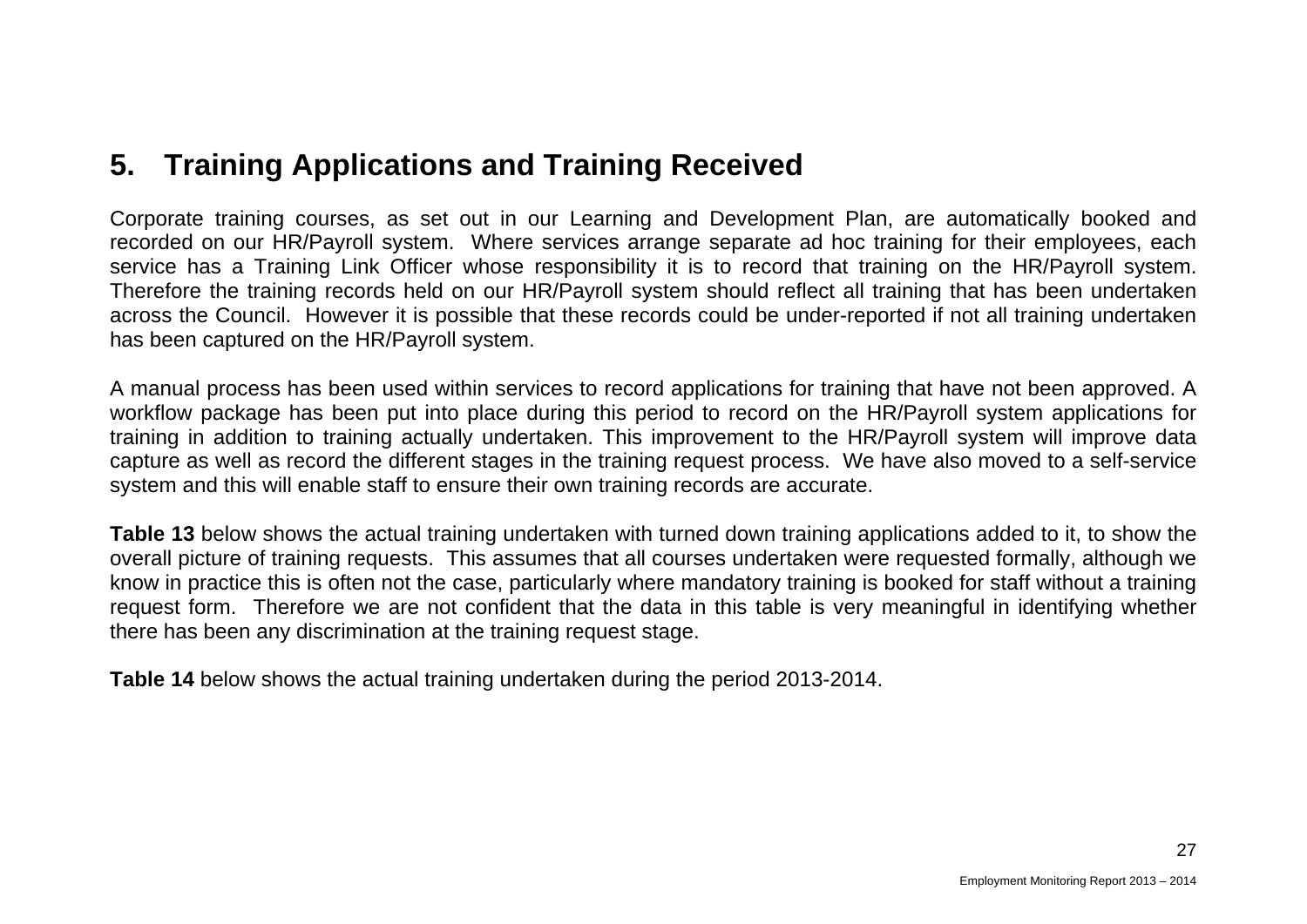| <b>Service</b>                                    | <b>Total</b><br><b>Training</b><br><b>Applications</b> | <b>Age 16</b><br>$-24$ | <b>Age 25</b><br>$-49$ | <b>Age 50</b><br>$-64$ | Age<br>$65+$ | <b>Female</b> | <b>Male</b> | <b>Black</b><br><b>Minority</b><br><b>Ethnic</b> | <b>Disabled</b> | <b>Married / Civil</b><br><b>Partnership</b> | Gay,<br>Lesbian.<br><b>Bisexual</b> | Transgender |
|---------------------------------------------------|--------------------------------------------------------|------------------------|------------------------|------------------------|--------------|---------------|-------------|--------------------------------------------------|-----------------|----------------------------------------------|-------------------------------------|-------------|
| <b>Adult Social Care &amp; Community Services</b> | 1551                                                   | 27                     | 768                    | 727                    | 29           | 1386          | 165         | 19                                               | 61              | 1014                                         |                                     | $\mathbf 0$ |
| Audit & Procurement                               | 12                                                     | $\mathbf 0$            | 8                      | 4                      | $\mathbf 0$  | 9             | 3           | $\Omega$                                         | 0               | 9                                            | $\mathbf 0$                         | $\mathbf 0$ |
| Chief Executive Office & Direct Reports           | 10                                                     | $\Omega$               | 10                     | $\Omega$               | $\Omega$     | 10            | $\mathbf 0$ | $\Omega$                                         | $\mathbf 0$     | 10                                           | $\mathbf 0$                         | $\mathbf 0$ |
| <b>Children &amp; Families Service</b>            | 776                                                    | 19                     | 494                    | 244                    | 19           | 600           | 176         | 10                                               | 41              | 356                                          | $\star$                             | $\mathbf 0$ |
| <b>Community Development Service</b>              | 342                                                    | 64                     | 196                    | 81                     |              | 216           | 126         |                                                  | 14              | 141                                          | $\star$                             | $\mathbf 0$ |
| <b>Corporate Financial Service</b>                | 8                                                      | $\mathbf 0$            | $\overline{7}$         |                        | $\mathbf 0$  | 5             | 3           | $\mathbf 0$                                      | $\mathbf 0$     | $\star$                                      | $\mathbf 0$                         | $\mathbf 0$ |
| Corporate Human Resources                         | 21                                                     | 8                      | 13                     | $\Omega$               | $\Omega$     | 13            | 8           | $\Omega$                                         | $\star$         |                                              | $\Omega$                            | $\mathbf 0$ |
| Corporate Improvement & Development               | 7                                                      | $\Omega$               | $\overline{7}$         | $\Omega$               | $\Omega$     | 4             | 3           | $\Omega$                                         | 0               | $\overline{7}$                               | $\Omega$                            | $\pmb{0}$   |
| <b>Corporate Marketing &amp; Communications</b>   | 7                                                      | 1                      | 6                      | $\Omega$               | $\mathbf 0$  | 5             | 2           | 0                                                | 0               |                                              | $\mathbf 0$                         | $\mathbf 0$ |
| Education                                         | 448                                                    | 39                     | 280                    | 126                    | 3            | 361           | 87          | ÷                                                | $\overline{7}$  | 274                                          | $\star$                             | $\mathbf 0$ |
| Environment, Roads & Facilities                   | 445                                                    | 28                     | 202                    | 191                    | 24           | 112           | 333         | $\star$                                          | 17              | 249                                          | $\star$                             | $\mathbf 0$ |
| Governance Efficiency & Transformation            | 151                                                    | 24                     | 74                     | 52                     |              | 112           | 39          | $\Omega$                                         | 10              | 62                                           | $\mathbf 0$                         | $\mathbf 0$ |
| Information Technology                            | 49                                                     |                        | 33                     | 15                     | $\Omega$     | 17            | 32          | $\Omega$                                         | $\star$         | 23                                           | $\Omega$                            | $\mathbf 0$ |
| Law & Governance                                  | 79                                                     | 1                      | 55                     | 19                     | 4            | 50            | 29          | $\Omega$                                         | $\star$         | 44                                           | $\Omega$                            | $\mathbf 0$ |
| <b>Regulatory &amp; Housing Services</b>          | 166                                                    | 17                     | 107                    | 42                     | $\mathbf 0$  | 108           | 58          | $\star$                                          | $\star$         | 92                                           | $\star$                             | $\mathbf 0$ |
| <b>Revenues &amp; Benefits Service</b>            | 50                                                     | 14                     | 28                     | 8                      | $\Omega$     | 38            | 12          | $\Omega$                                         | $\mathbf 0$     | 29                                           | $\Omega$                            | $\mathbf 0$ |
| Social Care Complaints & Quality<br>Assurance     | 51                                                     | $\mathbf 0$            | 32                     | 19                     | $\mathbf 0$  | 38            | 13          | $\Omega$                                         | $\star$         | 38                                           | $\mathbf 0$                         | $\mathbf 0$ |
| Theatres & Conference Centre                      | 82                                                     | 15                     | 50                     | 17                     | $\Omega$     | 32            | 50          | $\Omega$                                         | 0               | 34                                           | $\Omega$                            | $\mathbf 0$ |
| <b>Total</b>                                      | 4255                                                   | 258                    | 2370                   | 1546                   | 81           | 3116          | 1139        | 36                                               | 166             | 2393                                         | 21                                  | $\mathbf 0$ |

## **Table 13a - Training Applications by Service for Conwy County Borough Council – 2013/14**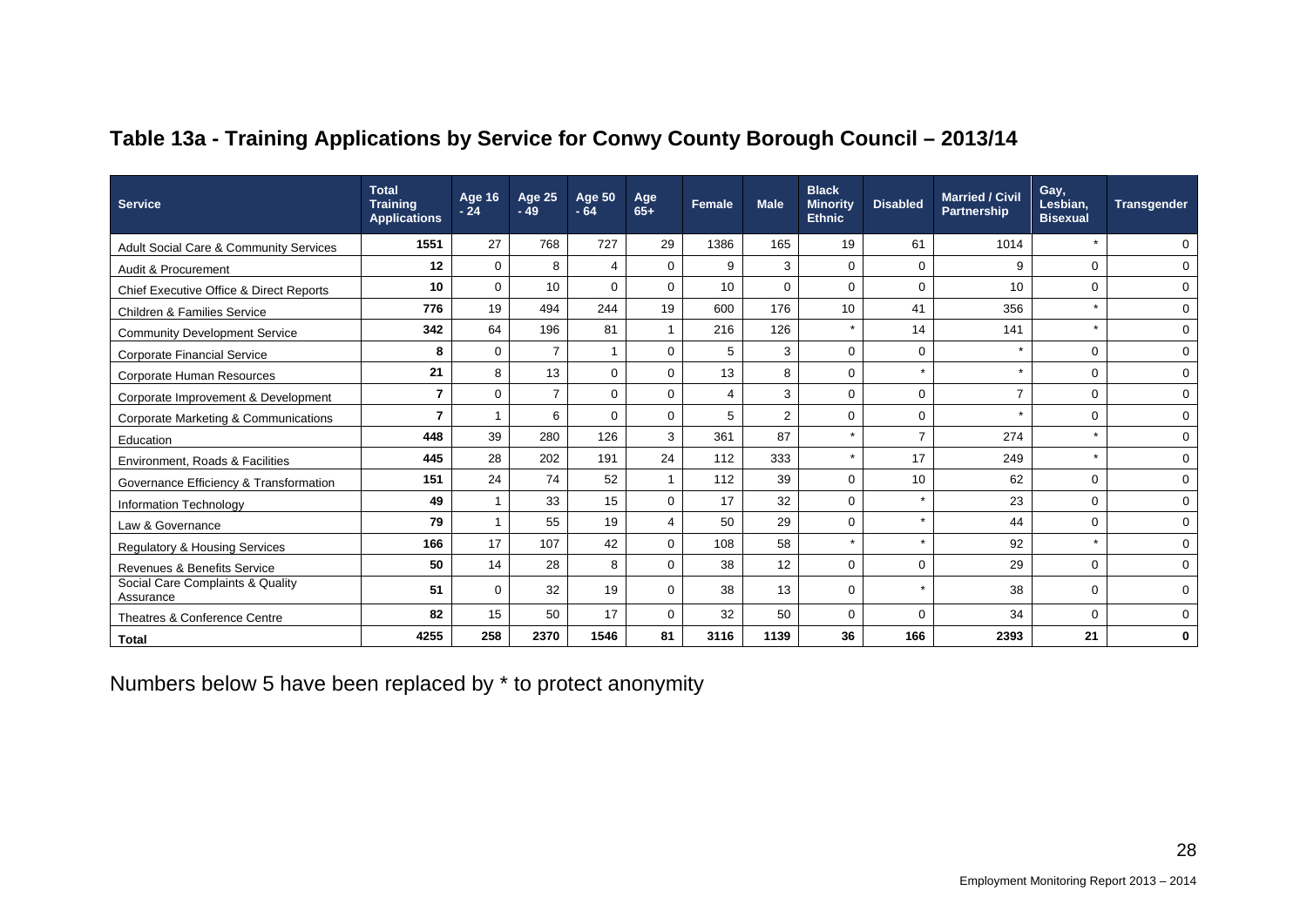## **Table 13b - Training Applications by religion and belief**

| Service                                         | <b>Total</b><br><b>Training</b><br><b>Applications</b> | <b>Agnostic</b> | <b>Atheist</b> | <b>Buddhist</b> | <b>Christian</b> | <b>Hindu</b>   | <b>Jewish</b>        | <b>Muslim</b> | <b>No</b><br>Religion | <b>Not Stated</b> | Other          |
|-------------------------------------------------|--------------------------------------------------------|-----------------|----------------|-----------------|------------------|----------------|----------------------|---------------|-----------------------|-------------------|----------------|
| Adult Social Care & Community Services          | 1551                                                   | $\overline{7}$  | $\star$        | $\star$         | 628              | $\star$        | $\star$              | $\star$       | 270                   | 604               | 23             |
| Audit & Procurement                             | 12                                                     | $\star$         | $\star$        | $\star$         | $\star$          | $\star$        | $\star$              | $\star$       | $\Omega$              | 10                | $\mathbf 0$    |
| Chief Executive Office & Direct Reports         | 10                                                     | $\star$         | $\star$        | $\star$         | $\star$          | $\star$        |                      | $\star$       | $\star$               | 9                 | $\mathbf 0$    |
| Children & Families Service                     | 776                                                    | 8               | $\star$        | $\star$         | 273              | $\star$        | $\star$              | $\star$       | 176                   | 306               | $\overline{7}$ |
| <b>Community Development Service</b>            | 342                                                    | 10              | $\star$        | $\star$         | 99               | $\star$        |                      | $\star$       | 37                    | 186               |                |
| <b>Corporate Financial Service</b>              | 8                                                      | $\star$         | $\star$        | $\star$         | $\star$          | $\star$        | $\star$              | $\star$       | $\star$               |                   | 0              |
| Corporate Human Resources                       | 21                                                     | $\star$         | $\star$        | $\star$         | 11               | $\star$        | ÷                    | $\star$       | $\star$               |                   | $\Omega$       |
| Corporate Improvement & Development             | $\overline{7}$                                         | $\star$         | $\star$        | $\star$         | $\star$          | $\star$        | $\ddot{\phantom{1}}$ | $\star$       | $\star$               |                   | $\mathbf 0$    |
| <b>Corporate Marketing &amp; Communications</b> | $\overline{7}$                                         | $\star$         | $\star$        | $\star$         | $\star$          | $\star$        | $\star$              | $\star$       | $\star$               | $\star$           | 0              |
| Education                                       | 448                                                    | $\star$         | $\star$        | $\star$         | 69               | $\star$        |                      | $\star$       | 12                    | 364               | $\star$        |
| Environment, Roads & Facilities                 | 445                                                    | 6               | $\star$        | $\star$         | 164              | $\star$        | $\star$              | $\star$       | 63                    | 205               | 6              |
| Governance Efficiency & Transformation          | 151                                                    | $\star$         | $\star$        | $\star$         | 70               | $\star$        | $\ddot{\phantom{1}}$ | $\star$       | 14                    | 67                | $\mathbf 0$    |
| Information Technology                          | 49                                                     | $\star$         | $\star$        | $\star$         | 17               | $\star$        | $\star$              | $\star$       | 20                    | 11                | $\star$        |
| Law & Governance                                | 79                                                     | $\star$         | $\star$        | $\pm$           | 29               | $\star$        | ÷                    | $\star$       | 17                    | 31                |                |
| <b>Regulatory &amp; Housing Services</b>        | 166                                                    | $\star$         | $\star$        | $\star$         | 34               | $\star$        | ÷                    | $\star$       | $\star$               | 123               | $\star$        |
| Revenues & Benefits Service                     | 50                                                     | $\star$         | $\star$        | $\star$         | 24               | $\star$        | $\star$              | $\star$       | $\star$               | 18                | $\mathbf 0$    |
| Social Care Complaints & Quality Assurance      | 51                                                     | $\star$         | $\star$        | $\star$         | 32               | $\star$        | ÷                    | $\star$       | 10 <sup>10</sup>      | 9                 | $\mathbf 0$    |
| Theatres & Conference Centre                    | 82                                                     | $\star$         | $\star$        | $\star$         | 11               | $\star$        | $\ddot{\phantom{1}}$ | $\star$       | 22                    | 46                | $\Omega$       |
| <b>Total</b>                                    | 4255                                                   | 32              | 12             | 12              | 1468             | $\overline{2}$ | 8                    | 5             | 671                   | 1996              | 49             |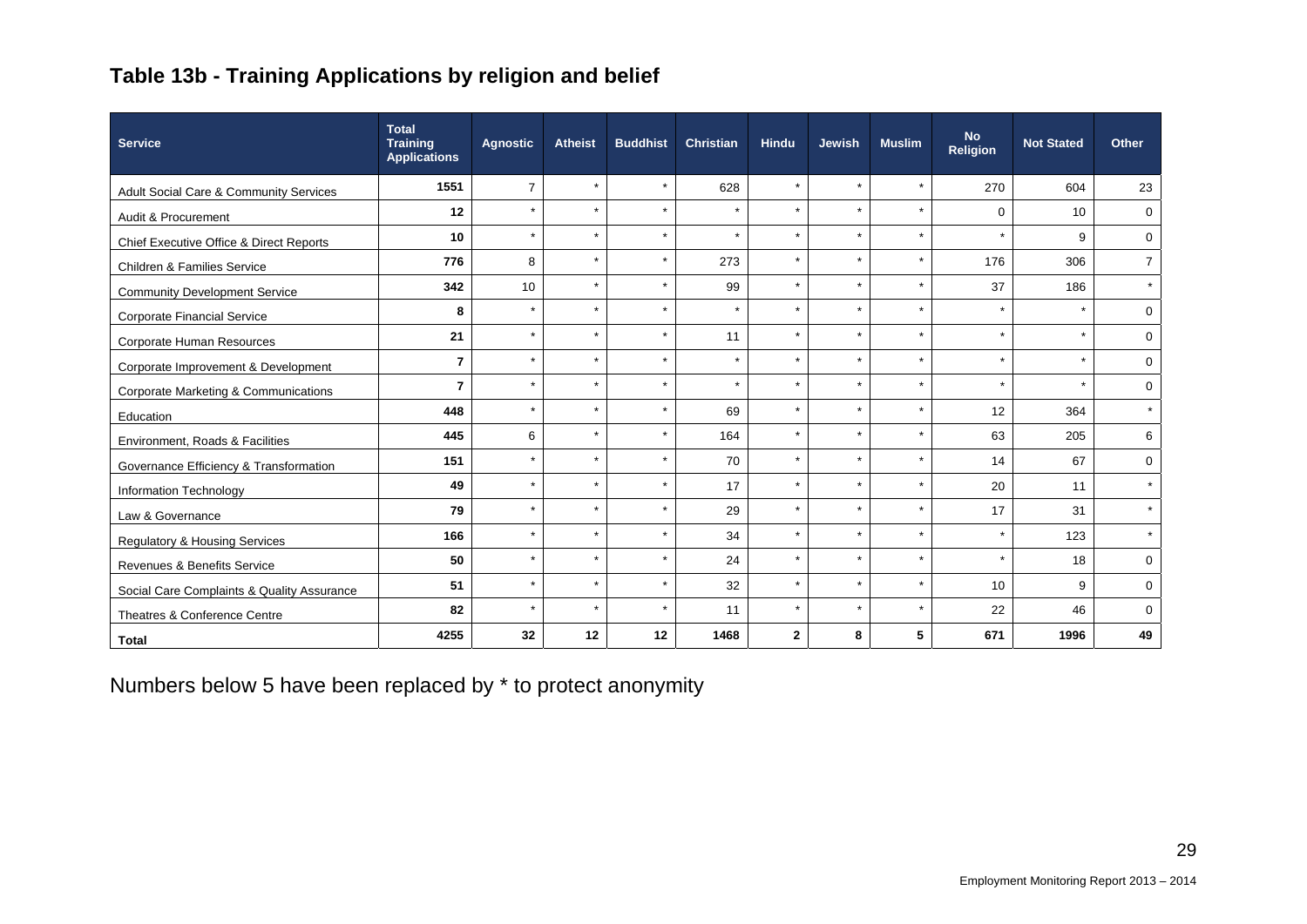## **Table 14a - Training Completed by Service for Conwy County Borough Council – 2013/14**

| <b>Service</b>                                    | <b>Total</b><br><b>Training</b><br><b>Events</b> | <b>Age 16</b><br>$-24$ | Age 25<br>$-49$ | <b>Age 50</b><br>$-64$ | Age<br>$65+$   | Female | <b>Male</b>    | <b>Black</b><br><b>Minority</b><br><b>Ethnic</b> | <b>Disabled</b> | <b>Married / Civil</b><br><b>Partnership</b> | Gay,<br>Lesbian.<br><b>Bisexual</b> | <b>Transgender</b> |
|---------------------------------------------------|--------------------------------------------------|------------------------|-----------------|------------------------|----------------|--------|----------------|--------------------------------------------------|-----------------|----------------------------------------------|-------------------------------------|--------------------|
| <b>Adult Social Care &amp; Community Services</b> | 1551                                             | 27                     | 768             | 727                    | 29             | 1386   | 165            | 19                                               | 61              | 1014                                         | $\star$                             | 0                  |
| Audit & Procurement                               | 12                                               | $\mathbf 0$            | 8               | 4                      | $\mathbf{0}$   | 9      | 3              | $\mathbf 0$                                      | $\mathbf 0$     | 9                                            | $\star$                             | $\mathbf 0$        |
| Chief Executive Office & Direct Reports           | 10                                               | $\mathbf 0$            | 10              | $\Omega$               | $\Omega$       | 10     | $\Omega$       | $\Omega$                                         | $\mathbf 0$     | 10                                           | $\star$                             | 0                  |
| <b>Children &amp; Families Service</b>            | 776                                              | 19                     | 494             | 244                    | 19             | 600    | 176            | 10                                               | 41              | 356                                          | $\star$                             | $\mathbf 0$        |
| <b>Community Development Service</b>              | 342                                              | 64                     | 196             | 81                     | $\mathbf{1}$   | 216    | 126            | $\star$                                          | 14              | 141                                          | $\star$                             | 0                  |
| <b>Corporate Financial Service</b>                | 8                                                | $\mathbf 0$            | $\overline{7}$  | 1                      | $\Omega$       | 5      | 3              | $\Omega$                                         | $\mathbf 0$     |                                              | $\star$                             | 0                  |
| Corporate Human Resources                         | 21                                               | 8                      | 13              | $\Omega$               | $\Omega$       | 13     | 8              | $\mathbf 0$                                      | $\star$         | $\star$                                      | $\star$                             | 0                  |
| Corporate Improvement & Development               | $\overline{7}$                                   | $\mathbf 0$            | $\overline{7}$  | $\Omega$               | $\Omega$       | 4      | 3              | $\Omega$                                         | $\mathbf 0$     | $\star$                                      | $\star$                             | 0                  |
| Corporate Marketing & Communications              | $\overline{7}$                                   | 1                      | 6               | $\Omega$               | $\Omega$       | 5      | $\overline{2}$ | $\mathbf 0$                                      | $\mathbf 0$     | $\star$                                      | $\star$                             | 0                  |
| Education                                         | 448                                              | 39                     | 280             | 126                    | 3              | 361    | 87             | $\star$                                          | $\overline{7}$  | 274                                          | $\star$                             | $\mathbf 0$        |
| Environment, Roads & Facilities                   | 444                                              | 28                     | 201             | 191                    | 24             | 112    | 332            | $\star$                                          | 17              | 249                                          | $\star$                             | $\mathbf{0}$       |
| Governance Efficiency & Transformation            | 151                                              | 24                     | 74              | 52                     | $\mathbf{1}$   | 112    | 39             | $\Omega$                                         | 10              | 62                                           | $\star$                             | 0                  |
| Information Technology                            | 48                                               | $\overline{1}$         | 33              | 14                     | $\Omega$       | 16     | 32             | $\Omega$                                         | $\star$         | 23                                           | $\star$                             | 0                  |
| Law & Governance                                  | 79                                               | $\overline{1}$         | 55              | 19                     | $\overline{4}$ | 50     | 29             | $\Omega$                                         | $\star$         | 44                                           | $\star$                             | 0                  |
| <b>Regulatory &amp; Housing Services</b>          | 166                                              | 17                     | 107             | 42                     | $\Omega$       | 108    | 58             | $\star$                                          | 5               | 92                                           | $\star$                             | $\mathbf 0$        |
| Revenues & Benefits Service                       | 49                                               | 14                     | 27              | 8                      | $\Omega$       | 38     | 11             | $\mathbf 0$                                      | $\mathbf 0$     | 29                                           | $\star$                             | 0                  |
| Social Care Complaints & Quality Assurance        | 51                                               | $\mathbf 0$            | 32              | 19                     | $\Omega$       | 38     | 13             | $\Omega$                                         | $\star$         | 38                                           | $\star$                             | 0                  |
| Theatres & Conference Centre                      | 82                                               | 15                     | 50              | 17                     | $\Omega$       | 32     | 50             | $\Omega$                                         | $\mathbf 0$     | 34                                           | $\star$                             | $\mathbf 0$        |
| <b>Total</b>                                      | 4252                                             | 258                    | 2368            | 1545                   | 81             | 3115   | 1137           | 36                                               | 166             | 2393                                         | 21                                  | $\mathbf 0$        |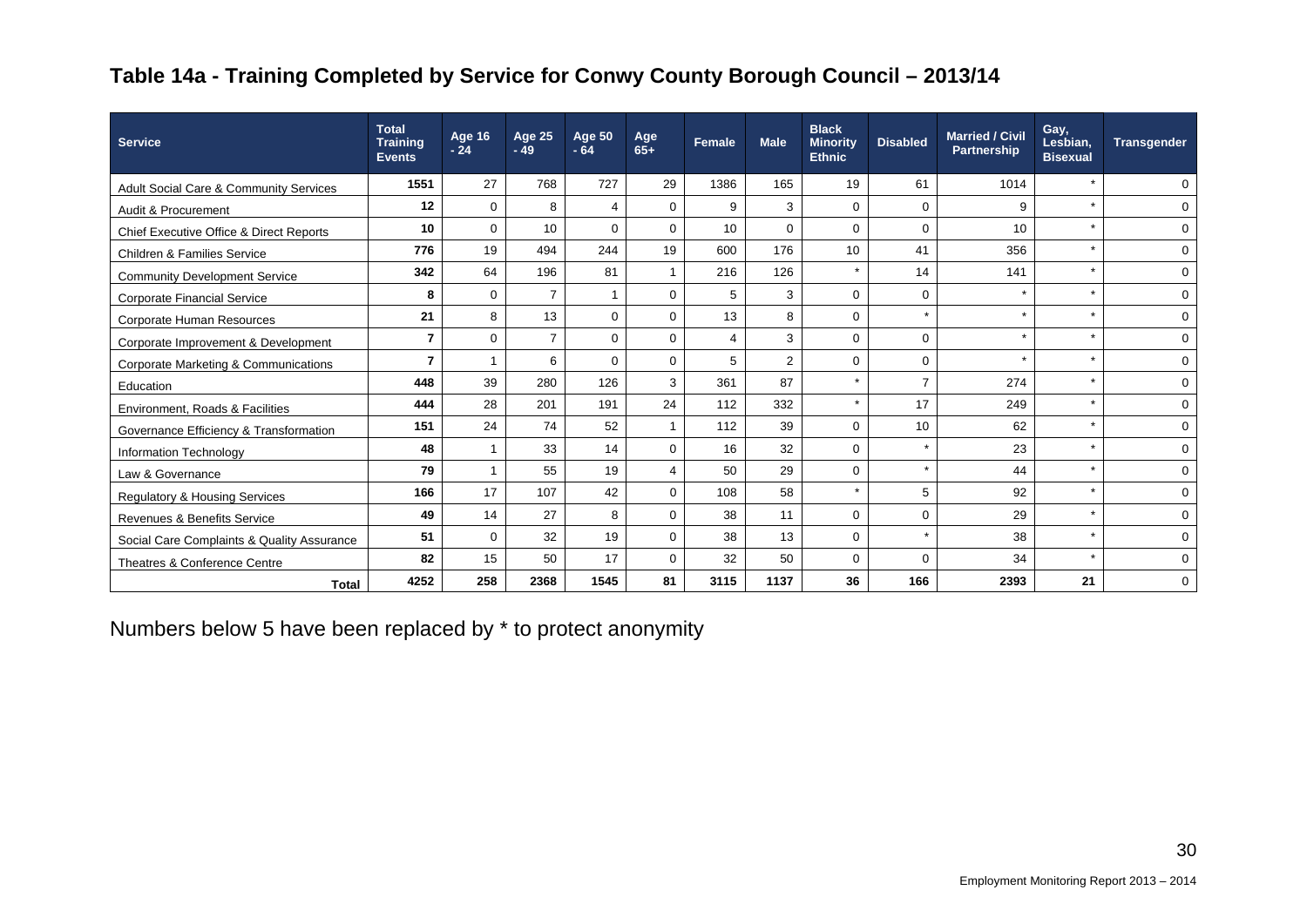## **Table 14b – Training Completed by religion and belief**

| <b>Service</b>                             | <b>Total</b><br><b>Training</b><br><b>Events</b> | <b>Agnostic</b> | <b>Atheist</b> | <b>Buddhist</b> | <b>Christian</b> | <b>Hindu</b> | <b>Jewish</b> | <b>Muslim</b> | <b>No</b><br><b>Religion</b> | <b>Not</b><br><b>Stated</b> | <b>Other</b> |
|--------------------------------------------|--------------------------------------------------|-----------------|----------------|-----------------|------------------|--------------|---------------|---------------|------------------------------|-----------------------------|--------------|
| Adult Social Care & Community Services     | 1551                                             | $\star$         | $\star$        | $\star$         | 628              | $\star$      | $\star$       | $\star$       | 270                          | 604                         | 23           |
| Audit & Procurement                        | 12                                               | $\star$         | $\star$        | $\star$         | $\star$          | $\star$      | $\star$       | $\star$       | $\mathbf{0}$                 | 10                          | $\mathbf 0$  |
| Chief Executive Office & Direct Reports    | 10                                               | $\star$         | $\star$        | $\star$         | $\mathbf 0$      | $\star$      | $\star$       | $\star$       | $\Omega$                     | 9                           | $\mathbf 0$  |
| Children & Families Service                | 776                                              | $\star$         | $\star$        | $\star$         | 273              | $\star$      | $\star$       | $\star$       | 176                          | 306                         | $\star$      |
| <b>Community Development Service</b>       | 342                                              | $\star$         | $\star$        | $\star$         | 99               | $\star$      | $\star$       | $\star$       | 37                           | 186                         | $\star$      |
| <b>Corporate Financial Service</b>         | 8                                                | $\star$         | $\star$        | $\star$         | $\star$          | $\star$      | $\star$       | $\star$       | $\star$                      | $\star$                     | $\mathbf 0$  |
| Corporate Human Resources                  | 21                                               | $\star$         | $\star$        | $\star$         | 11               | $\star$      | $\star$       | $\star$       | $\overline{7}$               | $\star$                     | $\mathbf 0$  |
| Corporate Improvement & Development        | $\overline{7}$                                   | $\star$         | $\star$        | $\star$         | $\mathbf 0$      | $\star$      | $\star$       | $\star$       | 6                            | $\star$                     | $\mathbf 0$  |
| Corporate Marketing & Communications       | $\overline{7}$                                   | $\star$         | $\star$        | $\star$         | $\star$          | $\star$      | $\star$       | $\star$       | $\star$                      | $\star$                     | $\mathbf 0$  |
| Education                                  | 448                                              | $\star$         | $\star$        | $\star$         | 69               | $\star$      | $\star$       | $\star$       | 12                           | 364                         | $\star$      |
| Environment, Roads & Facilities            | 444                                              | $\star$         | $\star$        | $\star$         | 163              | $\star$      | $\star$       | $\star$       | 63                           | 205                         | $\star$      |
| Governance Efficiency & Transformation     | 151                                              | $\star$         | $\star$        | $\star$         | 70               | $\star$      | $\star$       | $\star$       | 14                           | 67                          | $\mathbf 0$  |
| Information Technology                     | 48                                               | $\star$         | $\star$        | $\star$         | 17               | $\star$      | $\star$       | $\star$       | 19                           | 11                          | $\star$      |
| Law & Governance                           | 79                                               | $\star$         | $\star$        | $\star$         | 29               | $\star$      | $\star$       | $\star$       | 17                           | 31                          | $\star$      |
| <b>Regulatory &amp; Housing Services</b>   | 166                                              | $\star$         | $\star$        | $\star$         | 34               | $\star$      | $\star$       | $\star$       | $\star$                      | 123                         | $\star$      |
| <b>Revenues &amp; Benefits Service</b>     | 49                                               | $\star$         | $\star$        | $\star$         | 23               | $\star$      | $\star$       | $\star$       | $\overline{7}$               | 18                          | $\mathbf 0$  |
| Social Care Complaints & Quality Assurance | 51                                               | $\star$         | $\star$        | $\star$         | 32               | $\star$      | $\star$       | $\star$       | 10                           | 9                           | $\mathbf 0$  |
| Theatres & Conference Centre               | 82                                               | $\bullet$       | $\star$        | $\star$         | 11               | $\star$      | $\star$       | $\star$       | 22                           | 46                          | $\Omega$     |
| <b>Total</b>                               | 4252                                             | 32              | 12             | 12              | 1466             | $\mathbf{2}$ | 8             | 5             | 670                          | 1996                        | 49           |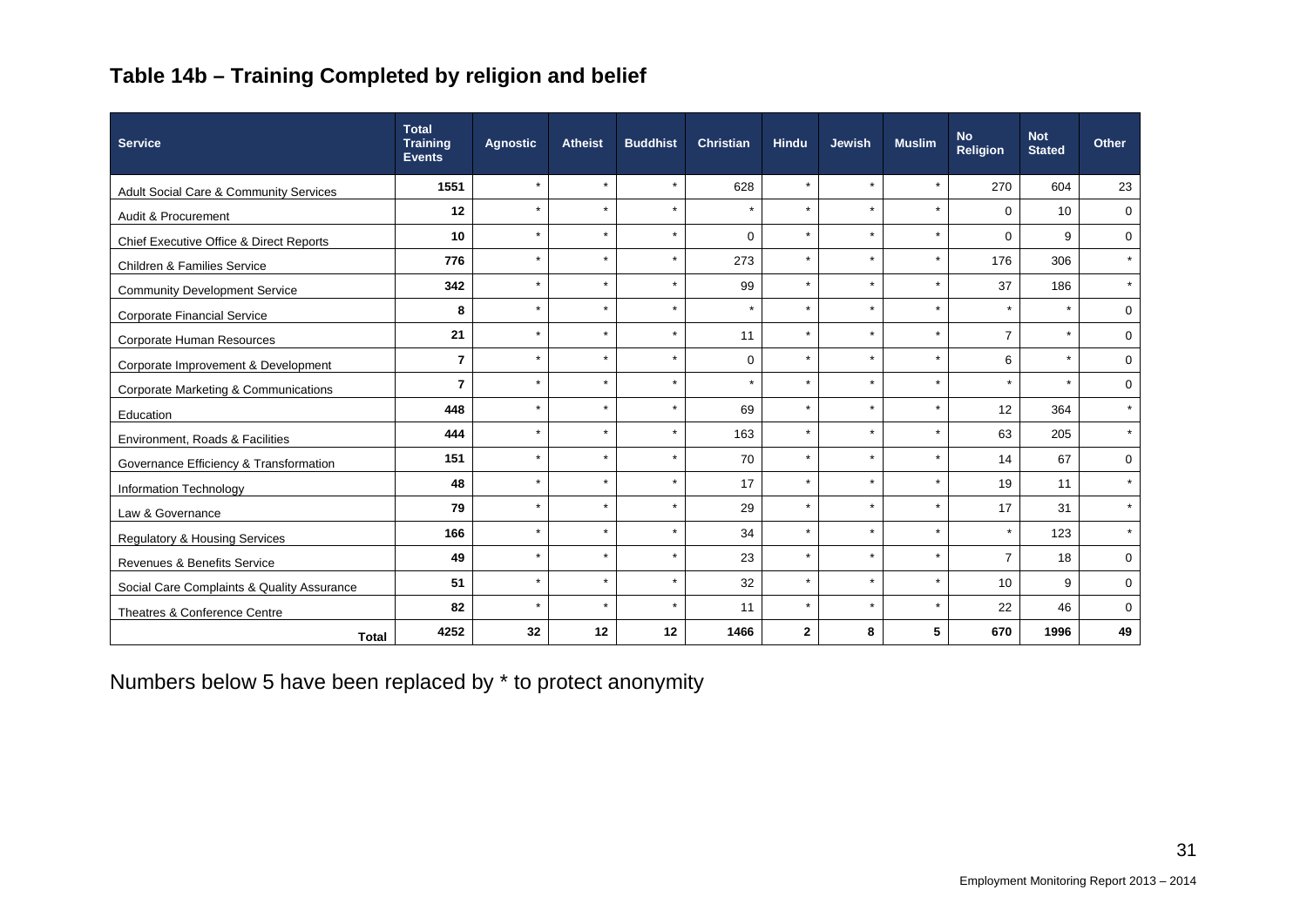## **Engaging Diversity Module Completed from 1 April 2013 to 31 March 2014**

|                  | <b>Engaging Diversity</b> | <b>Total Number of Modules</b><br><b>Completed</b> |
|------------------|---------------------------|----------------------------------------------------|
| No. of Employees | 493                       | 2001                                               |

## **Table 16 - Analysis of completed Training Events – 2013/14**

|                              | <b>No. of Completed</b><br><b>Training Events</b> | % of Completed<br><b>Training Events</b> | % of Staff Currently<br><b>Employees</b> | <b>Analysis</b> |
|------------------------------|---------------------------------------------------|------------------------------------------|------------------------------------------|-----------------|
| Male                         | 1137                                              | 26.7%                                    | 25.3%                                    | As expected     |
| Female                       | 3115                                              | 73.3%                                    | 74.7%                                    | As expected     |
| <b>Black Minority Ethnic</b> | 36                                                | 0.9%                                     | 0.5%                                     | As expected     |
| <b>Disabled</b>              | 166                                               | 3.9%                                     | 2.0%                                     | As expected     |
| $16 - 24$                    | 258                                               | 6.1%                                     | 3.5%                                     | High            |
| $25 - 49$                    | 2368                                              | 56.0%                                    | 59.8%                                    | As expected     |
| $50 - 64$                    | 1545                                              | 36.3%                                    | 34.1%                                    | As expected     |
| $65+$                        | 81                                                | 1.9%                                     | 2.6%                                     | As expected     |
| Married / Civil Partnership  | 2393                                              | 56.3%                                    | 58.7%                                    | As expected     |
| Gay / Lesbian / Bisexual     | 21                                                | 0.5%                                     | 0.5%                                     | As expected     |
| Religion / Belief            | 1586                                              | 37.3%                                    | 19.7%                                    | High            |
| Transgender                  | 0                                                 | 0.0%                                     | 0.0%                                     | As expected     |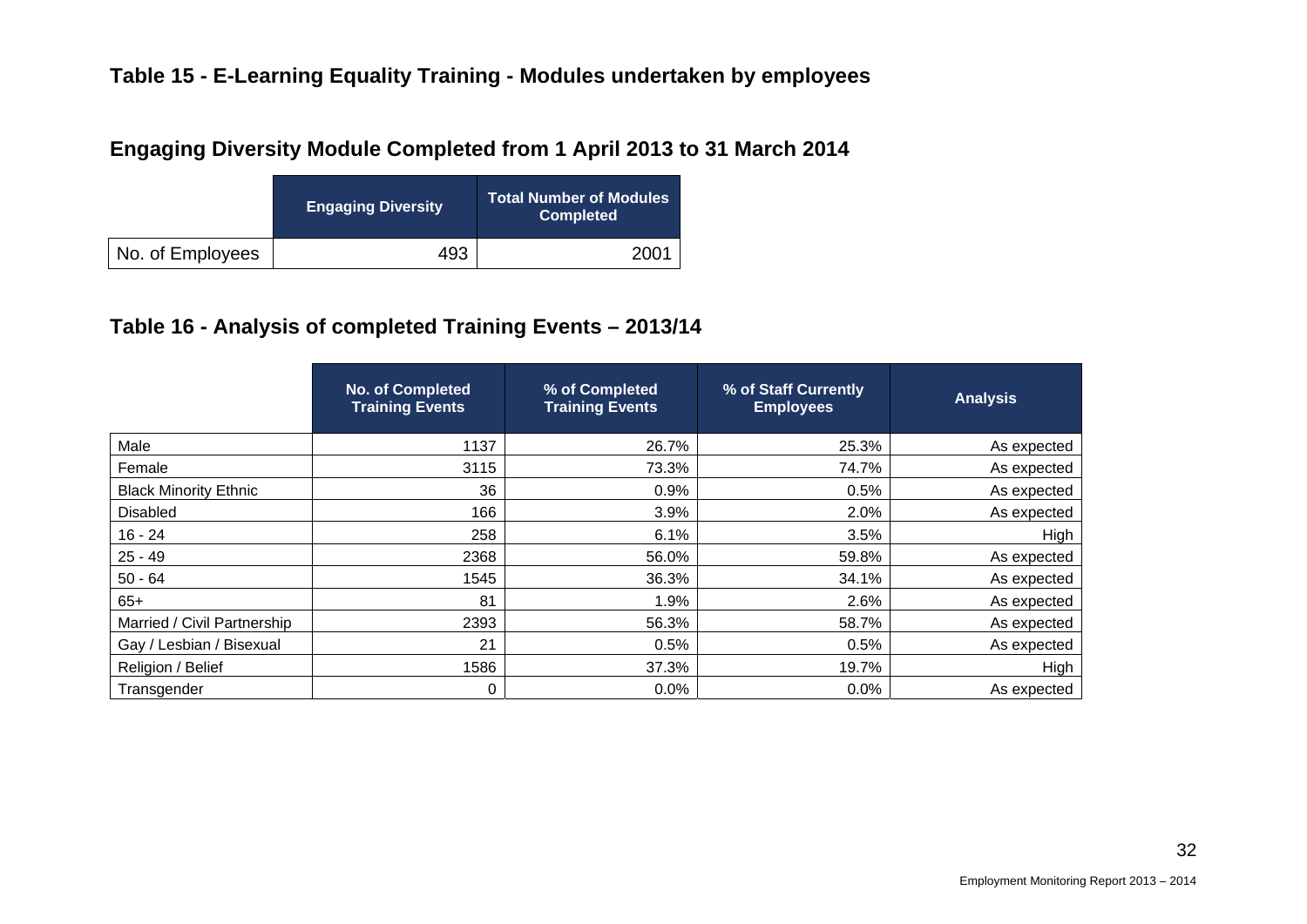The statistics evidence that employees aged  $16 - 24$  years old appear to be slightly more likely to receive training than other protected characteristics and age bands. Men are just as likely as women to receive training. Completed training events for those aged 25 – 49 are slightly lower than the workforce profile. Many in-house courses are now part of the Corporate Learning and Development Plan for Conwy and attendance at these courses are recorded. Training events do take place in many different formats across the Authority and more records of ad-hoc training are being recorded on the HR/Payroll system.

Employees that have accessed training and have declared information in regard to religion and belief are as follows; 64% Christian, 30% no religion, 1.4% agnostic, 0.8% Hindu, 0.5% Buddhist, 0.3% Jewish and 0.2% Muslim and 2% other. These figures are as expected when compared to the religion and belief workforce profile of employees in table 1a and 2b. There is insufficient information to undertake any meaningful data analysis from the data obtained on the number of training applications which were turned down.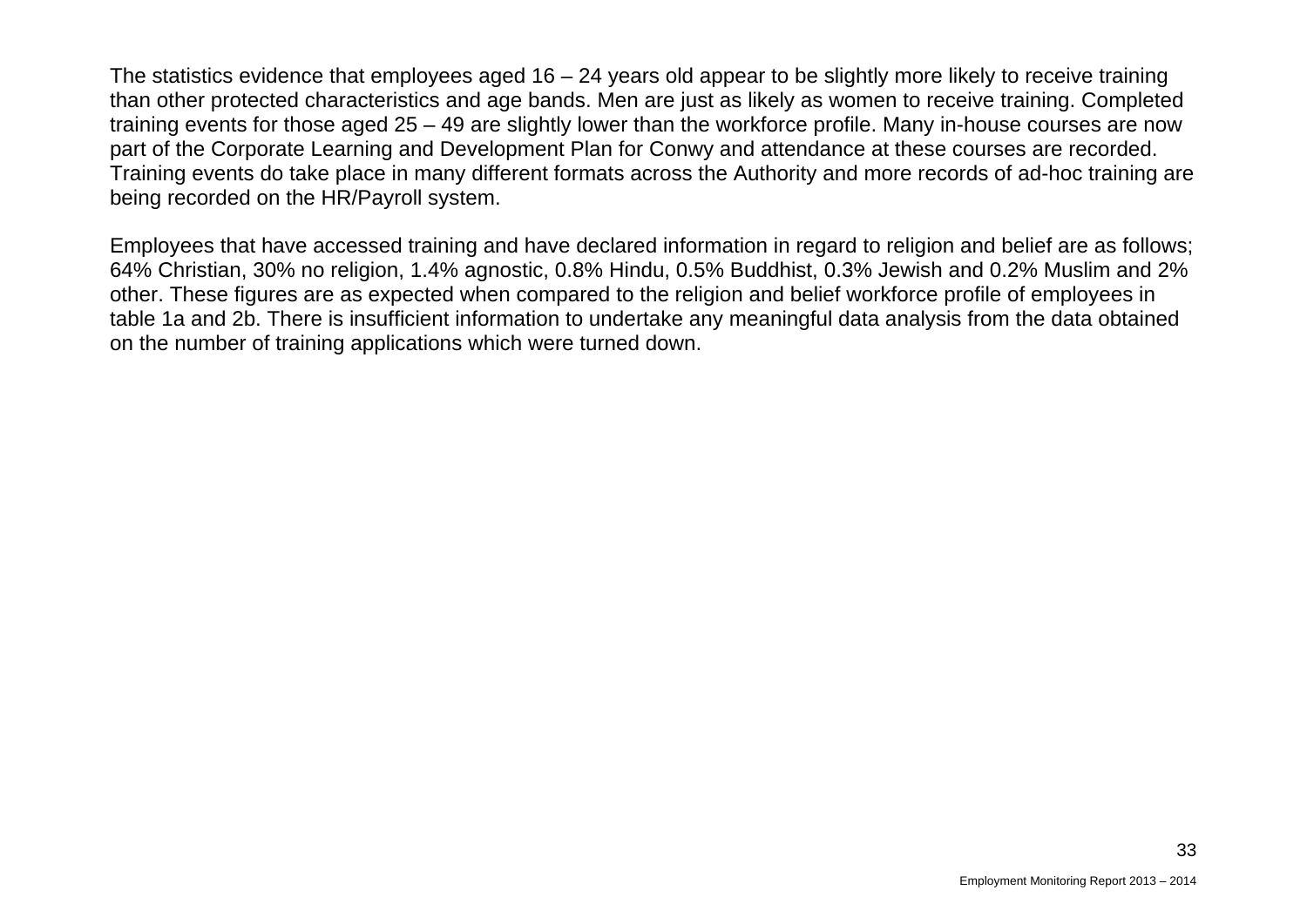# **6. Grievances / Disciplinary Action and other Cases**

Note: Any figures less than five have been rounded down to zero to protect the identity of individuals. Totals remain unchanged.

| <b>Cases</b>                 | <b>Total</b> |    | Male Female Age 16 Age 25 Age 50 |    |    | Age | <b>Black</b><br><b>Minority</b><br><b>Ethnic</b> | <b>Disabled</b> | <b>Married /</b><br><b>Civil</b><br><b>Partnership</b> | Gay,<br>Lesbian, | <b>Religion</b> | Bisexual & Belief Transgender |
|------------------------------|--------------|----|----------------------------------|----|----|-----|--------------------------------------------------|-----------------|--------------------------------------------------------|------------------|-----------------|-------------------------------|
| Sickness Absence             | 95           | 38 | 57                               | 56 | 38 |     |                                                  |                 | 48                                                     |                  |                 |                               |
| Grievance / Bullying         |              |    |                                  |    |    |     |                                                  |                 |                                                        |                  |                 |                               |
| Disciplinary /<br>Capability | 78           | 53 | 25                               | 34 | 34 |     |                                                  |                 | 36                                                     |                  |                 |                               |
| Total                        | 182          | 93 | 89                               | 97 | 74 | о   | າ<br>∠                                           | 13              | 87                                                     |                  |                 |                               |

## **Table 17 – All Grievance / Disciplinary Cases in 2013/14**

Note: Information under Grievance and Bullying cases includes complainants. Information under Disciplinary / Capability includes staff against whom a complaint was made.

It is difficult to provide meaningful analysis of the above data due to the relatively small number of cases involved. There are a larger number of cases involving employees within the 25 – 49 age range, but this reflects the profile of this group within the workforce.

The grievance / bullying count is in line with the male:female workforce profile of 24:76 ratio. A higher proportion of male employees were involved in disciplinary / capability processes than expected in relation to the workforce profile, which is a similar trend to the previous reporting period. The break down of sickness absence cases is slightly more in line with the workforce profile ratio. The number of employees declaring a disability and involved in sickness absence stages is high compared to the proportion of disabled employees in the workforce. The numbers are too small to comment in regard to ethnic origin, lesbian, gay and bisexual employees, transgender employees and those declaring a religion and belief or a non belief.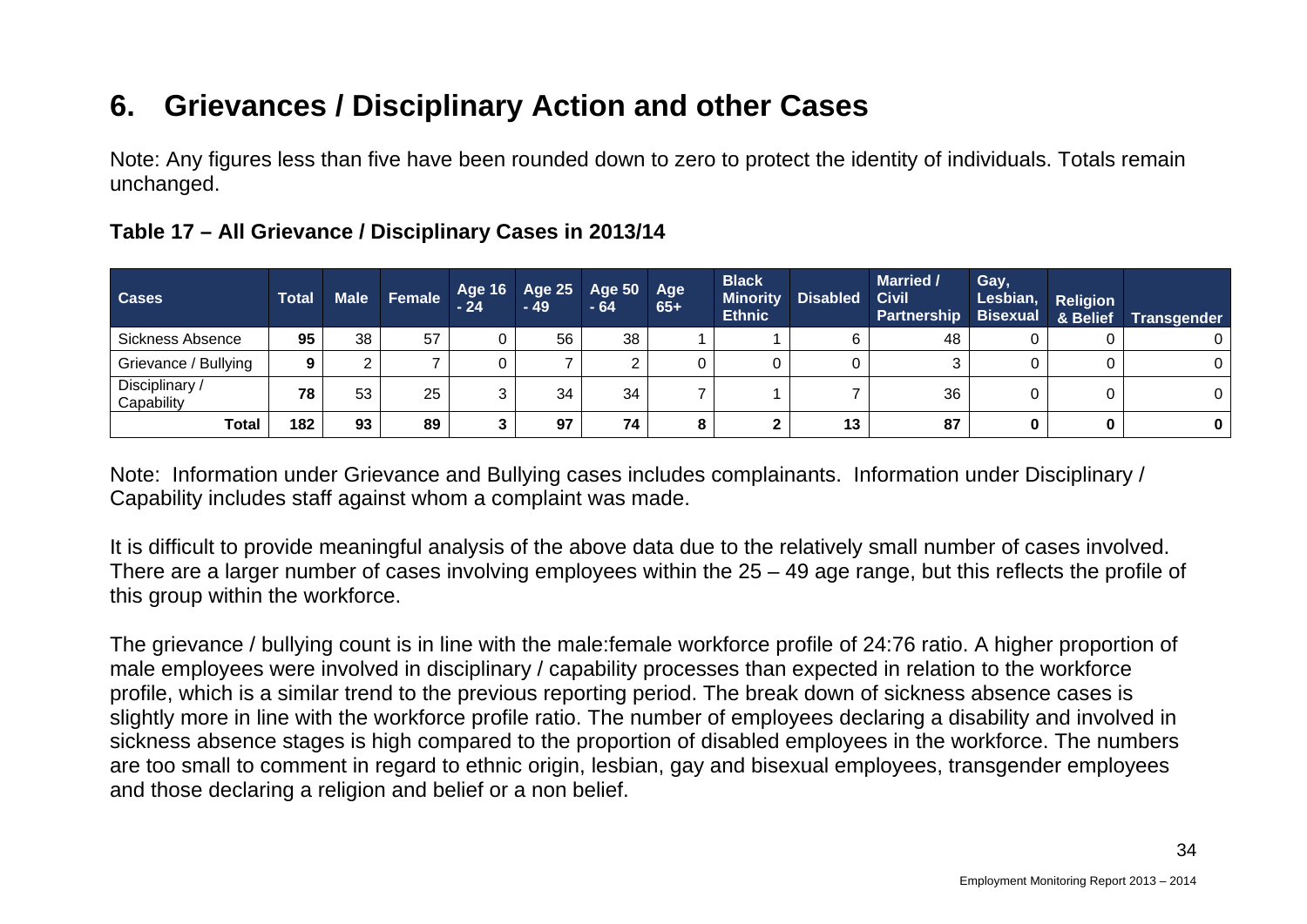# **7. Employees ending their Employment with Us**

|                                         | <b>Total</b>   | Age<br>$16 - 24$ | Age 25<br>$-49$ | Age<br>$50 - 64$ | Age<br>$65+$            | Female                  | <b>Male</b>    | <b>Black</b><br><b>Minority</b><br><b>Ethnic</b> | <b>Disabled</b> | <b>Married /</b><br><b>Civil</b><br>Partnership | Gay,<br>Lesbian,<br><b>Bisexual</b> | Transgender  |
|-----------------------------------------|----------------|------------------|-----------------|------------------|-------------------------|-------------------------|----------------|--------------------------------------------------|-----------------|-------------------------------------------------|-------------------------------------|--------------|
| Dismissal                               | 13             | $\mathbf 0$      | 6               | $\overline{7}$   | $\pmb{0}$               | 5                       | 8              | $\mathbf 0$                                      | 1               | 6                                               | 0                                   | 0            |
| Dismissal - III health                  | 17             | $\mathbf 0$      | 6               | 9                | $\overline{2}$          | 11                      | 6              | $\mathbf 0$                                      | $\mathbf{1}$    | 12                                              | $\mathbf 0$                         | 0            |
| End of temporary contract               | 92             | 26               | 40              | 22               | $\overline{4}$          | 49                      | 43             | 2                                                | $\sqrt{2}$      | 30                                              | 3                                   | $\Omega$     |
| Redundancy - Compulsory                 | 24             | $\mathbf 0$      | 14              | 9                | $\mathbf{1}$            | 18                      | 6              | $\mathbf{0}$                                     | $\mathbf 0$     | 13                                              | $\mathbf 0$                         | $\Omega$     |
| Involuntary                             | 146            | 26               | 66              | 47               | $\overline{\mathbf{7}}$ | 83                      | 63             | $\mathbf{2}$                                     | 4               | 61                                              | 3                                   | 0            |
|                                         |                |                  |                 |                  |                         |                         |                |                                                  |                 |                                                 |                                     |              |
| Death in Service                        | 5              | $\mathbf 0$      | $\mathbf{2}$    | 3                | $\mathbf 0$             | $\overline{4}$          | $\mathbf{1}$   | $\mathbf 0$                                      | $\mathbf{1}$    | 3                                               | 0                                   | 0            |
| Deceased                                | 1              | $\mathbf 0$      | $\mathbf 0$     | $\mathbf{1}$     | 0                       |                         | $\mathbf{1}$   | $\mathbf{1}$                                     | $\mathbf 0$     | $\mathbf 0$                                     | 0                                   | 0            |
| Other                                   | 6              | $\mathbf 0$      | $\overline{2}$  | 4                | $\mathbf{0}$            | 4                       | $\mathbf{2}$   | $\mathbf{1}$                                     | $\mathbf{1}$    | 3                                               | $\mathbf 0$                         | $\mathbf{0}$ |
|                                         |                |                  |                 |                  |                         |                         |                |                                                  |                 |                                                 |                                     |              |
| Non-starter although set up             | 1              | $\mathbf 0$      | $\mathbf{1}$    | 0                | 0                       | $\mathbf{1}$            | 0              | $\mathbf 0$                                      | $\mathbf 0$     | $\mathbf 0$                                     | 0                                   | 0            |
| Redundancy - Voluntary                  | 21             | $\mathbf 0$      | $\overline{4}$  | 15               | $\overline{2}$          | 13                      | 8              | $\mathbf{1}$                                     | $\mathbf 0$     | 15                                              | $\mathbf 0$                         | $\Omega$     |
| Relief not worked for 18 months         | $\overline{7}$ | 3                | 3               | 1                | 0                       | $\overline{\mathbf{4}}$ | 3              | $\mathbf 0$                                      | $\mathbf 0$     | $\mathbf{1}$                                    | 0                                   | 0            |
| Resignation                             | 93             | 15               | 51              | 23               | $\overline{4}$          | 66                      | 27             | $\mathbf 0$                                      | $\mathbf{1}$    | 41                                              | $\mathbf 0$                         | 0            |
| Resignation - Gone to another Authority | 37             | $\,$ 5 $\,$      | 25              | $\overline{7}$   | 0                       | 22                      | 15             | $\mathsf 0$                                      | $\mathbf{1}$    | 12                                              | $\overline{a}$                      | 0            |
| Resignation - Ill health                | 9              | $\mathbf{1}$     | $\overline{2}$  | $\overline{4}$   | $\boldsymbol{2}$        | $\overline{7}$          | $\sqrt{2}$     | $\mathbf 0$                                      | $\mathbf 0$     | 6                                               | 0                                   | 0            |
| Resignation - Left for another job      | 122            | 24               | 77              | 20               | $\mathbf{1}$            | 68                      | 54             | $\mathbf{1}$                                     | 0               | 44                                              | 3                                   | 0            |
| Resignation - Left the area             | $6\phantom{1}$ | 2                | 2               | $\overline{2}$   | 0                       | $\overline{4}$          | $\overline{2}$ | $\mathbf 0$                                      | $\mathbf 0$     | $\mathbf{1}$                                    | $\mathbf 0$                         | $\Omega$     |
| Resignation - Returned to education     | 12             | $\,$ 5 $\,$      | $\overline{7}$  | 0                | 0                       | 8                       | 4              | $\mathbf 0$                                      | $\mathbf 0$     | $\mathbf{1}$                                    | 0                                   | 0            |
| Retirement - Age                        | 41             | $\mathbf 0$      | $\mathbf 0$     | 23               | 18                      | 28                      | 13             | $\mathbf 0$                                      | $\mathbf{1}$    | 34                                              | 0                                   | 0            |
| Retirement - Early voluntary            | 17             | $\mathbf 0$      | $\mathbf{1}$    | 16               | 0                       | 11                      | 6              | $\mathbf 0$                                      | $\mathbf 0$     | 13                                              | 0                                   | 0            |
| Retirement - Ill health                 | 6              | $\mathbf 0$      | $\mathbf 0$     | 5                | $\mathbf{1}$            | 3                       | 3              | $\mathbf 0$                                      | $\mathbf 0$     | $\overline{4}$                                  | $\mathbf 0$                         | $\Omega$     |
| Transfer                                | 1              | $\mathbf 0$      | $\mathbf 0$     | 1                | 0                       |                         | $\mathbf{1}$   | $\mathbf 0$                                      | $\mathbf 0$     | $\mathbf 0$                                     | $\mathbf{1}$                        | 0            |
| Voluntary                               | 373            | 55               | 173             | 117              | 28                      | 235                     | 138            | $\mathbf{2}$                                     | $\mathbf{3}$    | 172                                             | 6                                   | $\mathbf{1}$ |
|                                         |                |                  |                 |                  |                         |                         |                |                                                  |                 |                                                 |                                     |              |
| <b>Total</b>                            | 525            | 81               | 241             | 168              | 35                      | 322                     | 203            | $5\phantom{a}$                                   | 8               | 236                                             | 9                                   | $\mathbf{1}$ |

## **Table 18a – Leavers by Reason during 2013/14**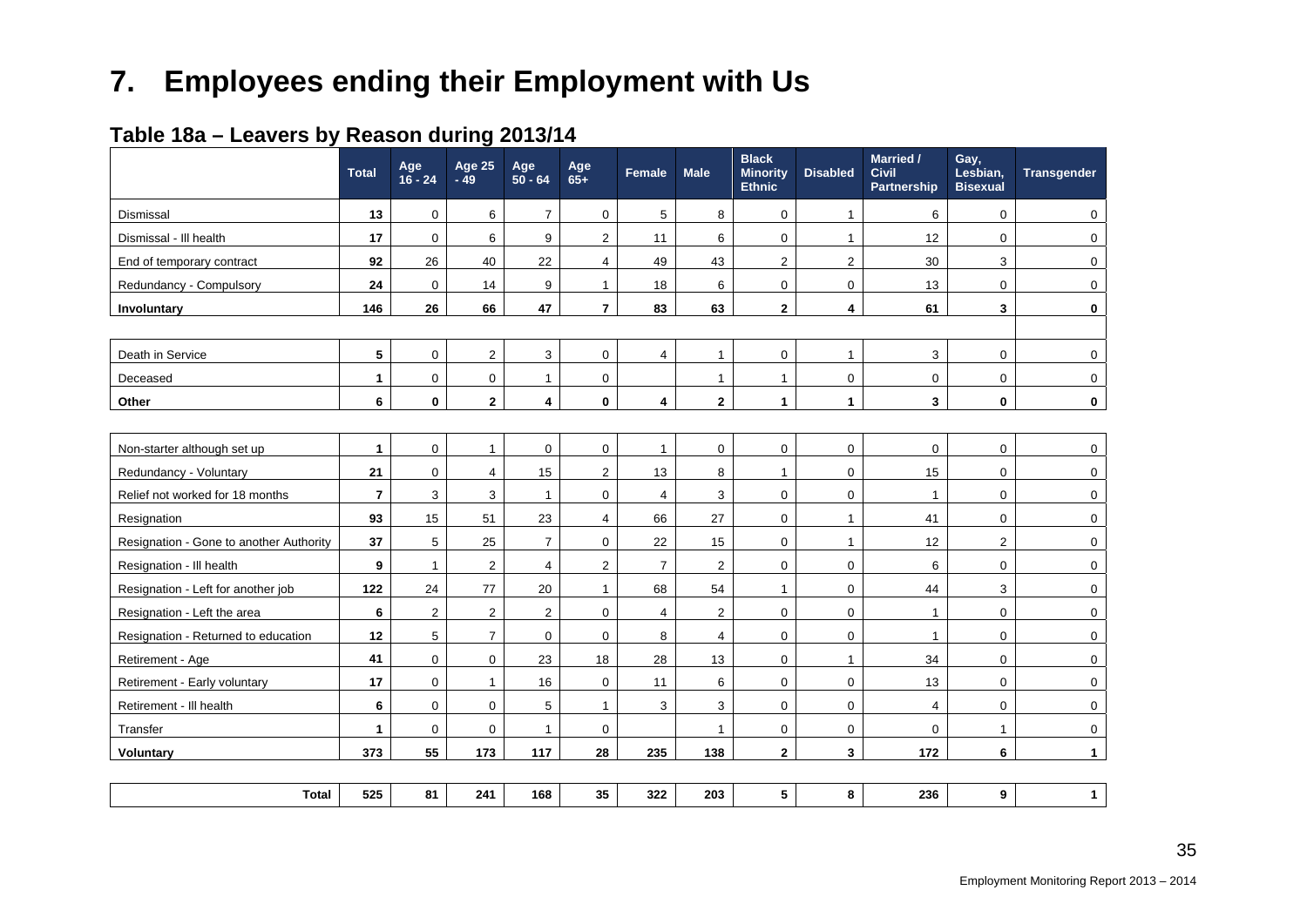## **Table 18b – Leavers by religion and belief during 2013/2014**

|                                         | <b>Total</b>   | <b>Christian</b> | No<br><b>Religion</b> | <b>Other</b>     | <b>Not Stated</b> |
|-----------------------------------------|----------------|------------------|-----------------------|------------------|-------------------|
| Dismissal                               | 13             | $\mathbf 0$      | 6                     | $\overline{7}$   | 0                 |
| Dismissal - Ill health                  | 17             | 0                | 6                     | 9                | $\mathbf{2}$      |
| End of temporary contract               | 92             | 26               | 40                    | 22               | 4                 |
| Redundancy - Compulsory                 | 24             | 0                | 14                    | $\boldsymbol{9}$ | $\mathbf{1}$      |
| Involuntary                             | 146            | 26               | 66                    | 47               | $\overline{7}$    |
|                                         |                |                  |                       |                  |                   |
| Death in Service                        | 5              | $\mathsf 0$      | $\overline{2}$        | 3                | 0                 |
| Deceased                                | 1              | $\mathbf 0$      |                       | 1                | $\mathbf 0$       |
| Other                                   | 6              | 0                | $\mathbf{2}$          | 4                | 0                 |
|                                         |                |                  |                       |                  |                   |
| Non-starter although set up             | 1              | $\mathbf 0$      | 1                     | $\mathbf 0$      | 0                 |
| Redundancy - Voluntary                  | 21             | $\mathbf 0$      | 4                     | 15               | $\mathbf{2}$      |
| Relief not worked for 18 months         | $\overline{7}$ | 3                | 3                     | $\mathbf{1}$     | $\mathbf 0$       |
| Resignation                             | 93             | 15               | 51                    | 23               | $\overline{4}$    |
| Resignation - Gone to another Authority | 37             | 5                | 25                    | $\overline{7}$   | $\mathbf 0$       |
| Resignation - Ill health                | 9              | 1                | $\overline{2}$        | $\overline{4}$   | $\boldsymbol{2}$  |
| Resignation - Left for another job      | 122            | 24               | 77                    | 20               | $\mathbf{1}$      |
| Resignation - Left the area             | 6              | 2                | $\overline{2}$        | 2                | $\mathbf 0$       |
| Resignation - Returned to education     | 12             | 5                | $\overline{7}$        | 0                | 0                 |
| Retirement - Age                        | 41             | 0                | 0                     | 23               | $18\,$            |
| Retirement - Early voluntary            | 17             | $\mathsf 0$      | $\mathbf{1}$          | 16               | $\pmb{0}$         |
| Retirement - III health                 | 6              | $\mathbf 0$      | $\mathbf 0$           | 5                | $\mathbf{1}$      |
| Transfer                                | 1              | $\mathbf 0$      | $\mathbf 0$           | $\mathbf{1}$     | $\mathbf 0$       |
| Voluntary                               | 373            | 55               | 173                   | 117              | 28                |
|                                         |                |                  |                       |                  |                   |
| <b>Total</b>                            | 525            | 81               | 241                   | 168              | 35                |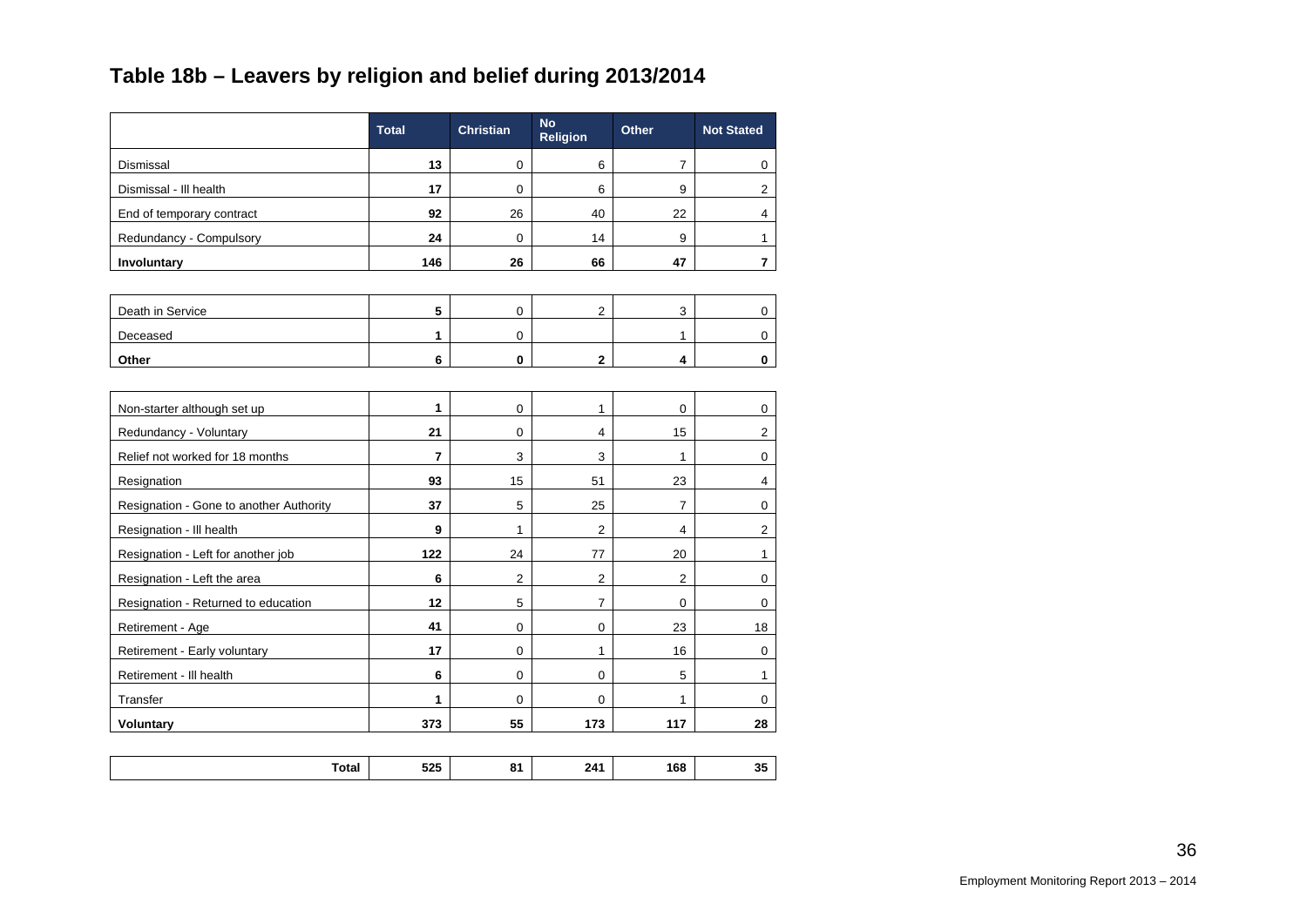The leavers' information contained within this report has been obtained from the HR/payroll system for the period 1<sup>st</sup> April 2013 and the 31<sup>st</sup> March 2014. Where an employee holds two or more jobs within the Authority, their record will be duplicated within this data which may skew some of the statistics.

Between these dates there were 525 leavers, 373 (71%) who left voluntary and 146 (28%) who left involuntary. Of those who left involuntary, 63% were staff whose temporary contract had come to an end. 24 (16%) of employees left due to compulsory redundancy and 30 employees were dismissed in this period of which 17 were dismissed on ill health grounds.

#### **Table 19 – Percentage of leavers by protected characteristic**

| <b>Equality Group</b>        | $%$ of<br><b>Voluntary</b><br><b>Leavers</b> | $%$ of<br><b>Involuntary</b><br><b>Leavers</b> | $%$ All<br>leavers | % of staff<br>who work for<br><b>us</b> | <b>Analysis of</b><br><b>Voluntary leavers</b> | <b>Analysis of</b><br><b>Involuntary levers</b> |
|------------------------------|----------------------------------------------|------------------------------------------------|--------------------|-----------------------------------------|------------------------------------------------|-------------------------------------------------|
| Male                         | 37.0%                                        | 43.2%                                          | 38.7%              | 25.3%                                   | High                                           | High                                            |
| Female                       | 63.0%                                        | 56.8%                                          | 61.3%              | 74.7%                                   | Low                                            | Low                                             |
| Ethnic minority              | 0.5%                                         | 1.4%                                           | 1.0%               | 0.5%                                    | As expected                                    | As expected                                     |
| <b>Disabled</b>              | 0.8%                                         | 2.7%                                           | 1.5%               | 2.0%                                    | As expected                                    | As expected                                     |
| 16-24                        | 14.7%                                        | 17.8%                                          | 15.4%              | 3.5%                                    | High                                           | High                                            |
| 25-49                        | 46.4%                                        | 45.2%                                          | 45.9%              | 59.8%                                   | Low                                            | Low                                             |
| 50-64                        | 31.4%                                        | 32.2%                                          | 32.0%              | 34.1%                                   | As expected                                    | As expected                                     |
| $65+$                        | 7.5%                                         | 4.8%                                           | 6.7%               | 2.6%                                    | High                                           | As expected                                     |
| Married/Civil<br>Partnership | 46.1%                                        | 41.8%                                          | 45.0%              | 58.7%                                   | As expected                                    | As expected                                     |
| Gay, Lesbian, Bisexual       | 1.6%                                         | 2.1%                                           | 1.7%               | 0.5%                                    | As expected                                    | As expected                                     |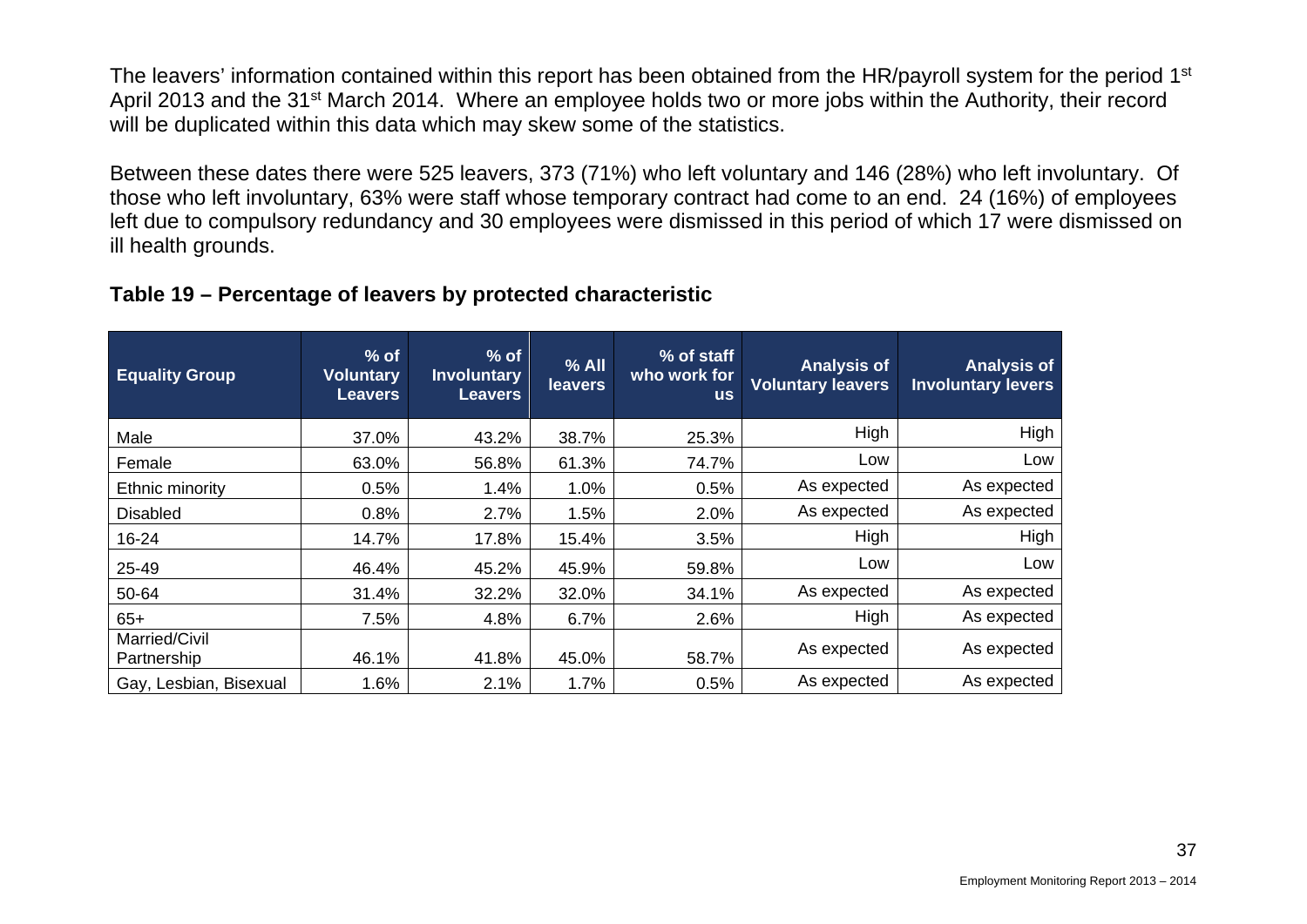#### **Ethnicity**

The number of employees of an ethnic minority origin, who left the Authority in this period is slightly higher than last year, two employees left whose temporary contract came to an end the other reason cited include voluntary redundancy and retirement.

#### **Disability**

This year eight employees declaring a disability left the Authority, which is the same figure as last year. Reasons for leaving included end of temporary contract, resignation, retirement and dismissal including ill health grounds.

#### **Sex**

There is a higher number of female then male employees leaving the organisation but when compared with the workforce profile of 76:24, it can be seen that proportionally men are over represented in these leaver figures. The main reason for male employees to leave involuntary is cited as the end of a temporary contract.

#### **Age**

Employees aged between 16 and 24 make up a disproportionately high number of involuntary leavers which again is due to the ending of temporary contracts. The proportion of voluntary leavers aged 65 and over is high as expected due to retirement. The proportion of over 65 involuntary leavers is in line with the workforce profile.

#### **Marriage/Civil Partnership**

Of those employees that left the Authority 45% declare that they were married or in a civil partnership, the majority of these employees resigned, retired or the temporary contract came to an end.

#### **Lesbian, Gay, Bisexual**

The number of employees who have declared they are lesbian, gay or bisexual, who left the Authority in this period appears slightly high compared to the overall workforce profile. The main reason cited for leaving is voluntary transfer and upon investigation this figure includes the transfer of an employee from one service to another as well as the transfer of an employee outside of the Authority.